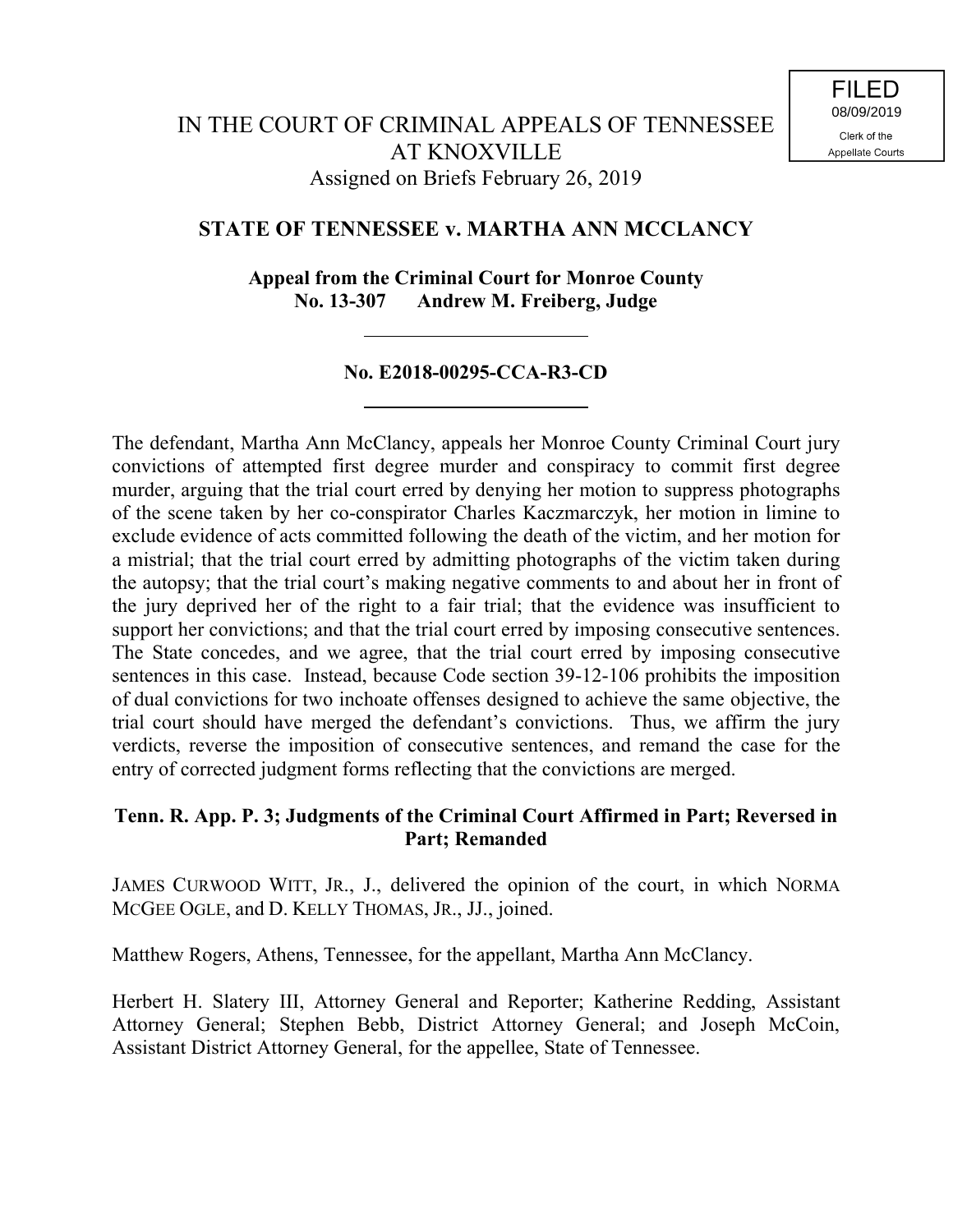#### **OPINION**

The Monroe County Grand Jury charged the defendant with first degree premeditated murder and the defendant and Charles Kaczmarczyk with conspiracy to commit first degree murder for the May 15, 2006 death of the defendant's husband, Robert J. McClancy.

### *Factual Overview*

The evidence adduced at the defendant's November 2015 trial established that Mr. Kaczmarczyk befriended the victim while the two participated in a six-week residential treatment program for veterans with post-traumatic stress disorder ("PTSD"). The two remained close after the program ended, and Mr. Kaczmarczyk began visiting the victim at the home he shared with the defendant. During this time, the defendant and Mr. Kaczmarczyk began a romantic relationship, and the defendant began discussing plans to kill the victim so that they could be together.

The defendant, who had agreed to be in charge of the victim's medication, indicated to Mr. Kaczmarczyk that she had been mixing medication into the victim's food. She asked Mr. Kaczmarczyk, who had been prescribed the same medication as the victim, to bring more medication to the residence, and she and Mr. Kaczmarczyk secreted the medication around the residence to make it appear as though the victim had been hoarding it. When the victim was hospitalized for a drug overdose, both the defendant and Mr. Kaczmarczyk told treating physicians that the victim had expressed suicidal ideations. After the victim returned home following that hospitalization, the defendant and Mr. Kaczmarczyk put into action a plan to overmedicate the victim and make it appear as though he had committed suicide.

Mr. Kaczmarczyk telephoned 9-1-1 on May 15, 2006, to report that he had discovered the victim's body. Officers responding to the call found the victim's lifeless body in his recliner, a pill bottle in one hand and a pistol in the other. The area around the victim was in disarray, and pills were strewn about. After officers discovered on a digital camera belonging to Mr. Kaczmarczyk photographs of the victim's body in a variety of poses that indicated that the scene had been staged, Mr. Kaczmarczyk was arrested and eventually charged with evidence tampering and criminally negligent homicide. The photographs were later deemed inadmissible due to the failure to obtain a warrant before searching the contents of the camera, and the charges against Mr. Kaczmarczyk were subsequently dismissed.

The defendant and Mr. Kaczmarczyk moved in together and began traveling extensively. The defendant applied for and received survivor's benefits from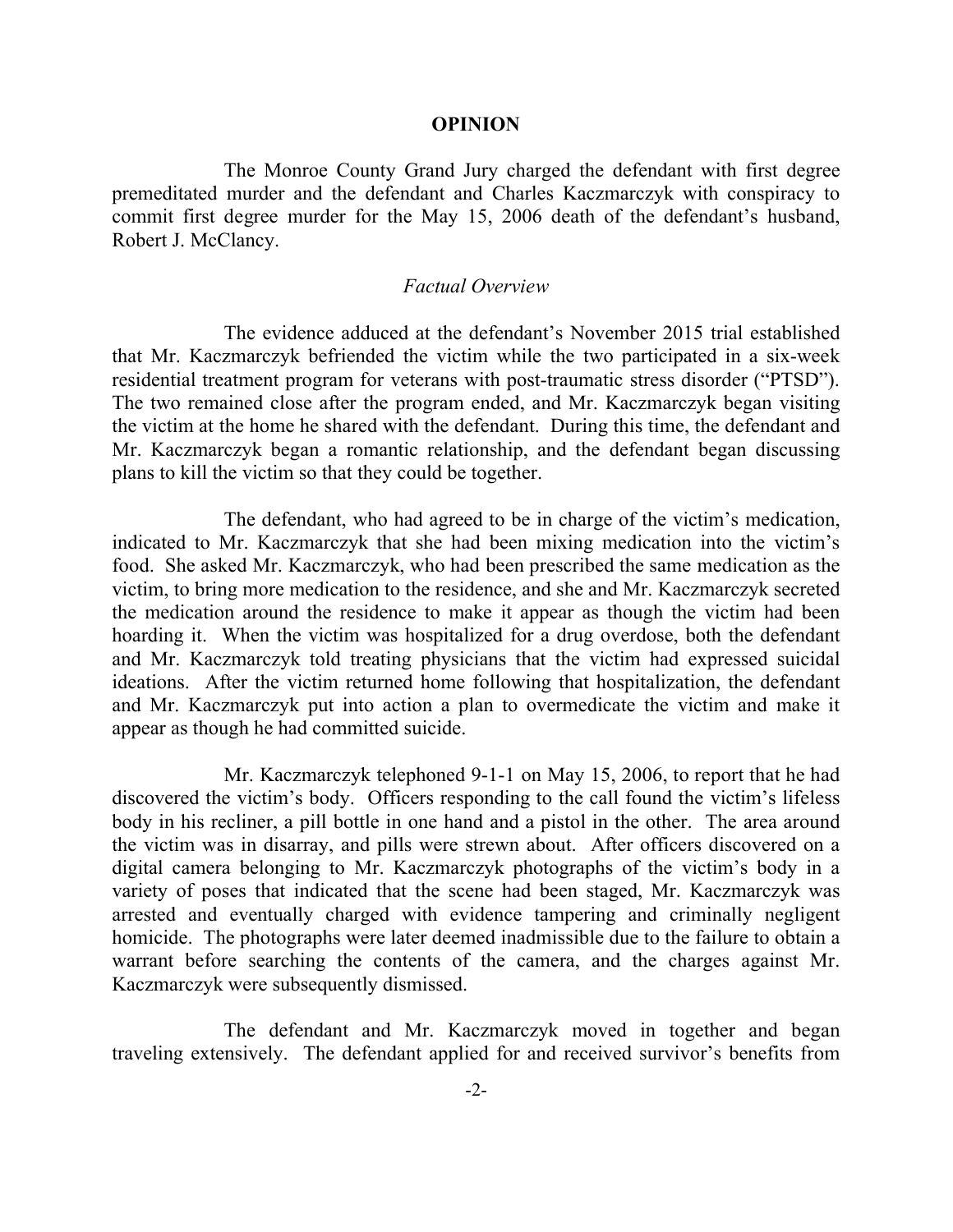the United States Department of Veteran's Affairs ("VA") and the United States Social Security Administration ("SSA"). The defendant and Mr. Kaczmarczyk eventually married and began a scheme to defraud the federal government. A federal investigation led to their arrests and subsequent guilty pleas to theft in federal court. During the pendency of the federal investigation, the defendant executed a durable power of attorney giving her son authority to conduct her affairs while she was incarcerated. She also gave her son several computers for him and his children to use. After one of the children discovered a disturbing image on one of the computers, the defendant's son examined the contents of the computers and discovered the photographs of the victim that had originally been taken by Mr. Kaczmarczyk's camera. He contacted the federal authorities, who, in turn, contacted the state authorities. He later turned the computers and some documents over to the state authorities.

Upon questioning by the Tennessee Bureau of Investigation ("TBI"), Mr. Kaczmarczyk implicated the defendant in the victim's murder and admitted that they had planned the murder together.

#### *Trial*

Jeffrey Colins, a former Monroe County 9-1-1 operator, testified that on May 15, 2006, he answered a call shortly after 5 p.m. from 215 Unicoi Lake Road ("the Coker Creek residence") in Monroe County. A recording of that call was played for the jury.

Monroe County Sheriff's Office ("MCSO") Patrol Officer Christopher Logan Day responded to the 9-1-1 call, and when he arrived at the Coker Creek residence, he "encountered Mr. Kaczmarczyk walking from the house up the driveway, approximately halfway between the house and the road." Officer Day patted Mr. Kaczmarczyk down and instructed him to remain outside while Officer Day and his partner conducted a sweep of the house. Upon entering the house, Officer Day observed "white pills laying around in the floor" and "a lifeless body in a recliner" holding a "pistol in his right hand" and "a pill bottle in his left[]hand." The victim had "a cut or abrasion[] on his forehead" that appeared to be recent to the time of death. The house, "particularly around the kitchen, was certainly in disarray." Officer Day observed a number of pills and documents, one of which documents he believed to be a living will, in the kitchen. Officer Day recalled that the defendant arrived "a little bit later," but he had only limited contact with her.

MCSO Detective Travis Jones also responded to the Coker Creek residence, where he took photographs and gathered information. Detective Jones identified photographs of the victim in the recliner. Detective Jones said that all the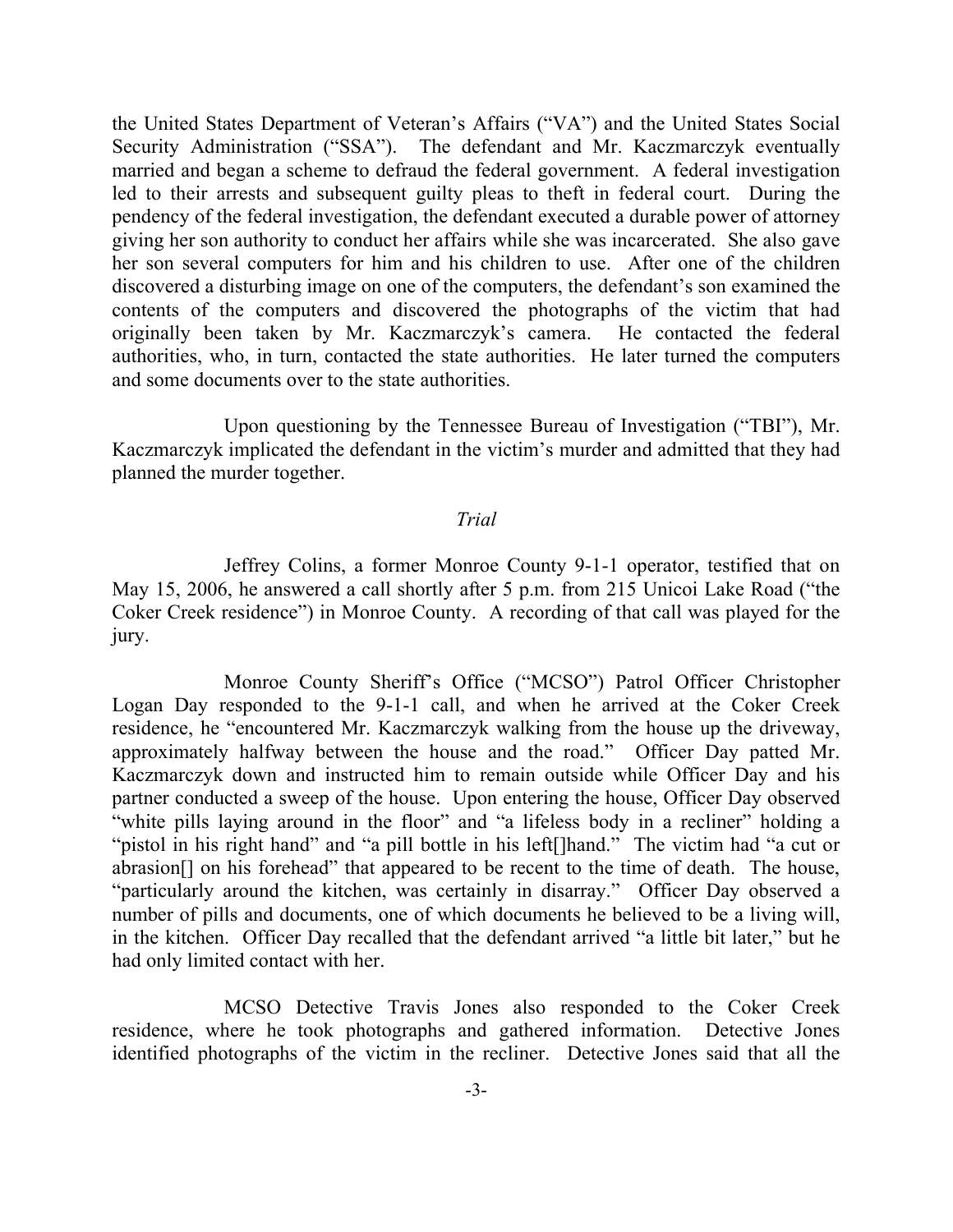rounds were chambered in the pistol they took from the victim's right hand. In the kitchen, pills, a pill holder, and a do not resuscitate ("DNR") order were lying on the counter. He "collected all the pills that were strung about through the house, the pill bottle in the hand and also the pistol." Detective Jones said that the defendant arrived 30 to 40 minutes after he did and provided written consent to search the residence. The defendant also gave Detective Jones "several different pieces of paperwork," including "a journal of what she kept about the events at the VA and different stuff." The journal contained a variety of odd entries written by the defendant.

Upon cross-examination by the defendant, Detective Jones testified that Mr. Kaczmarczyk was originally charged in 2006 with evidence tampering and criminally negligent homicide in relation to the victim's death. Mr. Kaczmarczyk was arrested at the scene on the day of the offense after Detective Jones viewed photographs on Mr. Kaczmarczyk's digital camera. Those photographs depicted the victim's lifeless body in a variety of staged scenes. Detective Jones acknowledged that another judge had ruled that he should not have examined a digital camera without a search warrant and had, in consequence, suppressed the photographs from the digital camera. All the charges against Mr. Kaczmarczyk were dismissed after the photographs were suppressed.

Detective Jones also acknowledged that, in an interview conducted before his May 15, 2006 arrest, Mr. Kaczmarczyk did not implicate the defendant in any foul play. Mr. Kaczmarczyk admitted to Detective Jones that he took the photographs with the digital camera and said that he had "staged the scene to make it look like a suicide so Ms. McClancy could benefit more through the VA benefits."

Charles Kaczmarczyk testified that he had pleaded guilty to a charge of conspiracy to commit first degree murder in exchange for a 25-year sentence for his role in the victim's death. Mr. Kaczmarczyk testified that he met the victim in January 2006 when they both participated in a residential treatment program for PTSD at the VA hospital in Nashville. Mr. Kaczmarczyk recalled that he and the other five program participants, including the victim, "pretty much all . . . mirrored the same prescription [medication] regimen," which included "Clonagin, Mirtazapine and Trazodone." He and the victim became close during the program, and, after the program ended at the end of February, Mr. Kaczmarczyk attended "a sort of reunion-type breakfast" for program participants and their spouses hosted by the victim and the defendant at "their home in Coker Creek." Mr. Kaczmarczyk recalled that as the program participants discussed their medication regimens and ongoing treatment programs on that day, he was struck by the defendant's detailed knowledge of the victim's medication regimen. He said that he "thought she was a pharmacist she knew so much about it." He added, "It appear[ed] that she knew each one of the medications, what the prescribed dosages were, when they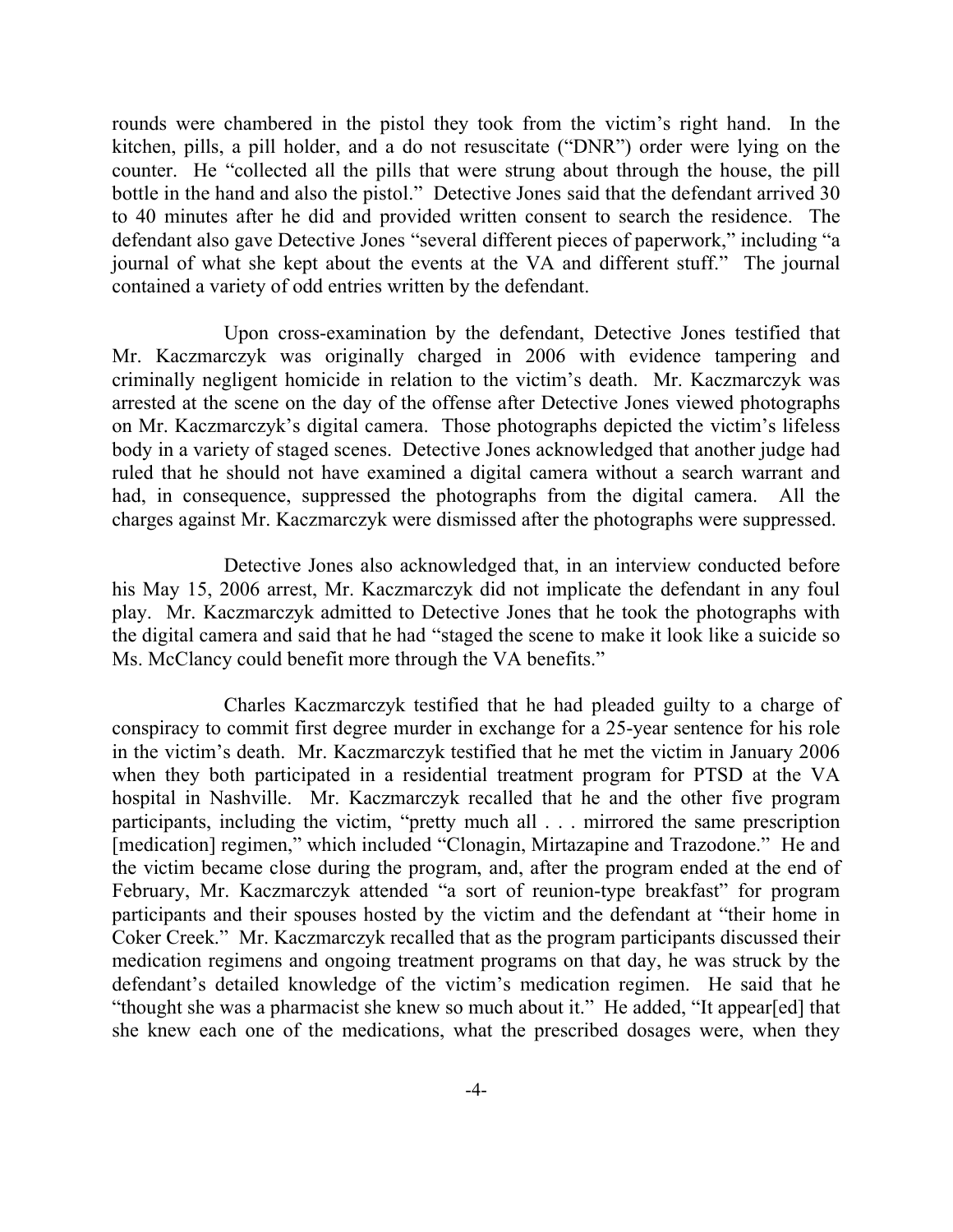should be taken, what the contraindications were, just more information than the average person would have as far as medications."

Mr. Kaczmarczyk testified that he and the victim stayed in touch following the reunion breakfast and that, eventually, the victim invited him "to come back to his place to visit him." Mr. Kaczmarczyk said that he agreed to visit the victim because the victim "was having some problems" and "his PTSD was possibly out of control." He said that when he went to visit the victim, the victim, who had been very energetic and active during the residential program, had become "very lethargic." Mr. Kaczmarczyk continued to visit the victim and the defendant at the Coker Creek residence and began attending the victim's medical appointments at the VA. During this time, the victim never expressed any suicidal thoughts to Mr. Kaczmarczyk.

Mr. Kaczmarczyk testified that the defendant initiated a sexual relationship with him in April 2006. During that same period, the defendant cut her hair and died it blond. The defendant told him that she had cut her hair "out of spite" because the victim "liked long hair." Toward the end of April 2006, the defendant added Mr. Kaczmarczyk "as a card holder to the Discover card account" held by the victim and the defendant and provided Mr. Kaczmarczyk with a card for his use. During their courtship, the defendant "mentioned on several occasions that she would like to get rid of" the victim and said that "if he went away," she and Mr. Kaczmarczyk "could be together."

At the end of April 2006, the victim was hospitalized at the VA hospital in Johnson City following an apparent drug overdose. While the victim was hospitalized, Mr. Kaczmarczyk attended "a family meeting" with the victim, the defendant, and the victim's treatment providers that "was an ongoing overview of what his continued treatment would be when he was, in fact, released from the hospital." He recalled that at that meeting, the defendant agreed to be in charge of the victim's medication and stated that she would make sure that the victim took his medication as prescribed.

The victim was released from the hospital on May 13, 2006, and Mr. Kaczmarczyk drove him home to the Coker Creek residence. That night, the defendant prepared the victim's favorite meal, but when the victim "complained that it didn't taste very well," the defendant "put seasoning on it so that he would eat it." Later that evening, the defendant remarked to Mr. Kaczmarczyk "that she had used magic dust on it," which he interpreted to mean that she had put medication into the victim's food. Mr. Kaczmarczyk said that the victim's demeanor changed from "alert and oriented to somewhat lethargic, intoxicated, under the influence of drugs," and Mr. Kaczmarczyk attributed the change in the victim's demeanor to the defendant's tampering "with his food and medications." Mr. Kaczmarczyk maintained that the defendant managed the victim's medications at that time as she had been doing "everyday since he had been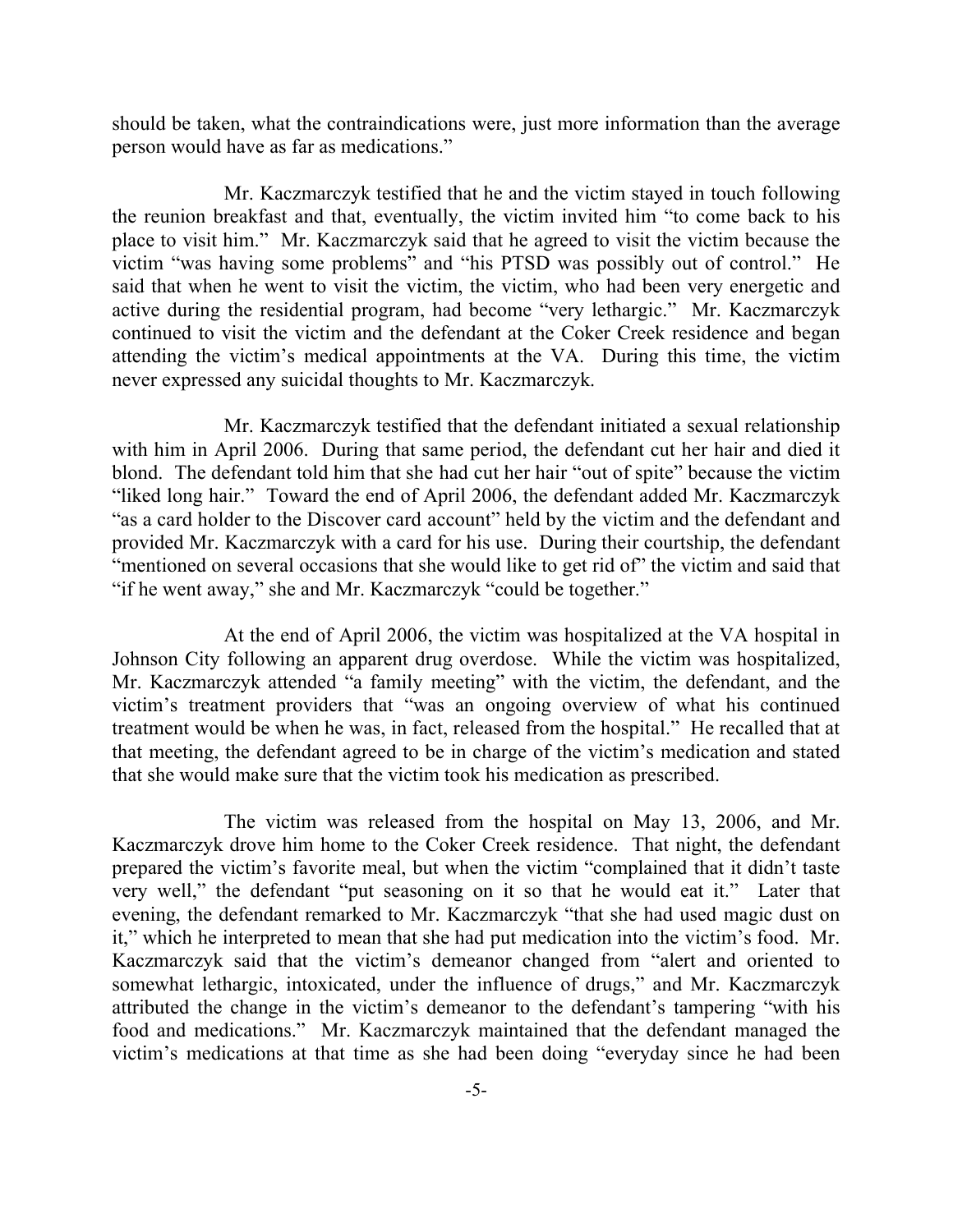released from" the residential treatment program. Mr. Kaczmarczyk spent the night at the Coker Creek residence with the victim and the defendant. The next day, May 14, 2006, the defendant told Mr. Kaczmarczyk that if he should happen to find the victim dead, he should "keep it simple," which Mr. Kaczmarczyk interpreted to mean that the defendant wanted him to "make it look as natural as possible or make it look like a suicide."

Mr. Kaczmarczyk again spent the night at the Coker Creek residence. He testified that he left the Coker Creek residence at approximately 6:45 a.m. on the following morning to attend some appointments in Knoxville. He said that when he left the residence, both the victim and the defendant were still there. The victim was in his recliner, and "[h]e appeared to be somewhat lethargic." When Mr. Kaczmarczyk returned to the Coker Creek residence later that afternoon, he found the victim "sitting on the floor with his pajamas kind of in a state of disarray." The victim called Mr. Kaczmarczyk by name and asked Mr. Kaczmarczyk "to help him get into his recliner back in the living room." Mr. Kaczmarczyk testified that he helped the victim into his recliner and then went to get the victim a bottle of water. The victim "drank some of the water. And at that point in time, he expired and vomited."

Although he believed that the victim had died, Mr. Kaczmarczyk did not immediately call 9-1-1. Instead, he "took some photos of the scene from the downstairs area and also from the upstairs area with him lying in his recliner" and then placed a bottle of pills . . . in his hand . . . and also a gun" before taking more photographs. He testified that he put the gun in the victim's hand because, during the residential treatment program, the victim "mentioned on several occasions that if he died due to his previous law enforcement experience, that he would like to die with a gun in his hand." Mr. Kaczmarczyk said that he also "emptied the pill keeper onto the table." He took the DNR order, which "was already on the table and had been since we returned from the hospital on Saturday," and placed it in a more prominent position. He said that he and the defendant had planned for the victim to be found while she was at work "[s]o it would be an alibi." He said that their planning took place the day before the victim's death.

Mr. Kaczmarczyk said that after the police found the photographs of the victim on his digital camera, he was arrested and charged with obstruction of justice. Mr. Kaczmarczyk acknowledged that he provided a statement to Detective Jones on the day of the murder wherein he claimed that the victim was dead when he found him and that he did not touch the victim, the pills, or the gun. In a second statement given that same day, Mr. Kaczmarczyk admitted that the victim was just barely alive when he arrived and that he had helped the victim to the recliner. He admitted that he "put the gun and the pills in his hand to make the scene look worse. I thought it might increase his VA claim," explaining that the victim had been previously declared 30 percent disabled. Mr.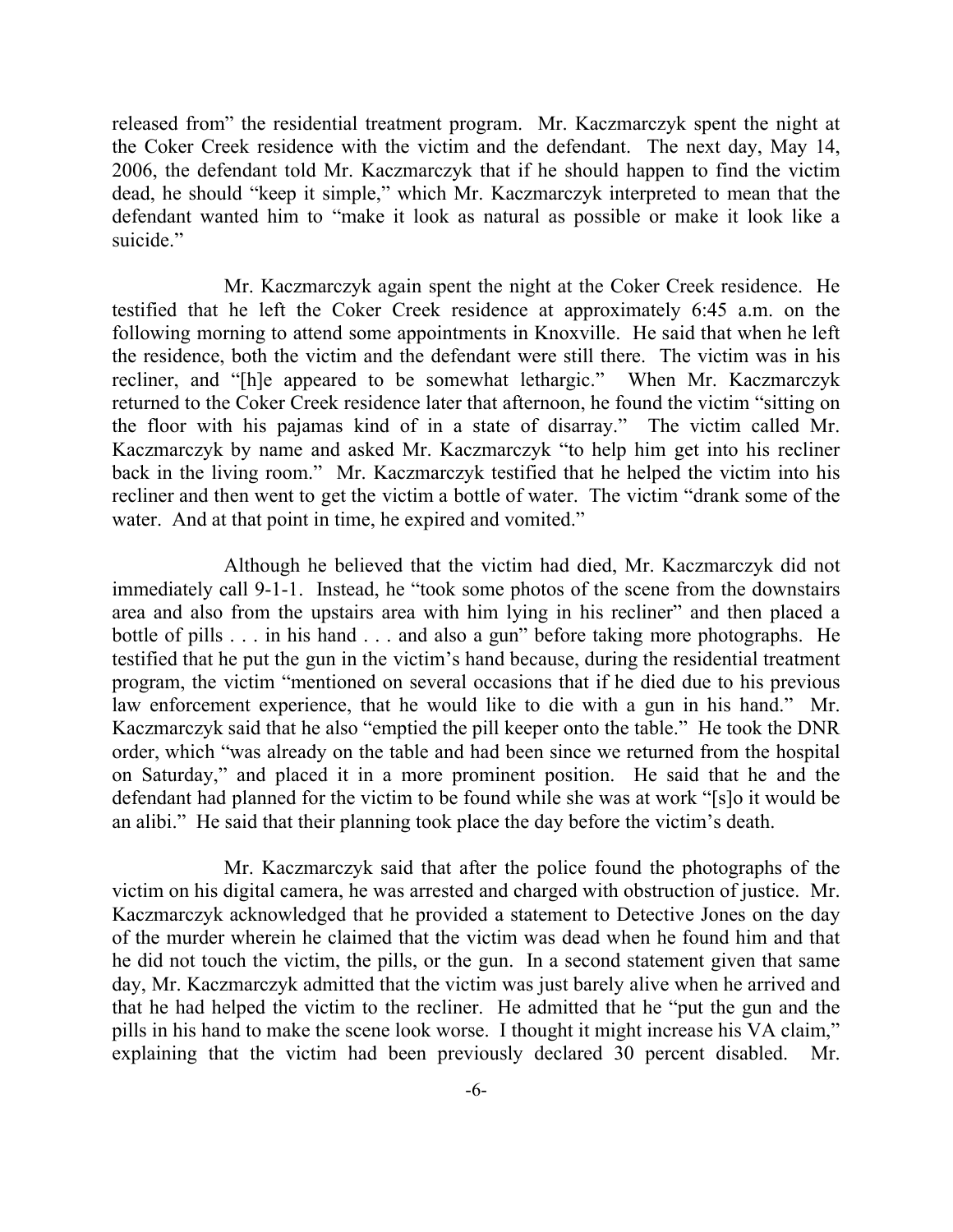Kaczmarczyk said that the defendant paid an attorney \$50,000 to represent him. The charges were eventually dismissed after a judge ruled that the photographs on the camera were not admissible.

Following the victim's death, the defendant applied for "a benefit called DIC, which means dependent indemnity compensation through the VA. That was also known as the widow's pension." Additionally, "based on the information that he possibly had accidently overdosed, that it was the VA's fault for them not managing his medication better" the victim was retroactively declared 100 percent disabled, which resulted in an award to the defendant of "one hundred percent what they call widow's pension." He thought the amount was \$3,000 per month. The defendant paid off a \$50,000 loan for Mr. Kaczmarczyk, and he moved into the Coker Creek residence with the defendant. The defendant told him "that she had cut and pasted the will, [the victim's] original will, so that his sister . . . and his daughter . . . could not derive anything financially from him." On June 15, 2006, Mr. Kaczmarczyk and the defendant opened a joint bank account. They were married on October 7, 2006, in Las Vegas, Nevada, and then again on October 7, 2009, in Blue Ridge, Georgia. Mr. Kaczmarczyk said that the defendant insisted upon the second ceremony, telling him it was "a woman thing."

The defendant and Mr. Kaczmarczyk traveled extensively after the victim's death, beginning with a June 2, 2006 trip to Atlanta for a Jimmy Buffett concert. Mr. Kaczmarczyk identified the log of their travels kept by the defendant; the log included 27 separate entries. Mr. Kaczmarczyk testified that the defendant and the victim had never traveled very much because the victim was "pretty much a recluse." The defendant was laid off from her job in September 2006, and Mr. Kaczmarczyk's only sources of income were disability benefits from the VA and the SSA. Despite this, the couple continued to travel and even purchased a large motor coach in 2007. Sometime in 2010 or 2011, the defendant spontaneously said to Mr. Kaczmarczyk, "If anybody finds out whatever really happened to Bob, I will never see the light of day."

Mr. Kaczmarczyk testified that, prior to the victim's death, Mr. Kaczmarczyk had placed a bag of pills into the victim's gun safe after he and the defendant decided that, if they "planted pills around the property, it would give more credence to the fact that [the victim] had been misusing drugs, possibly committing suicide." He and the defendant invited the defendant's son, Brian McGavic, $<sup>1</sup>$  to stay with</sup> them in 2007, and they had arranged for Brian McGavic to discover the bag of pills in the gun safe. Mr. Kaczmarczyk recalled that they told Brian McGavic "that there were pills

 $\overline{\phantom{a}}$ 

<sup>1</sup> Both of the defendant's sons testified at trial, and her son, Sean McGavic, also testified at the hearing on the defendant's motion to suppress. Given Sean McGavic's role in the case, we will refer to him as Mr. McGavic and to Brian McGavic by both his first and last names.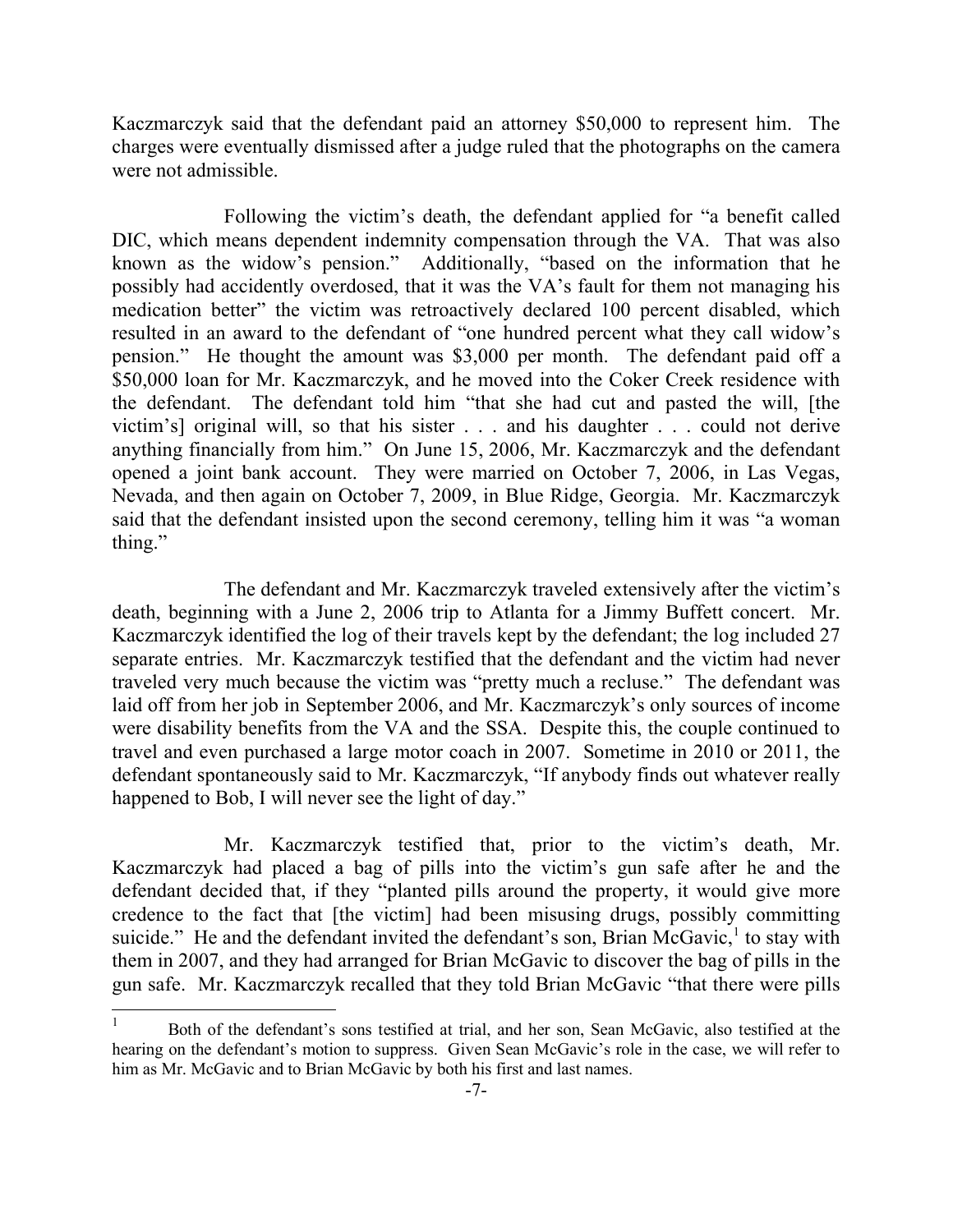in there, possibly pills that [the victim] may have used during his time of overdose," and Brian McGavic reported it to the police. Mr. Kaczmarczyk said that the pills discovered in the safe had actually belonged to him and that he and the defendant hoped that the discovery of the pills would operate in Mr. Kaczmarczyk's favor with regard to the charges that were pending against him at that time.

Mr. Kaczmarczyk, an Air Force veteran who served from 1972 until 2001, testified that despite having served only "a single day in Southeast Asia in Vietnam, which was the 29th and 30th of April in 1975 during the evacuation of Saigon," he portrayed himself as a war hero with a higher rank as part of "a hustle " to get "benefits and make money" without having to work. He said that he worked the "hustle" from 2005 to 2012 and that the defendant not only knew about his hustle but began one of her own during their time together. The defendant claimed to be a retired colonel from the United States Marine Corp and a former employee of the United States Department of State. Mr. Kaczmarczyk acknowledged falsifying his service record in order to increase the amount of benefits he received from the federal government and that he had pleaded guilty to federal offenses for that action. He said that he had been ordered to pay \$659,000 in restitution to the various agencies from which he had obtained unearned benefits.

Mr. Kaczmarczyk testified that the defendant filed to divorce him in 2012, telling him "that if we got divorced and she was single, that it would be financially beneficial for tax purposes and some reason." Mr. Kaczmarczyk said that he "was incarcerated at the time," so her request "didn't really bother [him] one way or the other."

Mr. Kaczmarczyk testified that he provided a written statement to the TBI on December 20, 2012, while he was serving a federal prison sentence. In the statement, he said that the defendant had asked him "to bring over medication . . . and to mix the prescription medications up so that it would look like [the victim] was stealing them from me and saving them up." He did as she asked. He said that he knew that the defendant gave the victim "the drugs to overdose him, but . . . did not see her do this." He explained,

> My first understanding is that she was overdosing him by putting the medication in his food. Martha Ann told me that she was going to overdose Bob so that we could be together, and with his history of drug overdoses when she, quote, made him go away, end of quote, it would look like just another overdose that he had.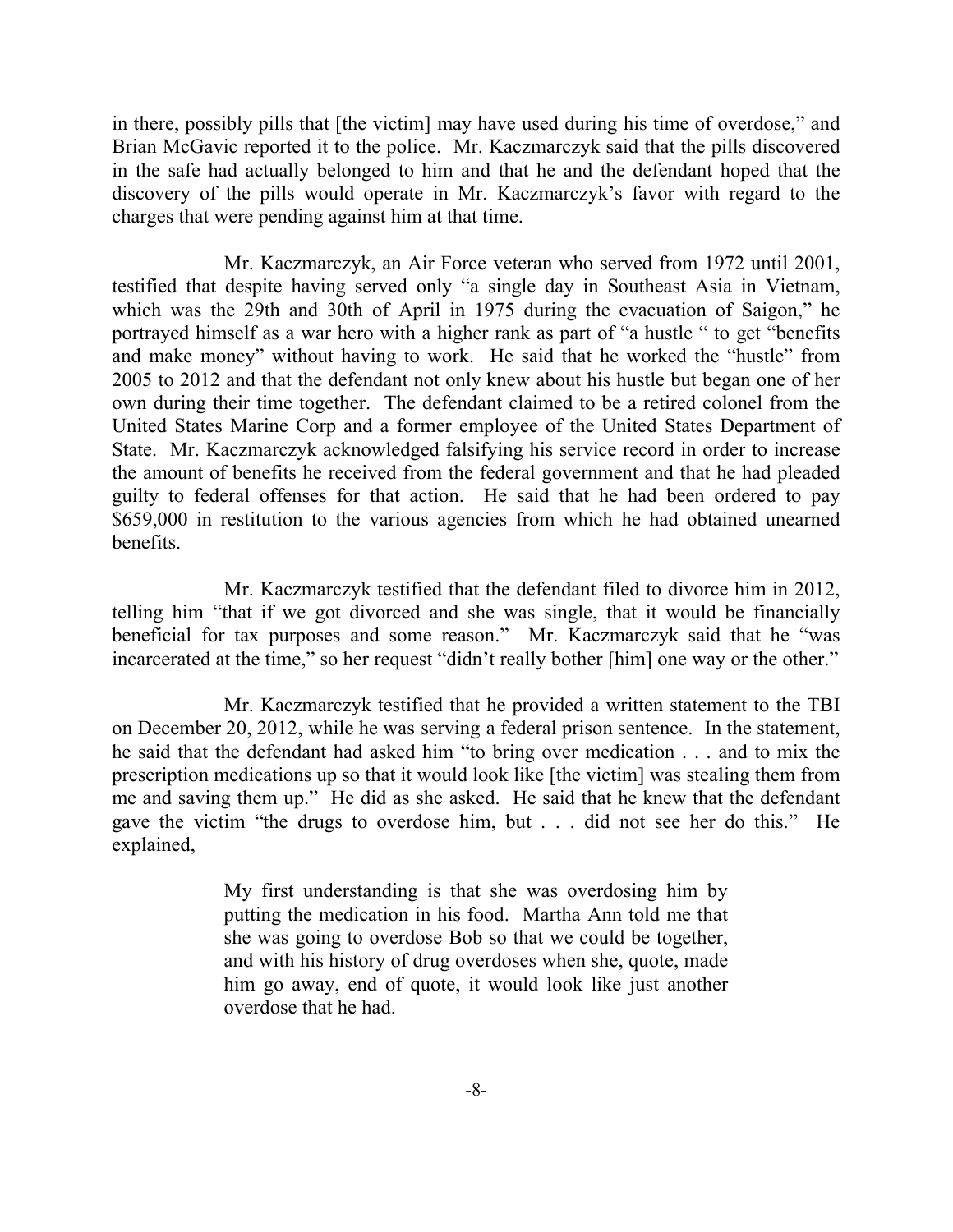The defendant began putting large quantities of medication in the victim's food after the victim returned home from the hospital on May 13, 2006. Mr. Kaczmarczyk said that he knew that the defendant "was going to start medicating [the victim] heavily when we got back to the house from the hospital and he would probably die soon." He recalled that the defendant "was specific about how and when she wanted" Mr. Kaczmarczyk to check on the victim, asking him to check on the victim "at a specific time on the day that he died" so that Mr. Kaczmarczyk "would find him dead and she would be at work with an alibi." Mr. Kaczmarczyk said that when the defendant told him when to check on the victim on May 15, 2006, he "was pretty sure that she was going to give him a lethal dose of the drugs because he was so close to dying anyway, and she was so specific about me being there at a certain period of the day on that date." He acknowledged that he staged the scene with the pill keeper, the gun, and the DNR order. He said, "I thought it would look better and more like he had committed suicide."

Mr. Kaczmarczyk said that he was aware that the defendant had forged the victim's will by "manipulat[ing] the signature page of the will" and that she had done so "because she didn't want Bob's sister who lived in Florida to get any of Bob's assets." After the victim's death, the defendant "was able to remove Bob's name off of stocks that were in both of their names" and that were worth "around a hundred thousand dollars or more."

Mr. Kaczmarczyk said that, as far as he knew, the defendant planned to kill the victim so that they could be together and not for "financial reasons." He added that he "threw gas on the fire about that and told Martha Ann about now that Bob was dead she needed to apply to get Bob's Veterans Affairs benefits and his Social Security benefits."

Mr. Kaczmarczyk testified that, at some point, he had downloaded the photographs of the victim onto his computer and then later deleted them.

During cross-examination, Mr. Kaczmarczyk admitted that the defendant's desire to be rid of the victim was initially "emotional" because they wanted to be together. He acknowledged that, following the victim's death, he came up with ways that the defendant could benefit financially from the victim's death. Mr. Kaczmarczyk conceded that the victim "was very difficult with taking medications" as prescribed and that, as far as he knew, the defendant "was administering all [the victim's] medications because he had a tough time doing it himself."

Brian McGavic testified that he visited the defendant and Mr. Kaczmarczyk in July 2007 and that he "was back and forth between [Mr. Kaczmarczyk's] house in Knoxville and Coker Creek" until he returned to Florida in September 2007. At that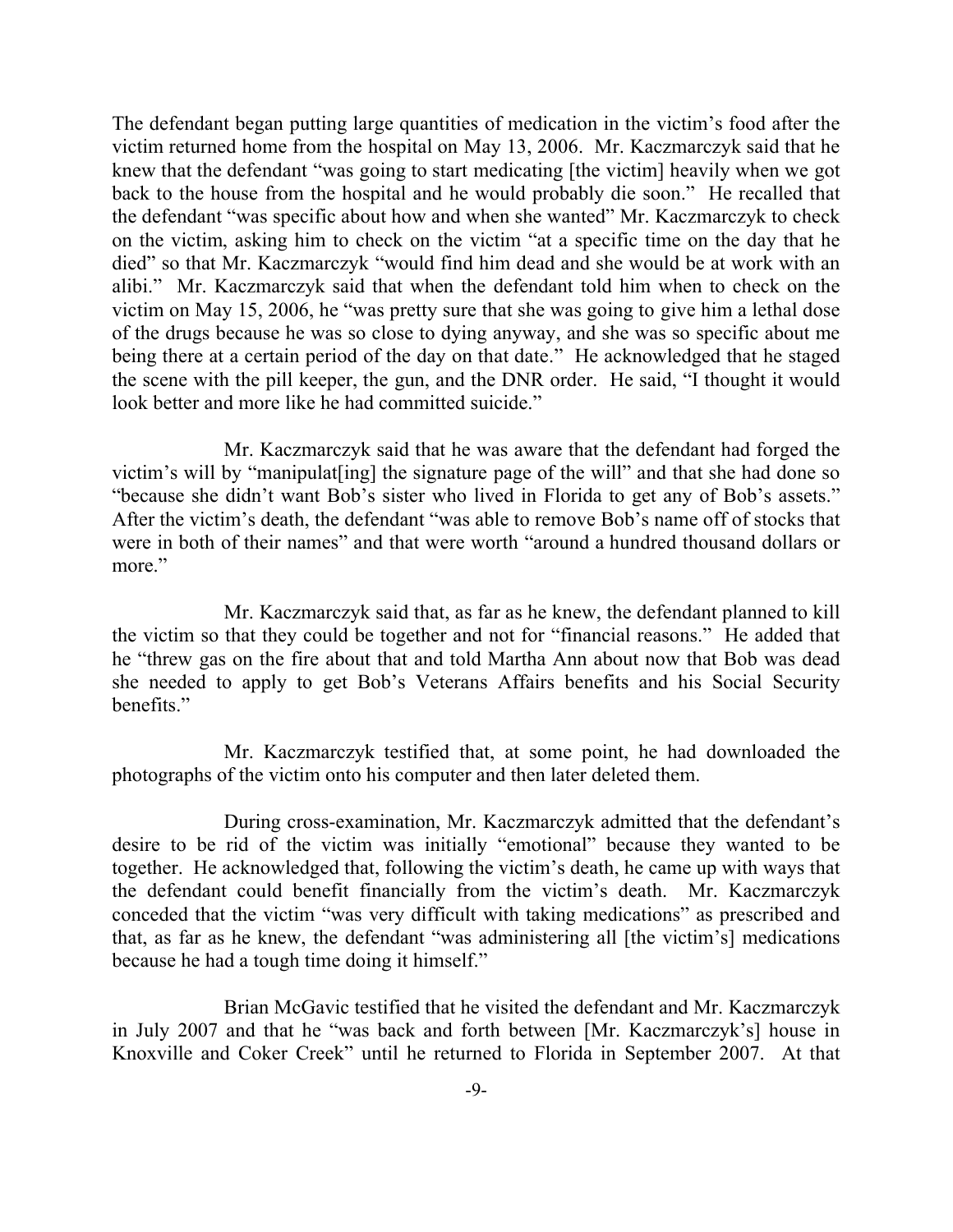time, the defendant and Mr. Kaczmarczyk spent "[t]he majority of their time . . . in Coker Creek." Brian McGavic recalled a particular day when the defendant and Mr. Kaczmarczyk asked him to locate a lost tool and told him where the tool might be located. When Brian McGavic found the tool, he also found "a set of keys that would unlock the spin combination on the" large gun vault in the garage. The defendant and Mr. Kaczmarczyk gave Brian McGavic permission to open the vault and provided him with the combination. The vault contained only "a grocery store bag full of loose medications, mixed medications all out of their containers." Brian McGavic testified that the defendant and Mr. Kaczmarczyk reacted to the discovery with "shock and exasperation" and asked Brian McGavic to contact the sheriff's office. Although he thought it was odd that they should ask him to telephone the police rather than place the call themselves, he did as they asked. While waiting for the police to arrive, the defendant and Mr. Kaczmarczyk set up "a card table and a couple of chairs . . . in the middle of the driveway in front of the garage." Mr. Kaczmarczyk "had a digital camera and wanted to place himself . . . where he could take photographs of [Brian McGavic] and this deputy together as the deputy was separating, identifying and inventorying the medications that were found." Brian McGavic testified that he found the behavior of the defendant and Mr. Kaczmarczyk very unusual. When he inquired about their behavior, they "explained that they had planned on filing a lawsuit against Monroe County and that they were also planning on filing a lawsuit against" the VA and "that they were going to use this in their cases against both." Mr. McGavic said that "[w]ithout a doubt," he had come to believe that the defendant and Mr. Kaczmarczyk had manipulated him into "accidentally" finding the medications.

James Timothy Bridges, Adjunct Pharmacy Programs Manager at the VA Mountain Home Healthcare Center in Johnson City, testified that on February 23, 2006, the victim received 15 30-milligram tablets of Mirtazapine. Mr. Kaczmarczyk received 30 45-milligram tablets of Mirtazapine on March 13, March 28, and May 9, 2006. Mr. Kaczmarczyk filled prescriptions for Trazodone during this same period.

Martin Edward Smith, a pharmacist at the VA hospital in Murfreesboro, testified that the victim received 45 15-milligram tablets of Mirtazapine on March 1 and May 10, 2006, and that he was instructed to take one half pill each day. The victim received 30 50-milligram Trazodone tablets on January 6, 2006, and 15 50-milligram Trazodone tablets on January 13, January 23, and February 14, 2006. Mr. Kaczmarczyk received 30 30-milligram tablets of Mirtazapine on January 24, January 30, March 7, April 10, and May 5, 2006. Mr. Kaczmarczyk received 90 100-milligram tablets of Trazodone on January 12, February 2, February 24, March 20, and April 24, 2006.

Doctor Darinka Mileusnic-Polchan, Chief Medical Examiner for Knox and Anderson Counties and Medical Director of the Regional Forensic Center, testified that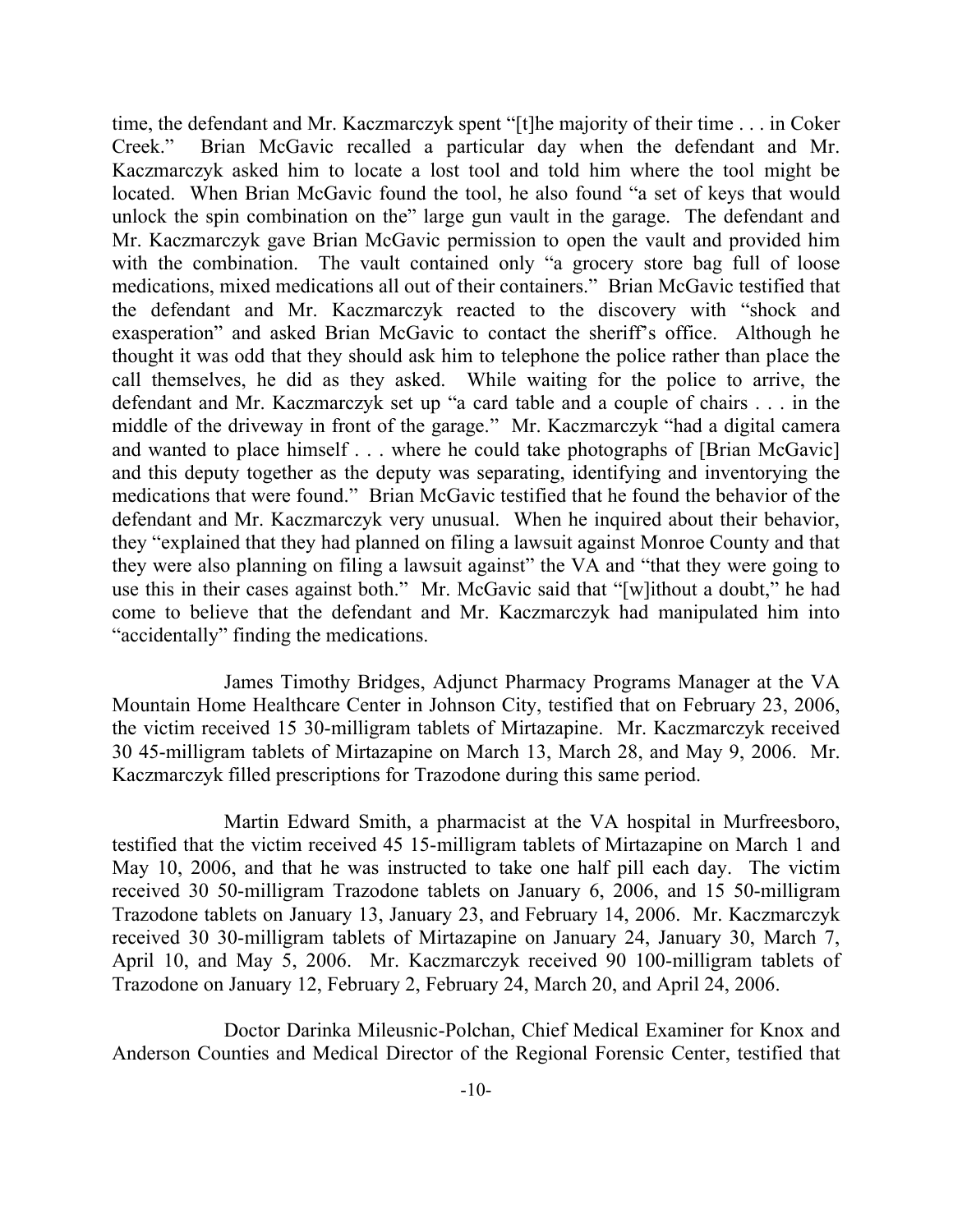the victim's autopsy was performed by Doctor Ronald Toolsie, who provided autopsies in Monroe County at the time of the victim's death. Doctor Mileusnic-Polchan testified that she had reviewed not only Doctor Toolsie's written autopsy report but had also examined the photographs taken during the autopsy and at the scene, the "ancillary studies, such as toxicology," and the "cystologic slides, such as samples of tissue that was taken at the time of the autopsy." Based upon her review, Doctor Mileusnic-Polchan concluded that the victim was in fairly good health aside from "a mild hypertension" observable by looking at slides from his heart, kidney, and brain. She noted edema in the victim's lungs and brain, which could have been attributed to "hypoxia or a lack of oxygen in the blood."

The toxicology report indicated that Trazodone and Mirtazapine were present in the victim's system "in the toxic ranges." Trazodone, which has a relatively short half-life of three to seven hours, was present in the victim's blood at 4200 nanograms per milliliter, which "was almost four times the maximum therapeutic range." Doctor Mileusnic-Polchan testified that it was her opinion that the Trazodone alone, even in that amount, would not have caused the victim's death. Mirtazapine, which has a very long half-life of 20 to 40 hours, was present in the victim's blood at 750 nanograms per milliliter, more than seven times the maximum therapeutic range of 100 nanograms per milliliter. She noted that Mirtazapine's long half-life made it "easier to overdose with a higher or more frequent dose." She said that Mirtazapine was, in this instance, the deadlier of the two drugs, explaining,

> The Mirtazapine in this level I would be more comfortable stating it as the only cause of death because it is definitely more toxic as far as causing some side effects, side effects being like a serotonergic syndrome or one of those, like stimulus neurologic syndrome that individuals can overreact because of chemical changes in the brain.

She added, "[T]he concentration of these particular drugs in this combination is definitely deadly because of all the side effects that they can cause."

Doctor Mileusnic-Polchan testified that the victim had no gastric contents, which indicated that he had not eaten within a "minimum of six hours." The absence of pill fragments in the victim's stomach indicated to Doctor Mileusnic-Polchan that the victim had not ingested the Trazodone and Mirtazapine as whole or half tablets. She observed that "a lot of these medications are in the tablet form that is designed for slow release" and that crushing the tablet would defeat the slow release mechanism, which, in turn, "might elicit sudden increase in the level of concentration." Doctor Mileusnic-Polchan said that, in a typical case of suicide by overdose, she would expect to "see a lot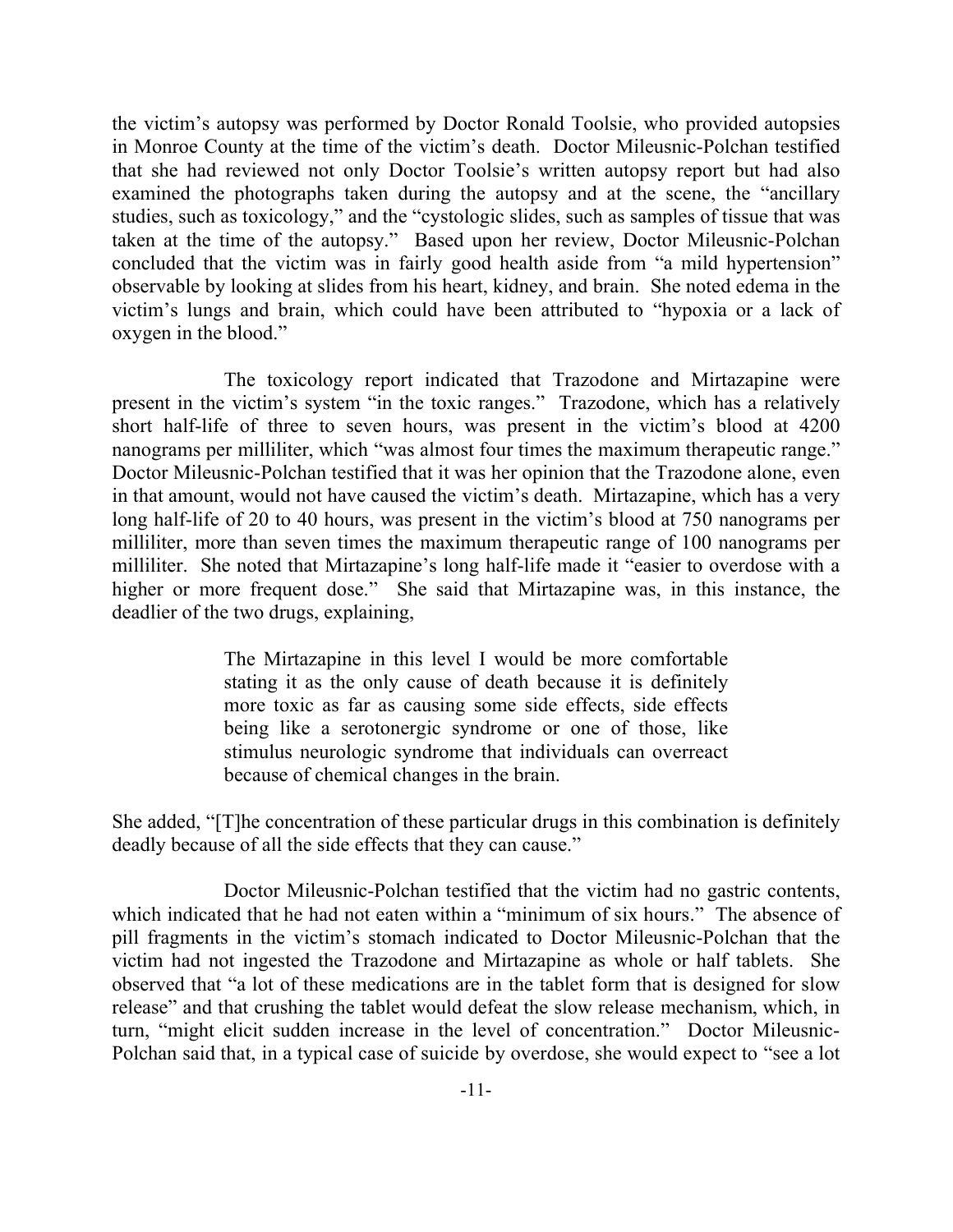of granular substance in the gastric content[s]" as well as "a lot of fluids to help all those drugs push down." Neither was present in the victim's autopsy. She added that she would have expected "much larger levels [of drugs] because when there is intent and there is an oral intake of the drugs, that elicits sudden surge of these mediations in the blood stream, then the layers are much higher." It was Doctor Mileusnic-Polchan's opinion that the victim "died of combination of the Trazodone and Mirtazapine, which is the main cause of death."

During cross-examination, Doctor Mileusnic-Polchan testified that brain edema like that present in the victim "is going to be the result of a protracted death, meaning that that is not sudden." Her review of the victim's hospital records from the last hospitalization before his death showed that "the Mirtazapine and Trazodone were not the drug that he was released with to go home."

The defendant's son, Sean Michael McGavic, testified that the defendant initially told him that the victim had died as a result of several mini strokes:

> [S]he said that he -- he was acting strange at the house and he was starting to have mini strokes. And she loaded him -- put him in her truck and took him to the hospital. And on the way to the hospital, he had another several mini strokes and she thought he died on the way to the hospital. And she had to pull the truck over and resuscitate him. And she, I guess, got him back and then got him to the hospital. And once he got in the hospital, he passed away sometime at the hospital.

When Mr. McGavic later visited the defendant at the Coker Creek residence, the defendant told him that the victim "had died of a heart attack at home." Finally, in 2008, the defendant told Mr. McGavic that the victim had died of a drug overdose.

Mr. McGavic testified that his relationship with the defendant had always been tumultuous and that, at some point in 2008, he and the defendant stopped speaking. In 2012, Mr. McGavic learned that the defendant and Mr. Kaczmarczyk were under investigation for federal benefits fraud. He said that he contacted the defendant in August or September 2012 after she was released on house arrest so that he could recover property from her that had originally belonged to his father and paternal grandparents. They began talking, and he went to help her clean out the Coker Creek residence. Mr. McGavic testified that, at that time, the defendant, anticipating a stint in federal prison, executed a durable power of attorney to allow him to conduct affairs on her behalf and provided him with the deeds to the Coker Creek residence and the Knoxville residence that she shared with Mr. Kaczmarczyk. She also gave him full control of all her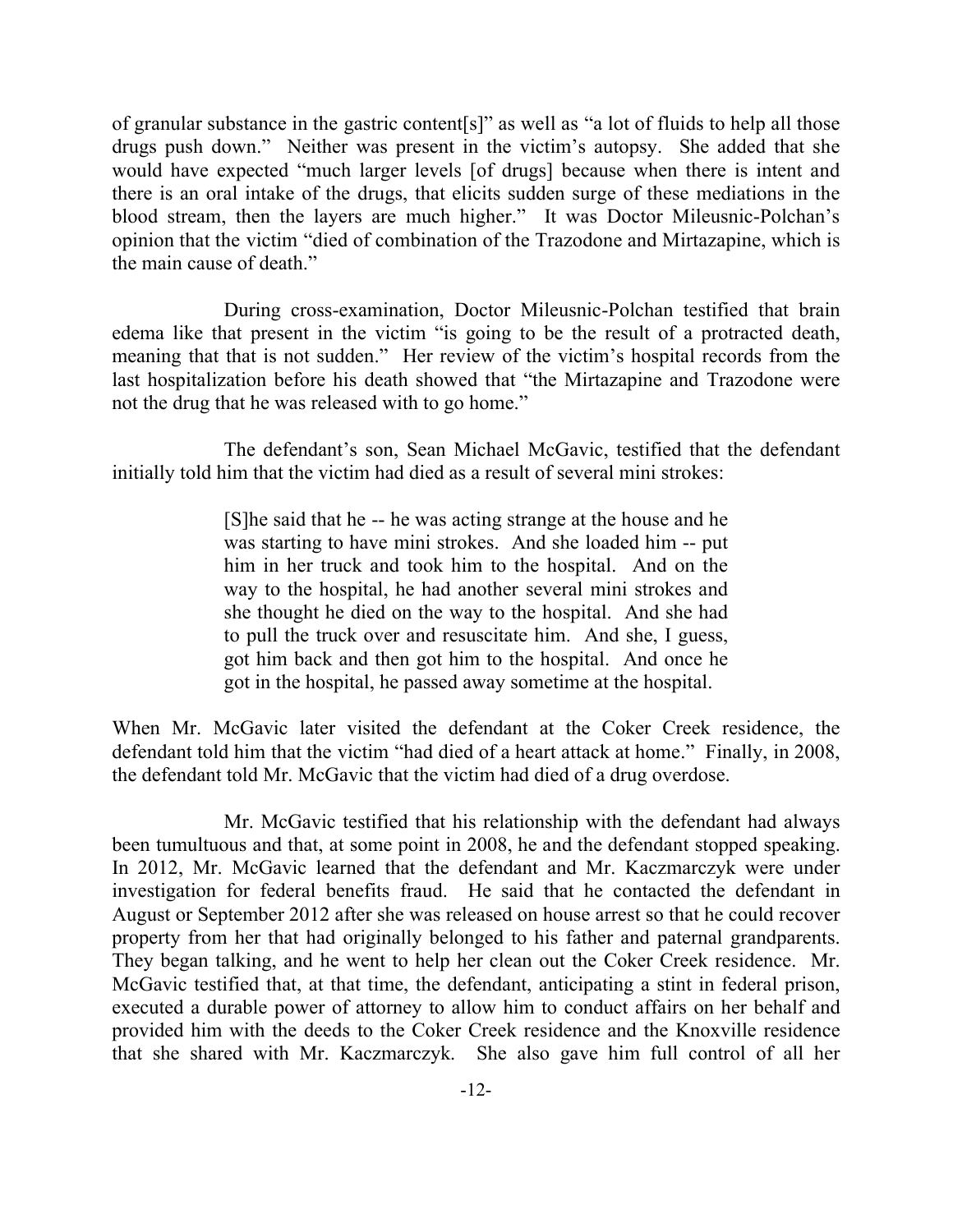belongings, including three computers. When Mr. McGavic examined the contents of the computers, he "found some photos on" one of the computers given to him by the defendant "that . . . appeared to be [the victim] dead in different ways." He contacted the federal agents who were investigating the defendant at that time to alert them about the photographs.

In January 2013, the defendant contacted Mr. McGavic and said that she had been questioned about the victim's death and "wanted [him] to come over right away." When he arrived, the defendant was in the downstairs bathroom with the radio on "because she was afraid that . . . somebody [was] listening in." She told Mr. McGavic "that the TBI had come and questioned her about" the victim's death and, referring to the computers she had given him, said,

> I don't know if, you know, somebody is going to come to your house to get anything. But if you could, you may want to take those computers to . . . an IT person, to delete the information, have him go through these computers that I gave you and delete whatever is on them. And that way your kids can use them . . . .

During cross-examination, Mr. McGavic testified that Mr. Kaczmarczyk had signed the Knoxville residence over to the defendant and that the defendant had added Mr. McGavic's name to the deeds for both the Knoxville and the Coker Creek residences before she began her federal prison sentence. Mr. McGavic clarified that he had discovered the photographs of the victim on the computer before he had the conversation wherein the defendant told him to delete the information on the computers. Mr. McGavic maintained that the defendant and the victim had purchased the Coker Creek residence using money awarded to Mr. McGavic "from a car accident" and money that Mr. McGavic "had inherited from the time [he] was born." He acknowledged that the defendant had executed a quit claim deed to him for the Coker Creek residence, insisting that it had been purchased with his money and that no one was living in it.

TBI Agent Josh Melton testified that he was contacted by federal agents, who informed him "that there was information, intelligence information that might pertain to a death." He later received a written request for investigation from the Monroe County District Attorney's Office. After a brief conversation with Detective Jones, Agent Melton "made the independent decision as TBI that we were not going to view" the MCSO case file for the investigation of Mr. Kaczmarczyk.

Agent Melton spoke to Mr. McGavic, who indicated that he had computers, electronic storage devices, and documents that had been given to him by the defendant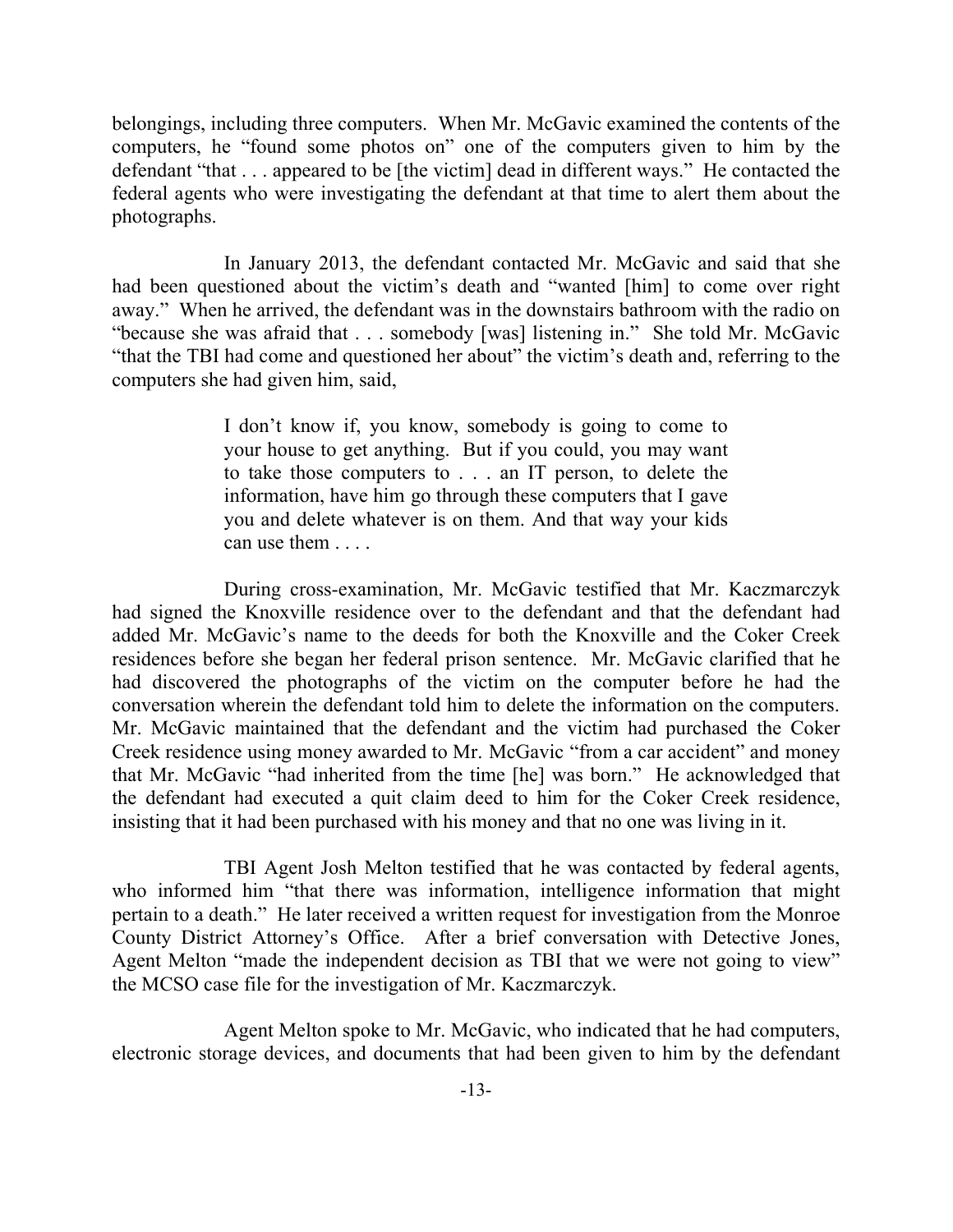and that pertained to the death of the victim. Mr. McGavic surrendered to Agent Melton documents and computers given to him by the defendant.

Among the documents was a durable power of attorney executed by the victim and filed June 15, 2006 with the Monroe County Register of Deeds; the second page of this document was marked with register book M172, page 769. Mr. McGavic also gave Agent Melton a document purporting to be the victim's last will and testament; the second page of this document was also marked as register book M172, page 769. Agent Melton observed,

> [T]he Last Will and Testament in its entirety is, as a whole[,] . . . a forgery. . . . [I]t has been manipulated, cut and pasted. The book, page numbers are cut and pasted on each page from the Durable Power of Attorney onto the will, on each one of those pages, and then all the signature lines and the filing dates are exactly the same on the end of the will as they are on the Durable Power of Attorney.

He noted that the certified copy of the durable power of attorney on file with the Monroe County Register of Deeds showed the book and page number at the bottom of each page. Agent Melton said that, upon examining the certified document, he determined that the durable power of attorney "was a real document that would have been . . . manipulated to falsify that will" and that the book and page numbers on the document purporting to be the victim's last will and testament are actually those from the durable power of attorney.

Agent Melton also identified two marriage licenses for the defendant and Mr. Kaczmarczyk, one issued in Las Vegas on October 7, 2006, and one issued in Georgia on October 7, 2009.

Agent Melton interviewed the defendant in January 2013, and she told him that the victim suffered from PTSD and "had a difficult time taking his prescription medications as were prescribed to him." She said that the victim "would skip taking medications as prescribed and then try to make up for them by taking more later." The defendant added that the victim "had been called out by a nurse practitioner for not taking his prescription medications correctly" while he was attending the six-week residential treatment for PTSD. The defendant said that the victim had overdosed in April 2006 and again at the end of April or beginning of May 2006. The defendant told Agent Melton that Mr. Kaczmarczyk was present when the victim overdosed in May 2006, which led to his death, and that he had taken photographs of the victim. She said that Mr. Kaczmarczyk told her that he had moved the victim to a chair in the living room and planned "to wait for her to get home so they could take him to the hospital as had been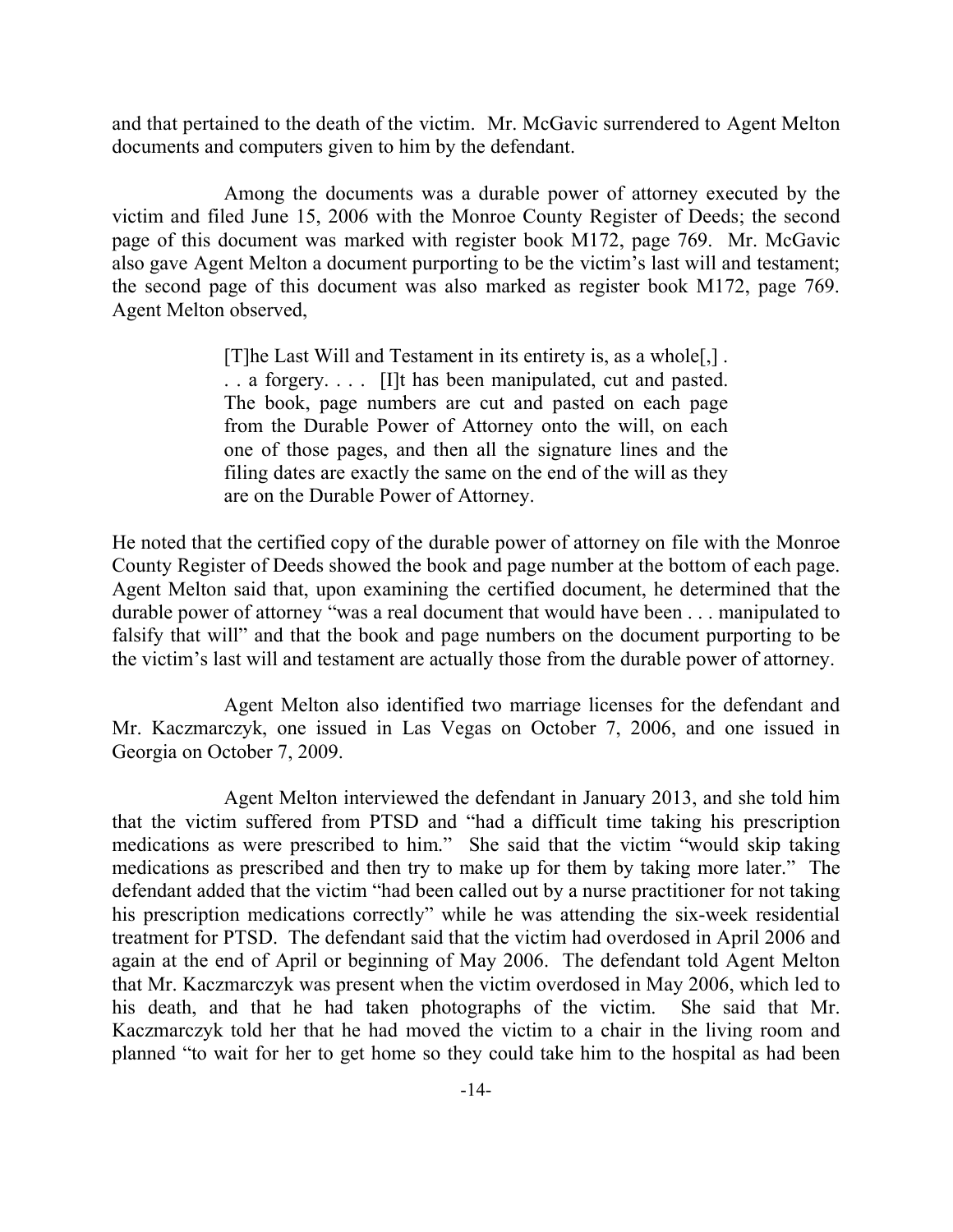done in the past." She said that, after he called 9-1-1, Mr. Kaczmarczyk put the victim's "service revolver in [the victim's] hand and sprinkled pills in his lap." The defendant said that Mr. Kaczmarczyk told her that he had staged the scene because he thought it would help her obtain veteran's benefits. The defendant said that after the victim's death, "she found pills stashed in several places" and that "[t]he pills that she found stashed were different kinds of prescription pills mixed together." She claimed that "she found multiple bottles of these mixed pills while moving some egg cartons in the garage" and "in an old washing machine in the laundry room."

The defendant said that she had married Mr. Kaczmarczyk in October 2006 but that the two had separated in March 2007. They later renewed their vows in October 2009. The defendant specifically denied having had a romantic relationship with Mr. Kaczmarczyk before the victim's death.

The defendant acknowledged that she had given Mr. McGavic a durable power of attorney to manage her affairs while she was incarcerated and that she had given Mr. McGavic a computer from the Coker Creek residence and had given him "an iMac computer to maintain that came from her residence in Knoxville." She said that she had instructed Mr. McGavic to retrieve the victim's medical records from the Coker Creek residence.

The defendant told Agent Melton that the victim had executed the will in 2004 before he had heart surgery, but she was not sure whether it had been filed at the courthouse. She said that she had a hard copy of the will. Agent Melton acknowledged during cross-examination that he could not establish that the will was forged prior to the victim's death.

Kathy Inzerillo, the victim's sister, testified that she remained in regular contact with the victim after he and the defendant moved to Tennessee from Florida in 1997 and that she visited him in Tennessee at least once a year. Ms. Inzerillo insisted that the victim had never expressed any suicidal ideation to her. Ms. Inzerillo testified that she received an email from the defendant's work email address at 8:48 a.m. on the day of the victim's death. In the email, the defendant described the victim as having violent mood swings following his return from the hospital. She told Ms. Inzerillo that the defendant's medication made him extremely lethargic and drowsy. Ms. Inzerillo recalled that the defendant telephoned her on the day of the victim's death and said that the victim "had overdosed himself." Ms. Inzerillo and her husband traveled to Tennessee for the victim's funeral, and the defendant arranged for them to meet Mr. Kaczmarczyk while they were there.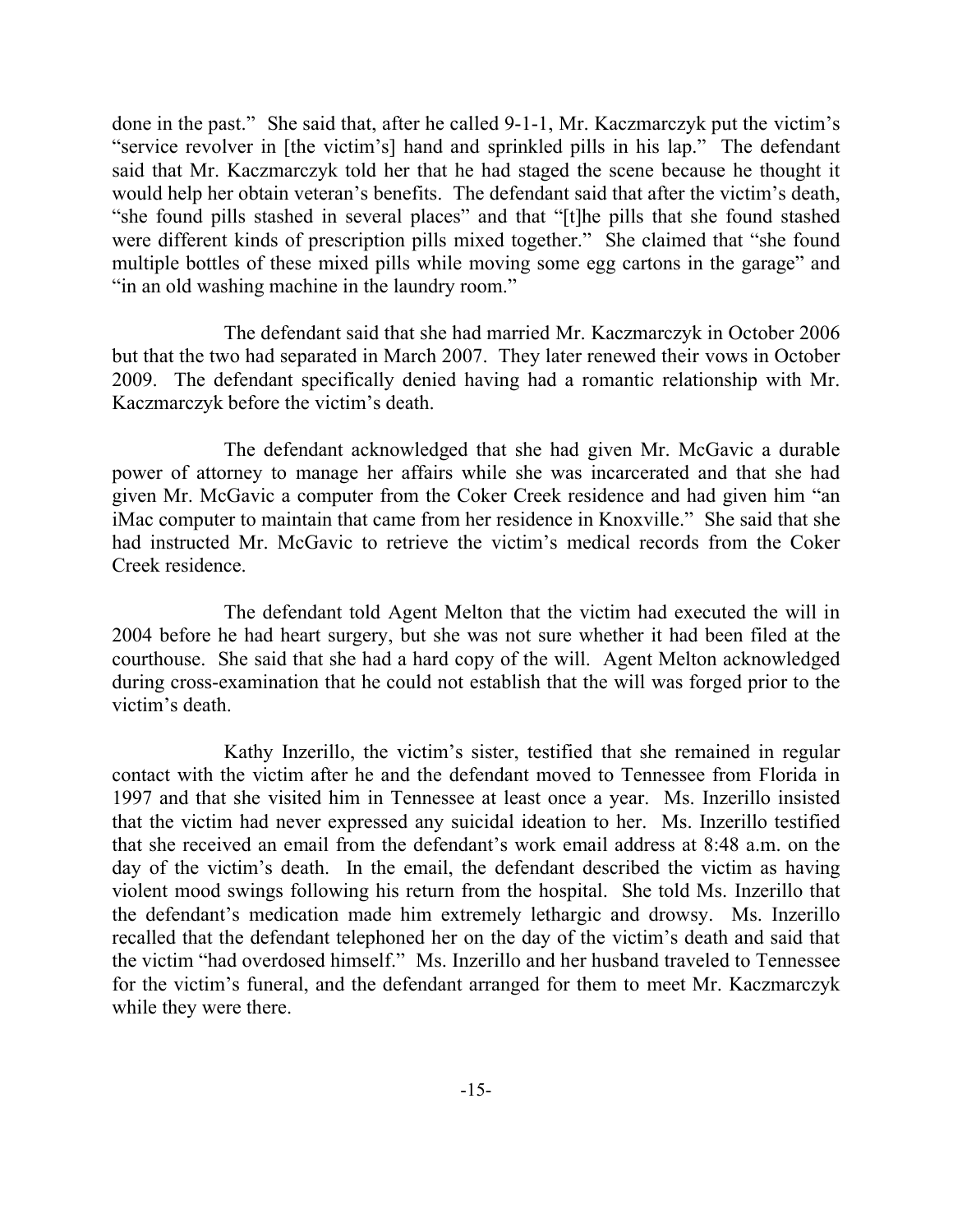Ms. Inzerillo testified that she did not know that the defendant was in a relationship with Mr. Kaczmarczyk, but she "knew something was going on because," when questioned, the defendant "came up with this job that she had and she would be gone." Ms. Inzerillo testified that she communicated with the defendant by email on October 6, 2006, and that the defendant claimed to have been "at Nellis Air Force Base on a training assignment." The defendant told Ms. Inzerillo that she was going "to go to Key West Naval Air Station on November 1st. There is supposed to be quite a deployment into the station at that time and I will get yet a different type of training." Ms. Inzerillo testified that she received a letter from the defendant on October 6, 2006, with a return address of Nellis Air Force Base in Nevada. The defendant wrote that she had gotten a job working for the Secret Service and that she was anticipating an "overseas assignment." Of her new job, the defendant said:

> I didn't apply for this job. I actually got recruited. I am sure you remember that I hired a private investigator to help me after Bob died. He is a retired field supervisor with the FBI. He was talking to one of his cohorts in Washington one day and mentioned that he was working with a lady in East Tennessee who he wished had been a part of his unit when he was active. He told him how impressed he was with my abilities in different areas and the fact that I had worked law enforcement a number of years ago. He also told the fellow that I was wasting my time in a Podunk town with a deadend job. And since my husband had died and left me with no money and no benefits, he wished I had a better opportunity. The fellow here in Washington told him about this job and it sounded like I would be perfect for it. So, yes, there is no doubt about it, I was truly in the right place at the right time. They pulled strings and here I am.

When Ms. Inzerillo asked if she ever heard "from that Chuck fellow at all," the defendant replied, "Yes, I hear from him everyday," but she did not tell Ms. Inzerillo that they had been married. When Ms. Inzerillo asked the defendant whether she had listened to the 9-1-1 call and whether she thought Mr. Kaczmarczyk's behavior following the victim's death was odd, the defendant said that she had listened to the recording but did not believe Mr. Kaczmarczyk's behavior to be odd.<sup>2</sup>

 $\overline{2}$ <sup>2</sup> Other emails indicated the depth of the defendant's deception regarding the alleged Secret Service job. Following the admission of these emails, the trial court called a jury out hearing and stated its opinion that none of the emails was admissible and questioned why defense counsel had not objected to their admission. The trial court questioned the relevance of the emails as anything other than an attempt to inflame the jury.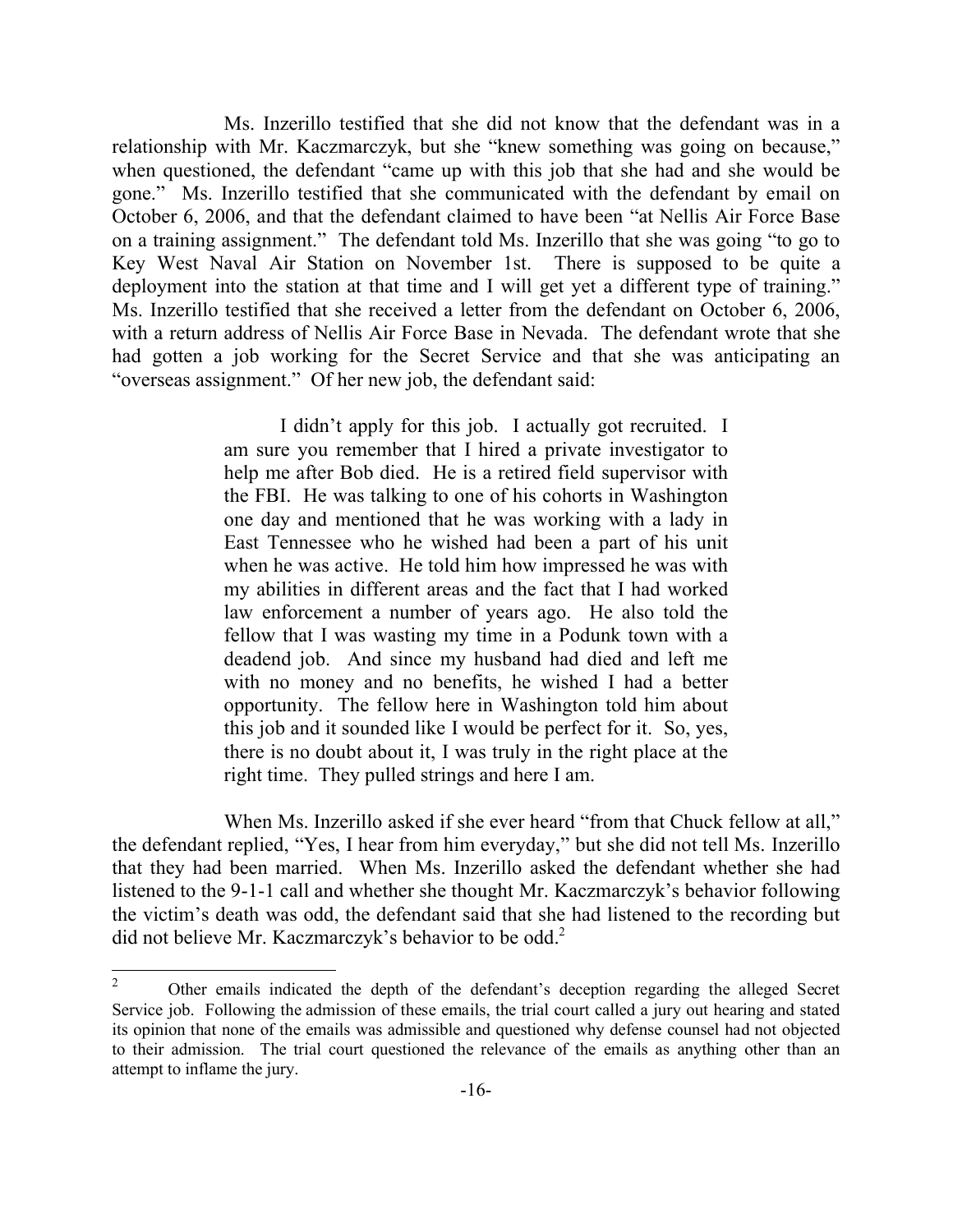Ms. Inzerillo testified that she received a letter from the defendant in September 2007 appended to which was a copy of a letter the defendant had sent to the victim's daughter and a copy of what purported to be the victim's will. In the letter, the defendant accused Ms. Inzerillo of defying the victim's "wishes that [the victim's daughter] not be contacted, made aware of his death." The defendant called Ms. Inzerillo "a busy-body and a know-it-all" because she had contacted the victim's daughter. The defendant said that she was surprised to think that Ms. Inzerillo thought the victim "would . . . ever leave anything -- everything that we owned unprotected and vulnerable to his no-good, lazy daughter and her worthless husband." The defendant repeatedly emphasized that the cause of the victim's death was an overdose of his prescribed medication and expressed outrage that Ms. Inzerillo did not agree. In the will appended to the letter, the victim left everything to the defendant, one dollar to his daughter and both of his stepsons, and purposefully disinherited his mother and sisters.

The victim's daughter, Teresa Guinn, testified that she had not actually spoken with the victim since the spring of 2003 and that her last contact with him was an email birthday card she received from him and the defendant in February 2006. Ms. Guinn insisted, however, that she had telephoned the victim on Christmas Day 2006 and left a message on the answering machine. Ms. Guinn testified that, at some point, Ms. Inzerillo called her and told her that the victim had died. Ms. Guinn said that she immediately telephoned the defendant and left a message but received no reply. Ms. Guinn acknowledged that she later wrote the defendant a letter wherein she indicated that an attorney had told her that she had "a 50 percent right to all" of the victim's "[b]elongings ranging from personal momentos [sic], household items, farm equipment, his 2003 F-250 truck and so forth" and that she wanted to discuss with the defendant how she "would like to go about dividing his things." Ms. Guinn said that she also expressed her interest in owning the Coker Creek residence in the letter. The defendant responded with a letter, a copy of the victim's will, and a money order for \$1. The defendant pointed out that Ms. Guinn's relationship with the victim was acrimonious and that the two did not talk often. Ms. Guinn conceded that she later learned that she was not entitled to any of her father's belongings.<sup>3</sup>

Deborah K. Hartman testified that she and her husband were friends of the defendant and the victim and that they "spent a great deal of time with them." Ms. Hartman recalled that, before the victim went to the PTSD program in Nashville, "[h]e was the life of the party," but that changed when he returned. He came to visit the Hartmans' home less and less while the defendant and Mr. Kaczmarczyk started coming

<sup>3</sup> Out of the hearing of the jury, the trial court questioned the relevance of Ms. Guinn's testimony but noted that the defendant had not objected to its admission.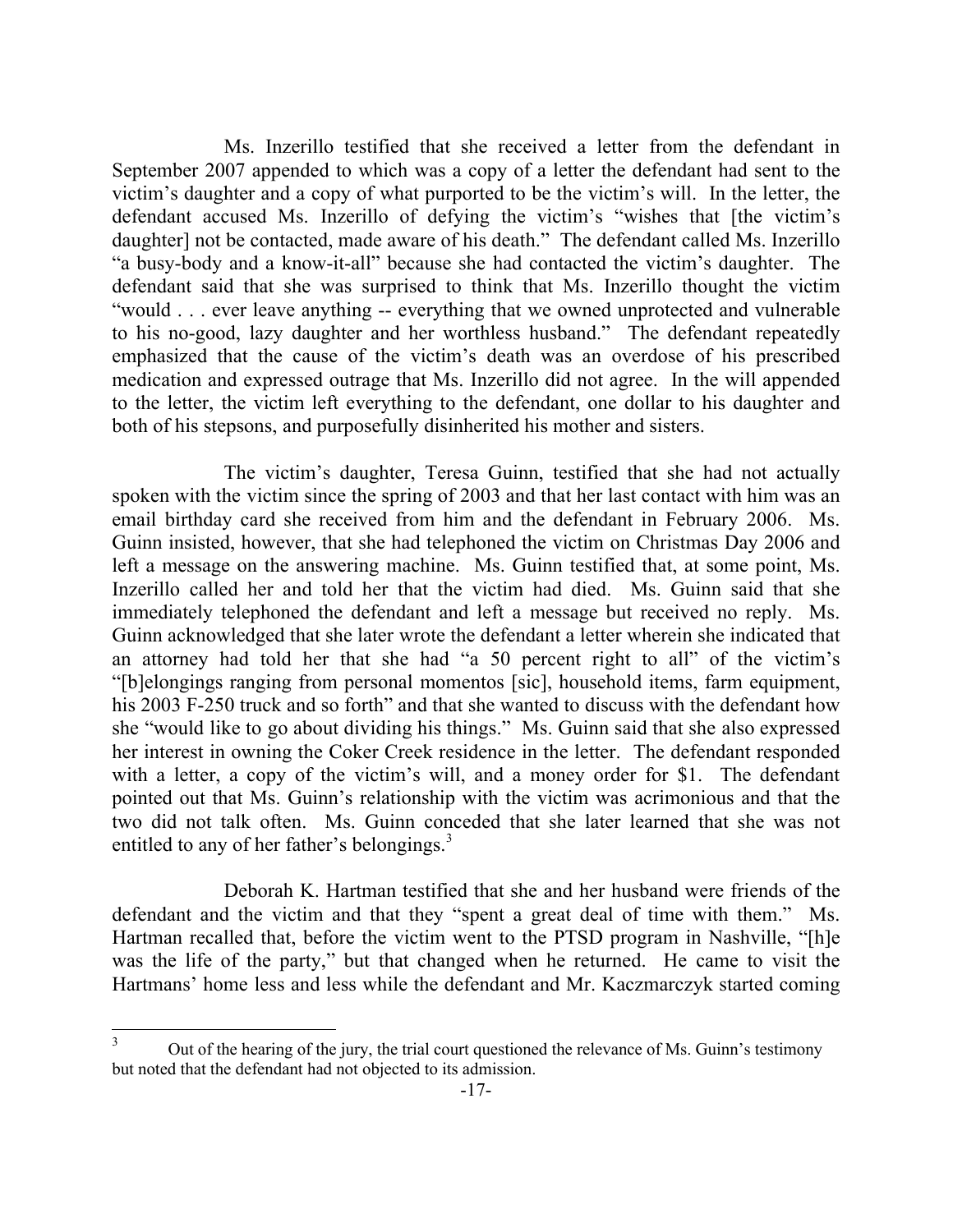to their home together. During that same period, the defendant changed her appearance, cutting her long gray hair and dyeing it blond. The defendant told Ms. Hartman that the victim was "very, very upset, that he liked long hair and was not happy with the short." Ms. Hartman said that the new haircut made the defendant look 10 years younger.

After the victim's death, the defendant stayed with Ms. Hartman for "three or four days until . . . they gave her permission to go back to the house." On the day following the victim's death, the defendant spent several hours on the telephone trying to obtain the services of a lawyer for Mr. Kaczmarczyk.

The defendant and Mr. Kaczmarczyk often traveled with the Hartmans after the victim's death. Ms. Hartman recalled that the defendant and Mr. Kaczmarczyk bought "a large motor coach" and that the defendant bought "some beautiful diamond earrings." She said that the defendant's lifestyle improved dramatically. While on a cruise with some other friends in 2008, Ms. Hartman asked the defendant if she intended to marry Mr. Kaczmarczyk, and the defendant replied, "No, I can't do that because I would lose Bob's annuity, police annuity if I would get re-married." About a month after they returned from the cruise, the defendant and Mr. Kaczmarczyk told Ms. Hartman that they planned to get married as soon as the defendant turned 65.

SSA Special Agent Thomas Goldman testified that he investigated the defendant to determine whether she had obtained any benefits by fraud. Agent Goldman described the so-called widow's pension as a survivor's benefit payable as a \$255.00 lump sum plus a monthly payment based on the deceased spouse's payment record. He said that a surviving spouse could also be eligible for a back payment of Social Security Disability benefits approved after the death of their spouse. He noted, however, that remarriage before age 60 would terminate both benefits. Agent Goldman testified that as part of his investigation of the defendant and Mr. Kaczmarczyk, he checked to see whether she "had filed for any benefits, specifically a lump sum death payment, or any back payments that [the victim] may have been due for disability." He learned that shortly after the victim's death, the victim's claim for Social Security Disability benefits based on his service-related PTSD had been approved and that the defendant received the funds as a lump sum check for \$24,010 along with the \$255 death benefit. The defendant also received a monthly benefit. Born on October 6, 1949, the defendant would have stopped receiving any of these benefits if she remarried before October 6, 2009.

During cross-examination, Agent Goldman agreed that the victim had applied for the disability benefits that resulted in the lump sum payment long before his death and that that money would have been paid regardless of his death. He clarified during redirect examination, however, that the victim's death was a factor in his being declared 100 percent disabled as a result of his PTSD.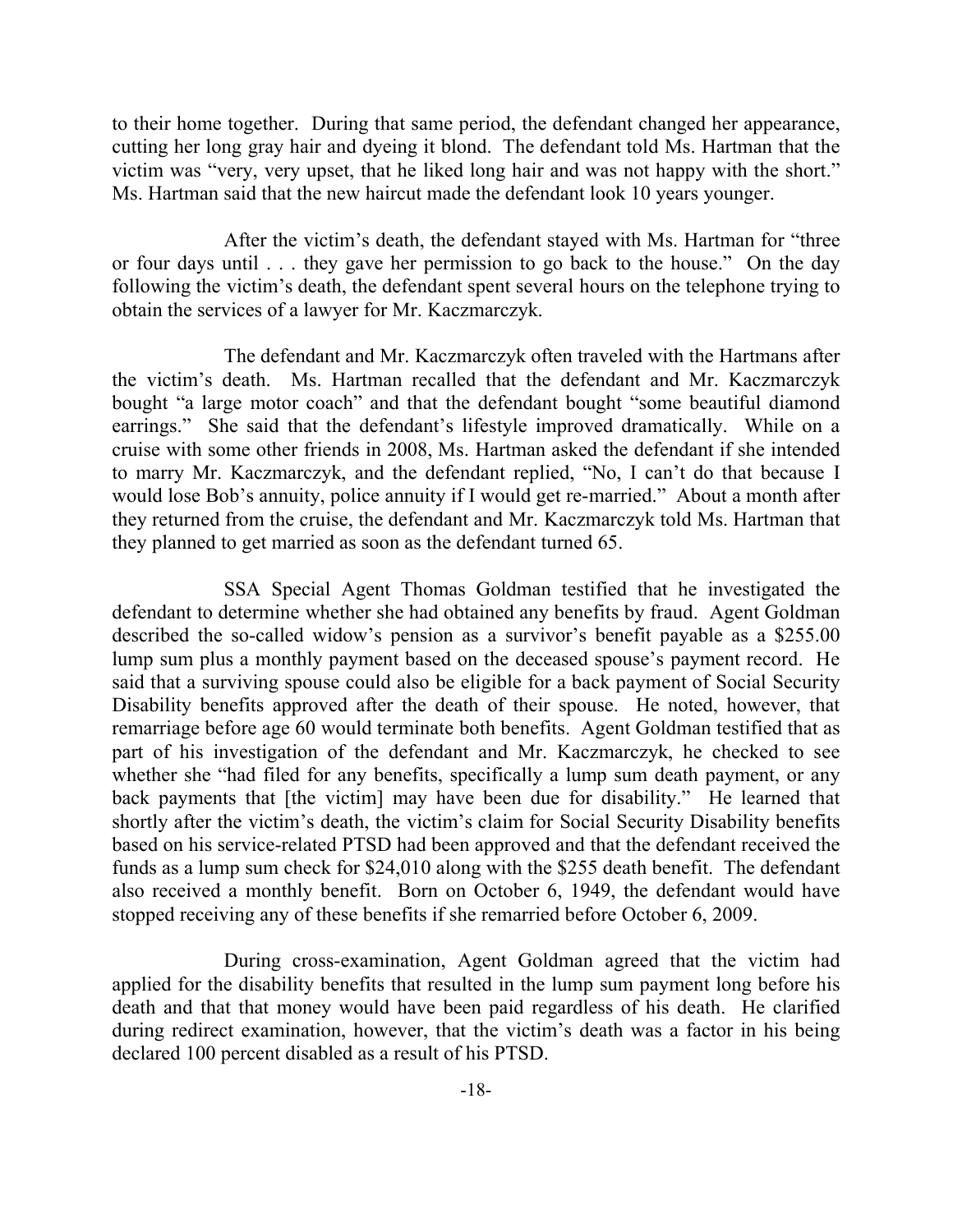VA Special Agent Nathan Landkammer testified that, at the time of his death, the victim was receiving a 30 percent disability benefit from the VA but that the amount "eventually increased to 100 [percent] after his death." He said that although the victim had some claims pending when he died, it was the claim filed by the defendant following the victim's death that raised the benefit from 30 to 100 percent. Agent Landkammer said that a program through the VA "for surviving family members of deceased military veterans who receive compensation benefits . . . entitles the surviving spouse to receive this monthly monetary benefit" for the rest of his or her life provided that the surviving spouse does not remarry before turning 57 years old. He noted that the defendant and Mr. Kaczmarczyk were married one day after the defendant's 57th birthday.

Agent Landkammer testified that on at least 13 separate occasions during his stay in the six-week in-patient treatment program, the victim denied having suicidal ideation. He noted that the treatment notes in the victim's file from the Mountain Home VA facility indicated that the defendant called the facility on May 18, 2006, to report that the victim had died from a likely drug overdose. The defendant also reported "that she had been administering his medications since his [discharge] from E2 two days previously and following instructions per this author's note of 5/5/06." The treatment notes from May 13, 2006, indicate that the victim told his treating physician that the defendant had "'cleaned the house of medications'" and that the overdose that led to his hospitalization at the beginning of May was a mistake and not intentional. The victim stated at least 50 times that he did not have any suicidal ideation.

During cross-examination, Agent Landkammer conceded that the intake notes for the victim's last hospitalization indicated that the victim's "friend claimed that he had a history of overdose, and . . . that the spouse said that he had told her he was attempting suicide." The victim had another suspected overdose in April 2006 but was not admitted to the hospital that time.

Shelly Lanelle Peterson, Assistant Veterans Service Center Manager for the VA Nashville Regional Office, testified that dependency and indemnity compensation is a tax-free benefit paid to survivors of service members who die on active duty or "who had a disability incurred or aggravated in service." A typical benefit was \$1,215.00 per month. The defendant received dependency and indemnity compensation of approximately \$92,000, plus "a month of death benefit" equal to \$2,500.00, plus "an accrued benefit that was payable to her" of approximately \$7,900.00. Ms. Peterson testified that at the time of the trial, the defendant was still receiving a benefit, albeit at a reduced rate due to her incarceration. Ms. Peterson said that at the time of his death, the victim was receiving a 30 percent disability benefit. After his death, the percentage was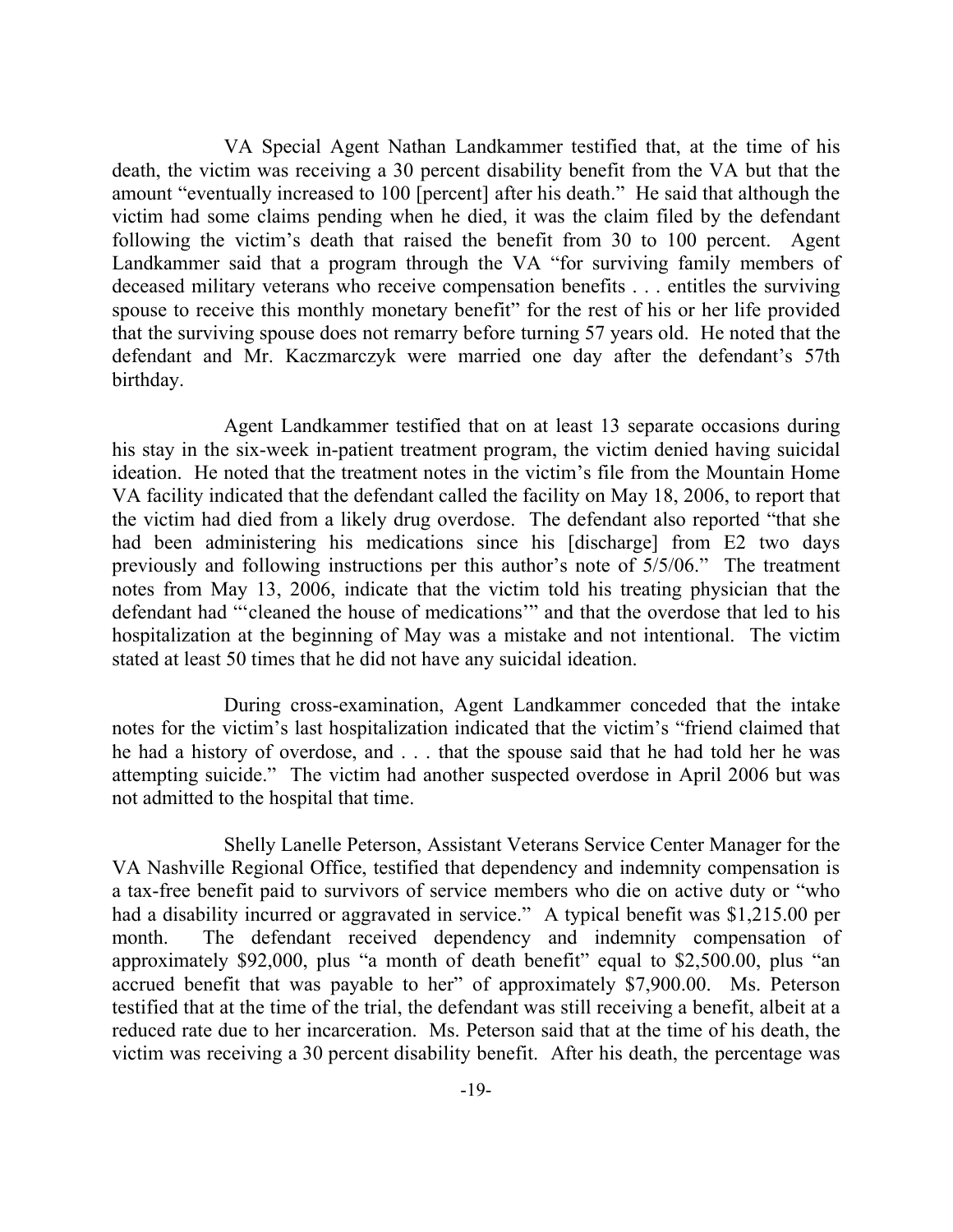increased by 10 percent based upon a system-wide review of certain veterans. The defendant then applied for an increase to 100 percent based upon the victim's death. The defendant's request was granted.

Following this testimony, the State rested, and the defendant elected to testify.

The defendant testified that the victim began struggling with PTSD before they were married. After Mr. McGavic was seriously injured in a car accident, the victim worked as his primary caregiver, and that seemed to trigger a recurrence in the victim's PTSD. The defendant said that she purchased the Coker Creek residence with proceeds from the sale of the home she received as part of her first divorce settlement. She recalled that she and the victim initially took out a \$50,000 mortgage on the property for the purpose of establishing good credit in the community, but they paid the mortgage off quickly. The defendant said that she also paid cash for an additional five acres that abutted the Coker Creek property. Despite these large cash outlays, the defendant maintained that she still had significant liquid assets "from the original divorce, and some of them from when [she] was a child."

The defendant said that the victim eventually elected against the defendant's wishes to retire early because his PTSD was getting worse. She said that she was forced to take a job with insurance and benefits because "retiree insurance" was so expensive. She said that she and the victim also started a cleaning business and that the victim performed lawn maintenance. She said that they also sold eggs from the chickens that they raised, and she noted that she sold the eggs at a discount to poor people.

Eventually, the victim learned that he was entitled to veteran's benefits based upon his service in Vietnam. The victim finally began the process of obtaining those benefits in 2003. Around that same time, the victim began visiting both a primary care physician and a psychologist at a VA clinic in Knoxville. The defendant said that the medication and therapy helped with the victim's PTSD. When his improvement seemed sporadic despite all the treatments, the victim admitted to the defendant that "he was messing with his medicine." She said that he stopped taking his medication when he began to feel better, and then, when he started to feel bad again, "he just goes back and gets a whole handful and takes it." She said that "he did the same thing with the psychotropic drugs that were prescribed for him for his PTSD." The victim continued to do this despite the defendant's warning him to stop. The defendant said that the victim refused to allow her to manage his medication at that time.

The defendant testified that the victim's PTSD continued to worsen and that, on one occasion in 2005, she awakened at 3:30 a.m. to find that the victim had left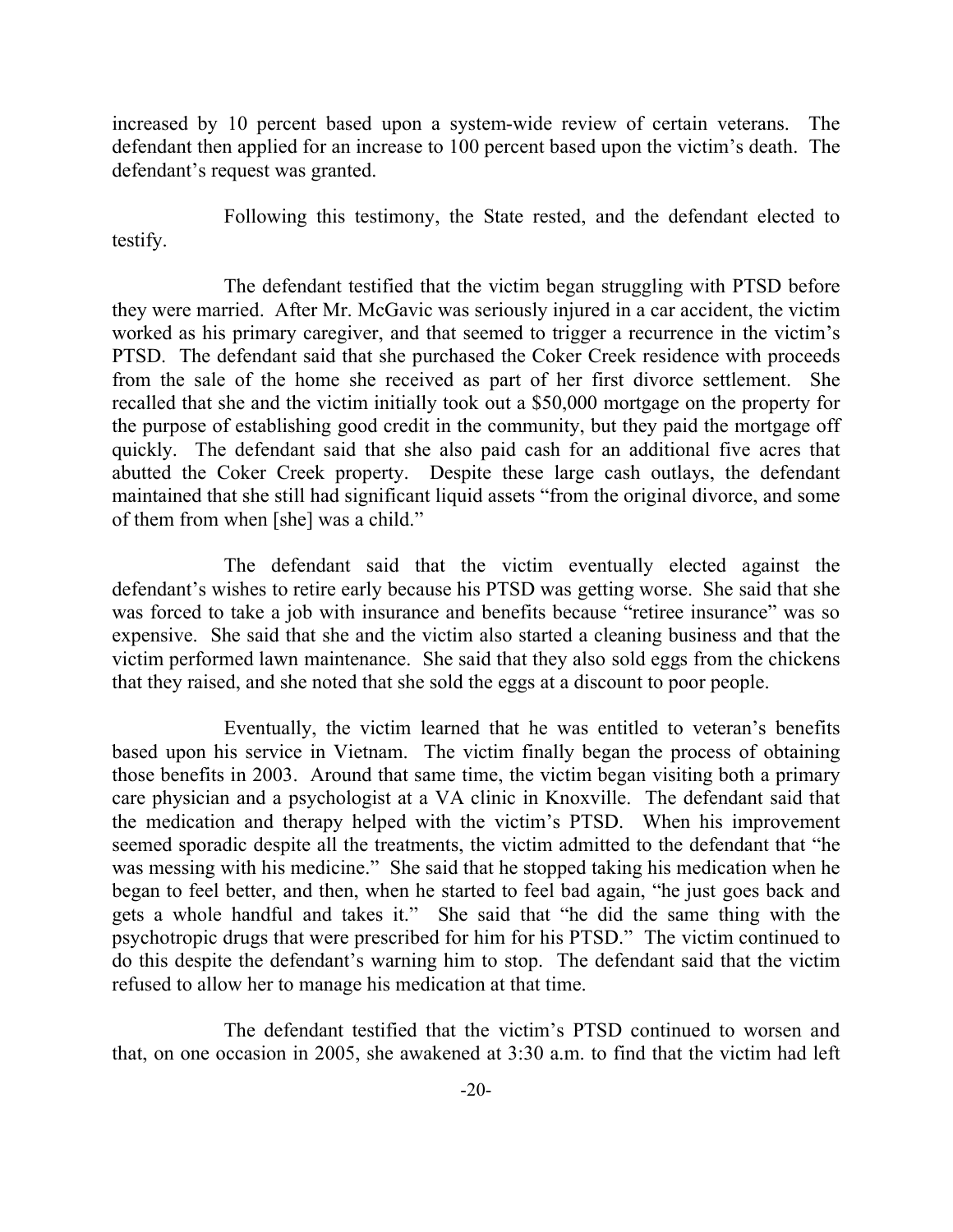the residence on foot. He arrived home at approximately 5 a.m. "in full military camouflage" and carrying three weapons. She said that the victim told her that "he was out walking the perimeter." She recalled that, later that morning, the victim seemed to "come to himself" and did not understand why he was dressed the way he was. At that point, the victim admitted that he needed more help. Eventually, after the defendant threatened to leave him, the victim entered the six-week PTSD program in Nashville.

The defendant testified that the victim called her "excited about . . . his roommate," Mr. Kaczmarczyk, whom he described as "a wonderful guy." The victim told the defendant at one point that he "had been called out in front of the class one day for not taking his medication properly." The class was apparently canceled after an incident that involved Mr. Kaczmarczyk, and the victim was very upset that they didn't get to have their graduation. The defendant said that, when the victim returned from the program, he was better in some ways "but in the majority of ways" he was not.

She and the defendant hosted a get-together for the program attendees at the Coker Creek residence on the weekend after the program ended, and Mr. Kaczmarczyk attended. The defendant said that the victim and Mr. Kaczmarczyk "stayed in very close contact with one another," talking on the phone daily and visiting each other's houses. Mr. Kaczmarczyk spent the night for the first time at the end of March 2006. At that time, the victim seemed to be doing better and "appeared to be taking his medication correctly." The defendant recalled that the victim injured his back and had an incident where he took too much pain medication. At the beginning of May, there was an incident when she and Mr. Kaczmarczyk had difficulty waking the victim for dinner. They took him to the emergency room, and the victim "admitted to them that he had taken too much medication." The victim was hospitalized, and, at the end of that hospitalization, the victim agreed to allow the defendant to have control of his medication.

The victim came home on May 13, 2006. The defendant said that she was "astonished that they were turning him loose and not making any effort to get him into a long-term program." She asked Mr. Kaczmarczyk to pick the victim up from the hospital and drive him home. The defendant recalled that, when he got home, the victim "had a deer in the headlight look" and thought he was "back in the 1970's, after he had returned from Vietnam." On the following day, the victim fell on the stairs. The defendant recalled that Mr. Kaczmarczyk stayed at the Coker Creek residence because he and the victim were planning to go to Orlando for a reunion of their military unit. She said that she and the victim argued because he would not let her apportion his medication for the trip. She claimed Mr. Kaczmarczyk overheard the argument and told the victim to let the defendant control the medication.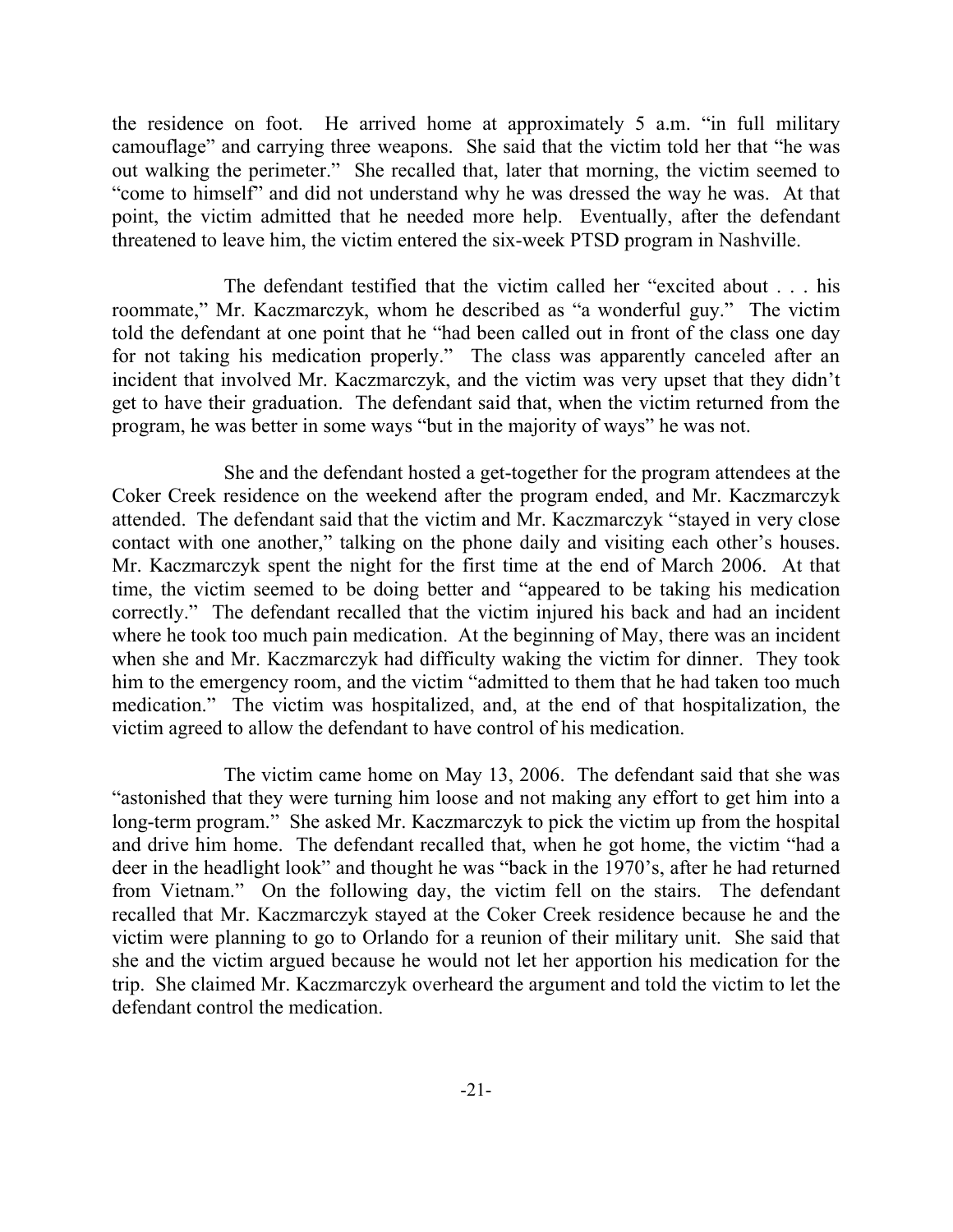The defendant said that on the day of the victim's death, the three of them ate breakfast together, and then she left for work. Mr. Kaczmarczyk left at the same time as she did to go to Knoxville to retrieve his things for the trip to Orlando. The defendant said that when she returned home from work, she saw "emergency vehicles everywhere." The defendant said that the police would not allow her to enter the residence until several days after the victim's death and that she stayed with Ms. Hartman during that time. She testified that she was shocked when she learned that Mr. Kaczmarczyk had been charged in relation to the victim's death. When the police told her that Mr. Kaczmarczyk had altered the scene and taken photographs, she "didn't understand why he would do something like that."

The defendant said that after Mr. Kaczmarczyk was released from jail, she took him his truck and suitcase, and Mr. Kaczmarczyk denied having any involvement in the victim's death. He told her "that he made those pictures, that he sprinkled the pills and the deal with the gun, because he wanted to make pictures that he thought would help me with the V.A." The defendant adamantly denied sprinkling medication on the victim's food: "That is an absolute, out and out lie. I never ground up any of his medication. I never attempted to kill my husband. I didn't want him dead. I still wish he was around today." She also denied discussing killing the victim with Mr. Kaczmarczyk: "I don't know where he has come up with this. I, I have my ideas but he's never told me where he cooked this up. I never heard this story before he and I were arrested in July of 2012." She said that she had no reason to kill the victim for financial gain because she had her own money.

The defendant claimed that she and the victim "had wills, living wills, and powers of attorney that mirrored each other" and that they took all six documents to be "witnessed and notarized" in January 2004. She said that "[t]he one document that in shuffling all of the papers that we did not get signed and notarized was his will." The defendant said that she first realized that the victim's will had not been signed or notarized when she looked at it in August 2007. She claimed that Mr. Kaczmarczyk took "the real will that [the victim] had drawn up and had cut and pasted it to fit the pages of his power of attorney to where it looked like it had been signed and notarized, but it never was. It was fake in that issue." She insisted that "[t]he contents of the will were [the victim's] wishes but he never signed it the day that we were at the bank, and so that was how the will got . . . falsified." (ellipsis in original). She said that she did not object to Mr. Kaczmarczyk's altering the will and admitted that she had mailed a copy of the will to Ms. Inzerillo and Ms. Guinn.

The defendant testified that shortly after the victim's death, Mr. Kaczmarczyk invited her to attend a Jimmy Buffet concert with him in Stone Mountain, Georgia, and she went. She said that they shared a hotel room but not a bed during the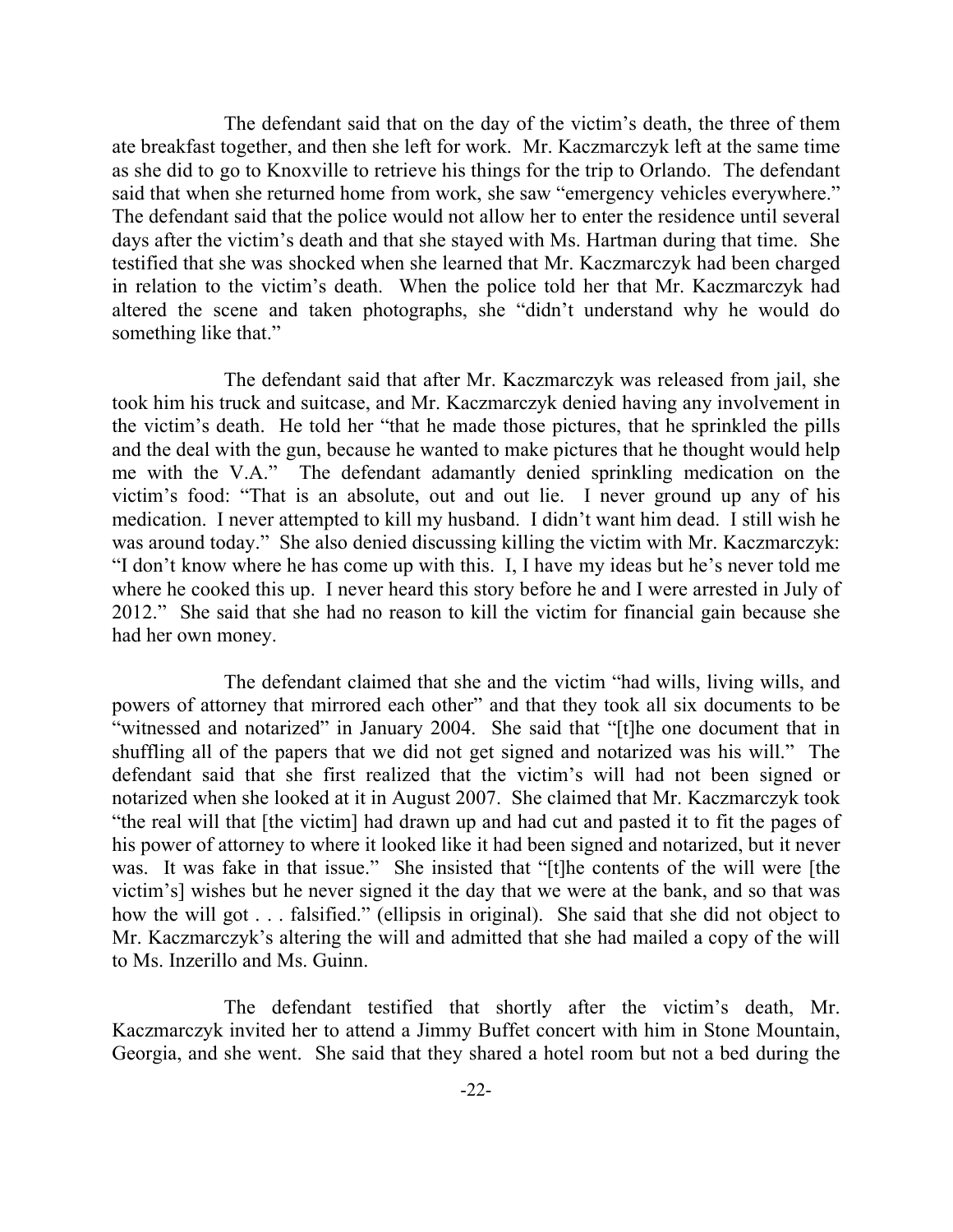trip. After that trip, Mr. Kaczmarczyk continued to come to the Coker Creek residence to help her with yard work and take care of the animals. The defendant agreed to loan Mr. Kaczmarczyk the money to hire an attorney to represent him on the original Monroe County charges related to the victim's death. She insisted that they were not romantically involved when she loaned him the money and maintained that they were not romantically involved before the victim's death. The defendant said that she agreed to travel to New England with Mr. Kaczmarczyk to visit his family on the week of July 4, 2006, and she became romantically involved with Mr. Kaczmarczyk during that trip.

The defendant testified that she agreed to marry Mr. Kaczmarczyk in October 2006 because she needed back surgery but had been laid off from her job and, as a result, had lost her health insurance coverage. She said that Mr. Kaczmarczyk offered to add her to his insurance policy and agreed that they did not have to tell anyone that they were married since it was "nothing but a business deal." She said they were romantically involved at the time but that she "wasn't in love with the man." The defendant said that she lived with Mr. Kaczmarczyk at the Knoxville residence during the winter of 2007, but the couple separated at some point after she saw an email that Mr. Kaczmarczyk had written to another woman. The defendant testified that in May 2007, while living alone at the Coker Creek residence, she "overdosed on some pills, and [Mr. Kaczmarczyk] came in and came down to the house and found me." After she "had sobered up," Mr. Kaczmarczyk told her that she needed to pursue psychiatric help at the VA. At some point, the defendant mortgaged the Coker Creek residence to pay for the motor coach. She finally agreed to "openly" marry Mr. Kaczmarczyk in October 2009.

The defendant admitted lying to Ms. Inzerillo about her having a job with the Secret Service, saying, "I mean, it was just a hoax. That's all in the world it was, was a hoax to more or less get her to stop bugging me." She said that she even sent letters to Ms. Hartman's daughter who lived in Maryland to have her mail them to Ms. Inzerillo to make it look like the mail had originated in D.C. She said that she and Mr. Kaczmarczyk "hatched that up together."

After she and Mr. Kaczmarczyk were arrested and charged with federal offenses, she hired a private investigator who found out that Mr. Kaczmarczyk was "a fraud" and a "con man." The defendant testified that she filed for divorce from Mr. Kaczmarczyk in December 2012 after she spoke to the private investigator. After that, Mr. Kaczmarczyk told "this wild concocted story of [her] having murdered [the victim] for the first time." The defendant added,

> I did not kill Bob McClancy. I did not have anything to do with killing Bob McClancy. I cannot tell you anything more than what I know, that he died of a drug overdose. I know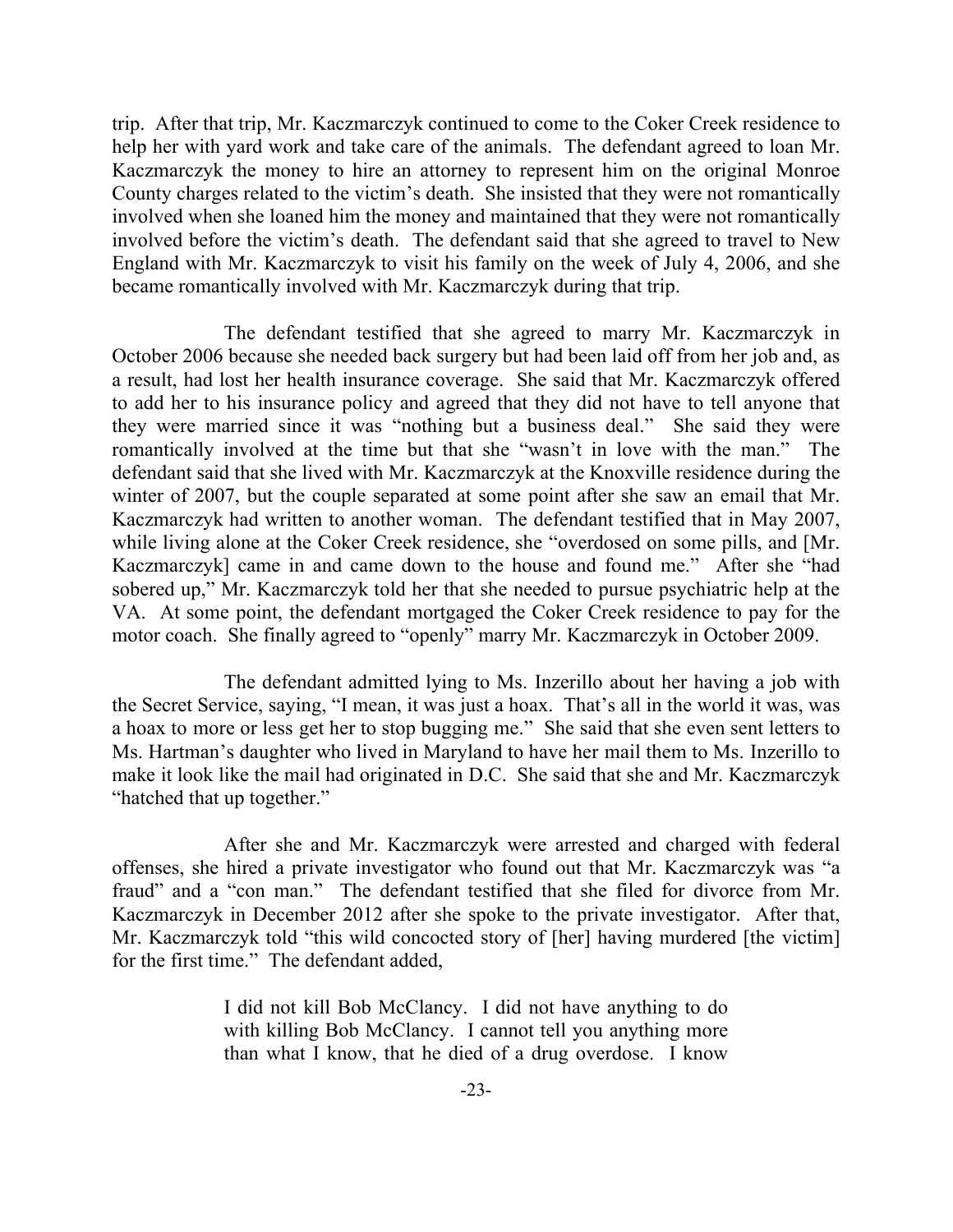that when he died, I begged Dr. Toolsie to please not put on his death certificate that it was a suicide, because as a Catholic, Bob could not have had a Catholic funeral if it had been ruled a suicide, and I begged them not to do that. I said, "None of us know what his state of mind was when this happened."

The defendant testified that two weeks before she was scheduled to be released from federal custody, she was charged with murder in Monroe County and that she had "sat in Monroe County jail for 76 weeks."

During cross-examination, the defendant insisted that Mr. McGavic lied when he said she had used proceeds from his civil settlement to pay for the Coker Creek residence. She also said that Mr. McGavic lied when he said she told him the victim had died of a stroke, but she admitted that she told "everybody at first that he had died of a heart attack because I did not want that dirty linen aired that he had died of an overdose." The defendant denied telling personnel at the VA that she would agree to be in charge of the victim's medication, saying, "I remember telling them that I worked two jobs and could not be in charge of it. That's why they needed to keep him." She acknowledged that the log that she kept indicated that on Sunday, May 14, 2006, she woke the victim "at 6:30 in order to administer new drugs in manner mandated by Dr. Hendricks." The defendant admitted that in July 2007 she prepared a statement to the VA on behalf of Mr. Kaczmarczyk that indicated that she was administering Mr. Kaczmarczyk's medications and that he was not doing well.

The defendant admitted that she had cut and died her hair but insisted that she had not done so until after the victim's death. She admitted that she had lied to the victim's daughter about the location of the victim's ashes. She also conceded that she had given the will and power of attorney documents to Mr. Kaczmarczyk so that he could alter them and that she had sent the forged will to the victim's family members.

Based upon this evidence, the jury convicted the defendant as charged of conspiracy to commit first degree murder but convicted her of the lesser included offense of attempted first degree murder in lieu of the charged offense of first degree premeditated murder. Following a sentencing hearing, the trial court imposed consecutive sentences of 25 years, the maximum within the range, for the defendant's convictions. The defendant filed a timely but unsuccessful motion for new trial followed by a timely notice of appeal.

In this timely appeal, the defendant challenges the rulings of the trial court with respect to her motions to suppress the photographs taken by Mr. Kaczmarczyk of the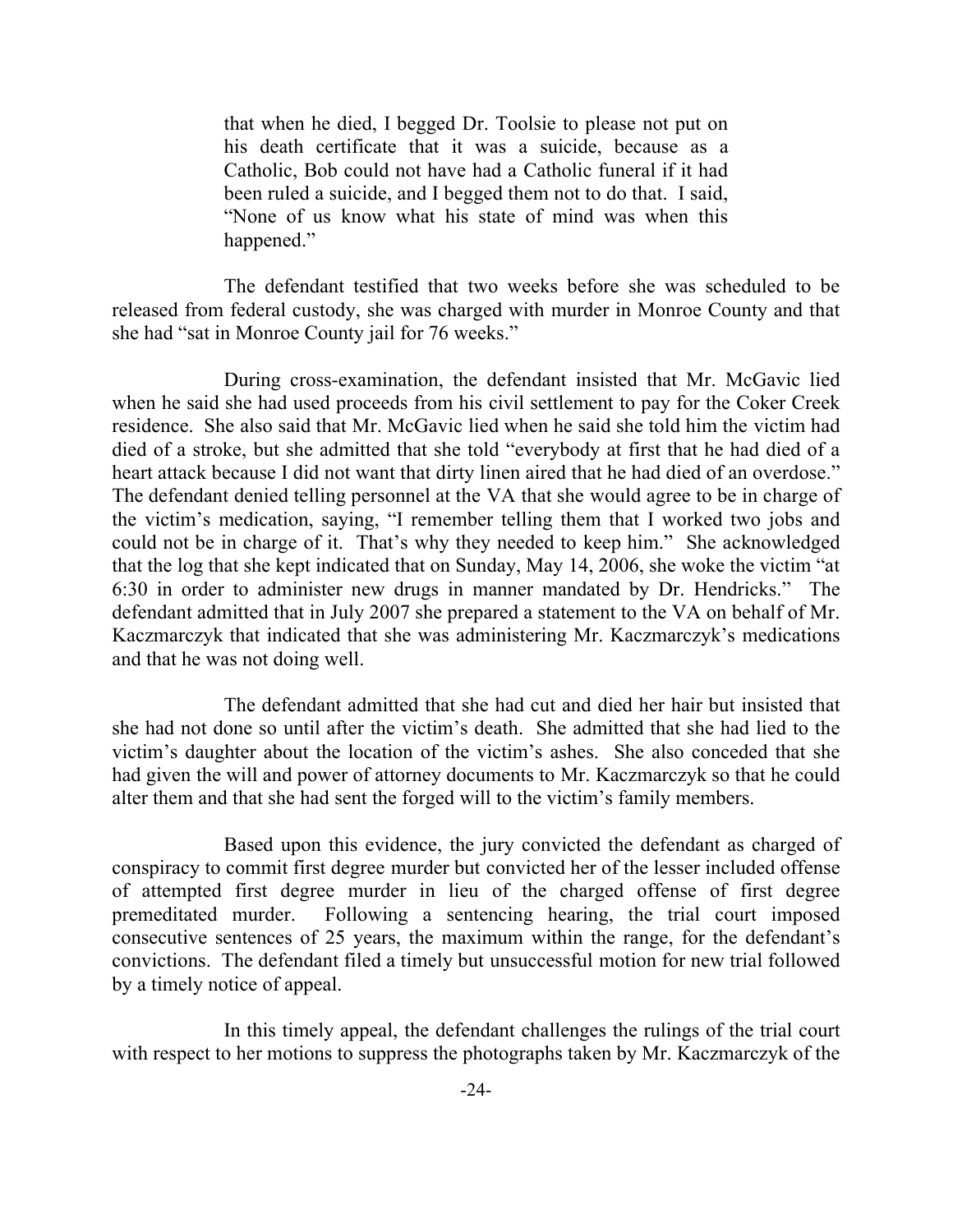victim following his death, to exclude evidence of acts committed by her and Mr. Kaczmarczyk following the victim's death, and to declare a mistrial when Agent Melton commented on the defendant's having terminated their January 2013 interview on the advice of her counsel as well as the court's ruling admitting into evidence photographs taken of the victim during the autopsy. The defendant argues that certain of the trial court's comments amounted to an improper commentary on the evidence and that his negative comments to and about her deprived her of the right to a fair trial. The defendant challenges the sufficiency of the convicting evidence, arguing that the State failed to present sufficient evidence to corroborate Mr. Kaczmarczyk's testimony implicating her in the victim's murder and that even Mr. Kaczmarczyk's testimony failed to establish that they had planned to murder the victim in order to benefit financially. Finally, the defendant contends that the trial court erred by imposing consecutive sentences, arguing that her convictions should be merged because dual convictions violate principles of due process. We consider each claim in turn.

## *I. Suppression*

The defendant asserts that the trial court erred by denying her motion to suppress the photographs of the victim taken shortly after his death by Mr. Kaczmarczyk. She argues that, because the photographs were suppressed by a different trial judge in the original case charging Mr. Kaczmarczyk with evidence tampering and criminally negligent homicide, they should have been suppressed in her case as the fruit of the original unconstitutional search. She also argues that Mr. McGavic lacked the authority to give the computers that contained the digital images to the TBI because she had placed them in his possession only for safekeeping. Finally, she asserts that the search warrant was insufficient to permit the TBI to examine the contents of the computers.

At the suppression hearing, Detective Jones testified as he did at trial that he responded to the 9-1-1 call placed from the victim's Coker Creek residence. While at the residence, Detective Jones observed photographs of the victim on a digital camera at the scene. The photographs depicted "[the victim] in a recliner, appeared to be deceased, and then there was some more photos, of the . . . same recliner, of [the victim] holding the pill bottle. Then the other photo was [the victim] holding a pistol and a pill bottle." After observing the photographs, officers transported Mr. Kaczmarczyk to the sheriff's office, where Detective Jones interviewed him at approximately 10:00 p.m. Mr. Kaczmarczyk was later placed under arrest, and he remained in custody for three days.

Detective Jones said that, after Mr. Kaczmarczyk was charged in the victim's death, Mr. Kaczmarczyk moved to suppress the photographs. The trial court granted the motion, ruling that the police needed a search warrant to access the digital camera at the scene. The suppression of these photos led to dismissal of the case.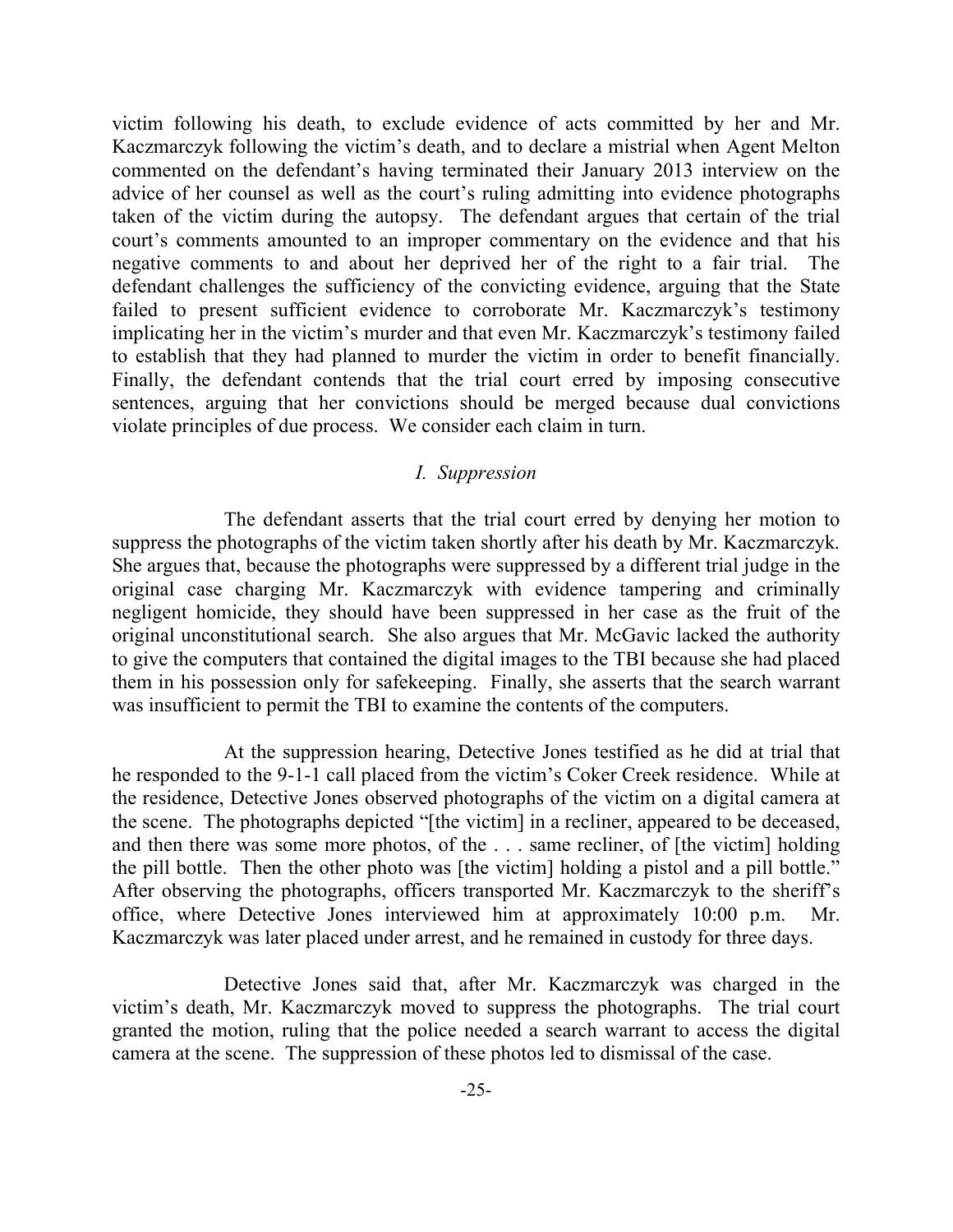Mr. McGavic testified that after the defendant had been charged in federal court, she was placed on house arrest. While she was on house arrest at the Coker Creek residence, she executed a durable power of attorney that granted Mr. McGavic authority over all her affairs. She provided him with keys to both the Knoxville residence and the Coker Creek residence. The defendant gave Mr. McGavic three computers and told him that they were for him and his children to use; she told him to let the kids "have free reign on" the Apple computers in particular. Mr. McGavic testified that after he let the children use the computers, one of his children found a photograph of one of Mr. McGavic's nephews inside a casket following the nephew's death. At that point, Mr. McGavic decided to look through the rest of the photographs on each of the computers to make sure the children didn't find anything else that was inappropriate. He found pictures of the victim in the computer's "trash bin"; the victim appeared to be deceased. In some of the photographs, the victim

> had a gun in one hand and no gun, and the next picture he didn't have a gun. In one picture, he was laying a different way or position, and in the next picture he was in another position. In another photo, . . . the kitchen was in disarray, and then the next photo, the kitchen was just fine. And then in another photo, there were pills on the kitchen table, and in the next photo, there weren't pills on the kitchen table.

After observing the photographs, Mr. McGavic unplugged the computers "and didn't mess with them anymore." He then contacted Agent Landkammer to report what he had seen and to ask the agent to come and get the computers. Mr. McGavic later gave the computers given to him by the defendant to Agent Melton. In a telephone conversation after Mr. McGavic's discovery of the photographs, the defendant told him that he "should try to get rid of these photos off of the computers." Later, during a faceto-face visit, the defendant asked him "to have [his] I.T. friend delete the photos."

During cross-examination, Mr. McGavic testified that the federal agents "never looked in the computer" and refused to take possession of any of the computers. He recalled that when Agent Melton came to retrieve the computers, he had a search warrant and was accompanied by agents from the VA and SSA. He said that agents of the TBI executed two search warrants, one dated November 15 and one March 15.

Agent Melton testified that he received information from the office of special investigations for the VA and the SSA that the defendant had given Mr. McGavic some computers that might contain information related to the victim's death. Agent Melton testified that although Mr. McGavic was eager to turn the computers over to the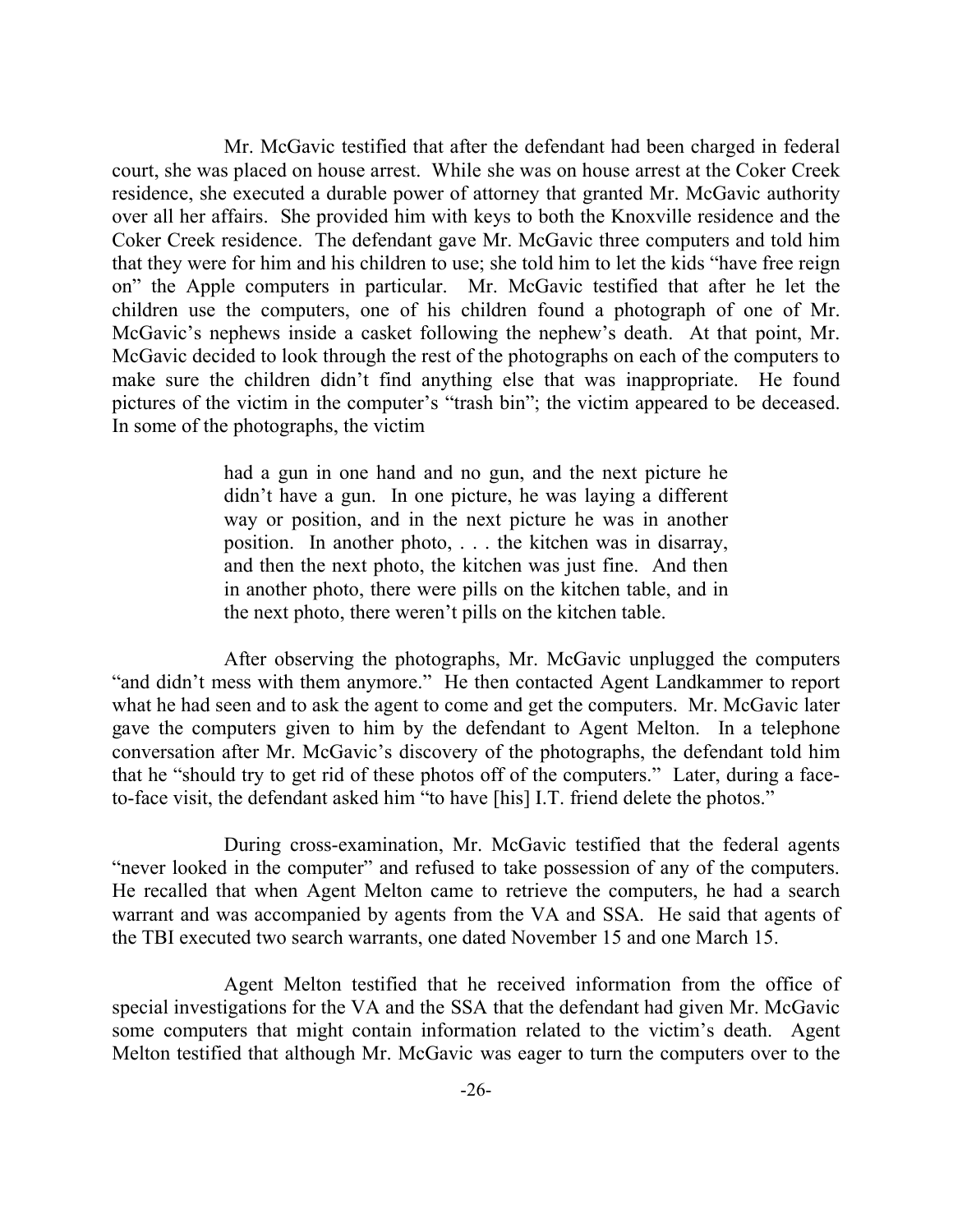TBI, he obtained warrants to search the defendant's Knoxville residence, the McGavic residence, and the contents of the computers and other digital media. Additionally, Agent Melton asked both Mr. McGavic and his wife to execute consents to search the computers, digital media, and documents that Mr. McGavic provided to Agent Melton.

Agent Melton testified during cross-examination that his investigation began when agents of the VA and SSA conducting "an investigation completely unrelated" to the victim's death contacted the TBI. It was his understanding that, during that investigation, documents were uncovered "that led suspicion to the fact that potentially a death investigation should be opened." Agents conducting the other investigation contacted the United States Attorney's Office, which "pointed them in the direction of the State." Later, agents of the SSA and the VA met with representatives of the Monroe County District Attorney's Office and the MCSO, "at which time a determination was made that this was a case that needed [to] be investigated primarily by the Tennessee Bureau of Investigation." The case was then delegated to him because he was assigned to Monroe County.

Agent Melton said that of particular interest to the authorities was "a Last Will and Testament that they felt had been forged, and then a voluminous amount of documents that had been submitted to Veterans Affairs . . . that appeared to be suspicious in nature." After Agent Melton was assigned to the case, he contacted Detective Jones to find out what had led to the suppression of the evidence in the earlier case "so that we could remain as sterile as we could with our investigation and not taint anything." He said that he made a point not to retrieve the old case file.

At the conclusion of the hearing, the trial court found all of the witnesses<sup>4</sup> to be credible and specifically found Mr. McGavic's "credibility to be very high." The court denied the defendant's motion to suppress. The court first found that the defendant no longer had an expectation of privacy in the computers because she no longer owned the computers, no longer retained a possessory interest in the computers, and took no steps to keep the information contained on them private or to exclude others from viewing the information. The court found that the defendant abandoned the property to Mr. McGavic<sup>.</sup>

> The first basis for my ruling is I think [the defendant] relinquished an expectation of privacy to this property. I don't believe she has standing. That's the first basis, and I'm gonna go through many alternatives to say why this evidence

 $\overline{\phantom{a}}$ 

<sup>4</sup> A TBI Forensic Scientist also testified about the process used to recover the photographs and the location of the photographs on each computer's hard drive. We have not included that testimony because it is not relevant to the determination of the issue presented.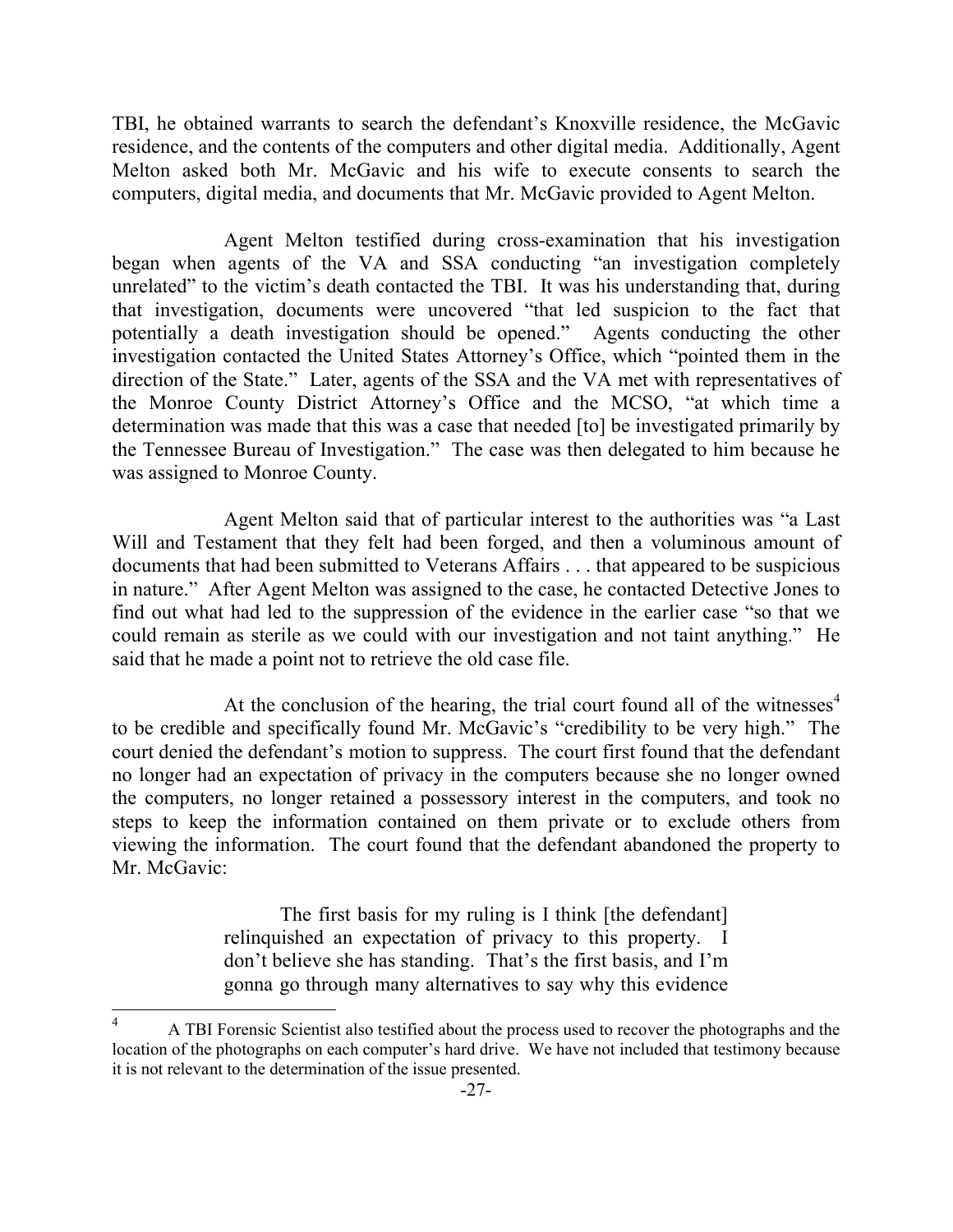is admissible, but I don't think she any longer had the ability to come into court and say, "That's mine. You couldn't do that because it's mine." An individual has no right to the possession of contraband or evidence of illegal activity. . . . Courts are to make two inquires: one, whether the individual by their conduct has exhibited an actual subjective expectation of privacy. I do not find even that first prong in this case. The testimony was she gave it up. She gave it to Mr. McGavic. She gave him not only the property, but she gave him power of attorney. . . . She voluntarily relinquished it. And when she did that, I don't think she exhibited any personal subjective expectation in privacy. . . .

And the second prong is whether that . . . individual's subjective expectation of privacy is one that society or this Court is prepared to recognize as reasonable. I don't feel it's reasonable for her to say now that she has an expectation in those, those computers and in those floppy discs. She gave it all up. She gave power of attorney back in 2012. . . . I just don't think with the facts as they [were] presented, this Court or society would think that she has a right recognized as reasonable.

The court also found that the computers were in the exclusive possession and control of Mr. McGavic and that he gave consent to search the computers. Finally, the court found that the search warrants were valid because Mr. McGavic qualified as a citizen informant, and "the inherent details contained within the four corners" of the warrant affidavit supported the probable cause finding.

The trial court expressed concern with the fact that the warrants were issued in Bradley and Monroe Counties for property that was located at Mr. McGavic's residence in Cumberland County but ultimately concluded that this factor did not affect the validity of the warrants because they were issued by a court with statewide jurisdiction to the TBI, which also has statewide jurisdiction.

As to the defendant's claim that the photographs should be suppressed as the fruit of the earlier unconstitutional search, the court found that the search of the computers was attenuated in time and circumstances: "You're talking about years later and a concerned citizen finding the same evidence but in separate electronic form in different electronic media, years later. . . . Nothing that was done by the State in this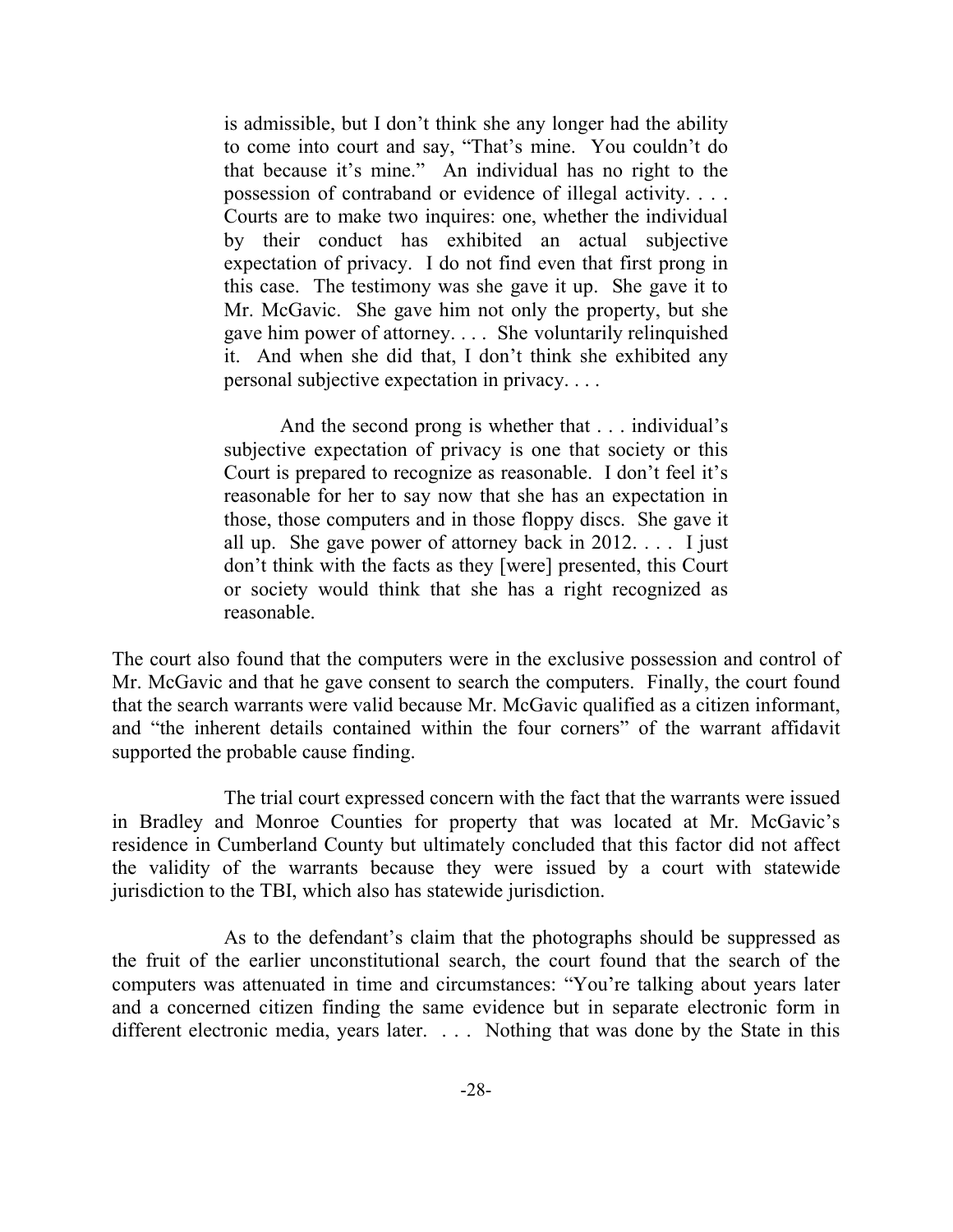case is a product of the illegal search of that digital camera, nothing." He described the two cases as "two ships passing in the night."

A trial court's factual findings on a motion to suppress are conclusive on appeal unless the evidence preponderates against them. *State v. Binette*, 33 S.W.3d 215, 217 (Tenn. 2000); *State v. Odom*, 928 S.W.2d 18, 23 (Tenn. 1996). Thus, questions of credibility, the weight and value of the evidence, and the resolution of conflicting evidence are matters entrusted to the trial judge, and this court must uphold a trial court's findings of fact unless the evidence in the record preponderates against them. *Odom*, 928 S.W.2d at 23; *see also* Tenn. R. App. P. 13(d). The application of the law to the facts, however, is reviewed de novo on appeal. *State v. Keith*, 978 S.W.2d 861, 864 (Tenn. 1998). We review the issue in the present appeal with these standards in mind.

Both the federal and state constitutions offer protection from unreasonable searches and seizures with the general rule being "that a warrantless search or seizure is presumed unreasonable and any evidence discovered subject to suppression." *State v. Talley*, 307 S.W.3d 723, 729 (Tenn. 2010) (citing U.S. Const. amend. IV; Tenn. Const. art. I, § 7). The constitutional protections against unreasonable search and seizure "are personal in nature, and 'they may be enforced by exclusion of evidence only at the instance of one whose own protection was infringed by the search and seizure.'" *State v. Cothran*, 115 S.W.3d 513, 520 (Tenn. Crim. App. 2003) (quoting *State v. Ross*, 49 S.W.3d 833, 840 (Tenn. 2001)). "One who challenges the reasonableness of a search or seizure has the initial burden of establishing a legitimate expectation of privacy in the place where property is searched." *State v. Oody*, 823 S.W.2d 554, 560 (Tenn. Crim. App. 1991) (citing *Rawlings v. Kentucky*, 448 U.S. 98 (1980); *State v. Roberge*, 642 S.W.2d 716, 718 (Tenn. 1982)); *see Katz v. United States*, 389 U.S. 347, 357 (1967); *see also State v. Prier*, 725 S.W.2d 667, 671 (Tenn. 1987) (stating that our state constitution affords no greater protection than the federal constitution and adopting the *Katz* standard). Thus, we must determine "(1) whether the individual had an actual, subjective expectation of privacy and [if so] (2) whether society is willing to view the individual's subjective expectation of privacy as reasonable and justifiable under the circumstances." *State v. Munn*, 56 S.W.3d 486, 494 (Tenn. 2001) (citing *Smith v. Maryland*, 442 U.S. 735, 740 (1979); *Ross*, 49 S.W.3d at 839). The second part of this inquiry focuses on "whether, in the words of the *Katz* majority, the individual's expectation, viewed objectively, is 'justifiable' under the circumstances." *Smith*, 442 U.S. at 740 (quoting *Katz*, 389 U.S. at 357).

Because the Fourth Amendment protects people and privacy rather than places and property, a property interest does not determine standing to challenge a search and does not control the right of officials to search and seize. *See Oliver v. United States*, 466 U.S. 170, 183 (1984); *Katz*, 389 U.S. at 351, 353. As the Supreme Court has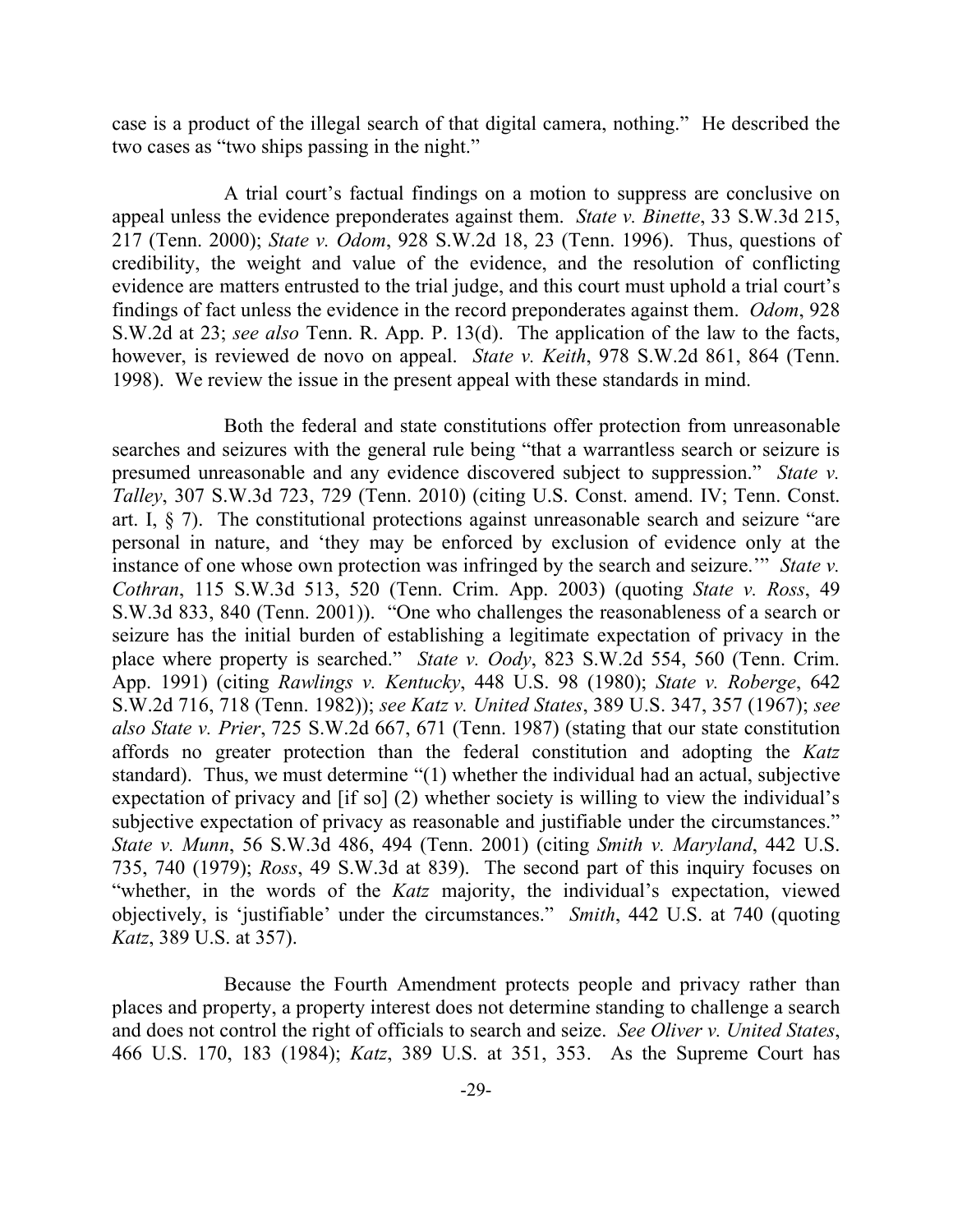recognized, "[w]hat a person knowingly exposes to the public, even in his own home or office, is not a subject of Fourth Amendment protection. But what he seeks to preserve as private, even in an area accessible to the public, may be constitutionally protected." *Katz*, 389 U.S. at 351 (citations omitted). Importantly, a "person can lose his reasonable expectation of privacy in his real property if he abandons it." *United States v. Harrison*, 689 F.3d 301, 307 (3d Cir. 2012). "Abandonment for purposes of the Fourth Amendment differs from abandonment in property law; here the analysis examines the individual's reasonable expectation of privacy, not his property interest in the item." *United States v. Fulani*, 368 F.3d 351, 354 (3d Cir. 2004) (citing *United States v. Lewis*, 921 F.2d 1294, 1302 (D.C. Cir. 1990)). Consequently, "abandonment," as understood in the constitutional context of unreasonable searches and seizures, "is not meant in the strict property-right sense, but rests instead on whether the person so relinquished his interest in the property that he no longer retained a reasonable expectation of privacy in it at the time of the search." *United States v. Veatch*, 674 F.2d 1217, 1220-21 (9th Cir. 1981).

Our supreme court has noted that a reviewing court should consider whether the individual has an ownership interest in the place searched, whether he has a possessory interest in the place searched, whether he has the right to exclude others from the place, and whether he undertook normal precautions to maintain the privacy of the place searched to determine whether an individual had a legitimate expectation of privacy in the place searched. *See Oody*, 23 S.W.2d at 560.

We agree with the ruling of the trial court that the defendant abandoned the computers, and, by extension their contents, when she gave them to Mr. McGavic and told him to "have free reign" with them. Nothing suggests that the items were placed in Mr. McGavic's possession solely for safe keeping. Instead, the accredited evidence established that the defendant had forfeited both her property and possessory rights to the computers. Furthermore, the record establishes that the defendant knowingly exposed the contents of the computers to Mr. McGavic and his family members. We hold, therefore, that the defendant had no reasonable expectation of privacy in the computers or their contents. Consequently, because Mr. McGavic consented to allow the TBI to seize and search the computers, the seizure and subsequent forensic search did not violate the defendant's constitutional rights. *See State v. Ledford*, 438 S.W.3d 543, 554 (Tenn. Crim. App. 2014).

Moreover, this is not a situation where the TBI, having come into legal possession of the computers from a third party, was constrained to obtain a warrant for the eventual viewing of the images at issue. In *Walter v. United States*, the Supreme Court found that although the FBI had lawfully acquired possession of obviously pornographic films when they were tendered to the FBI by the unintended recipient of the films, the FBI could not view the films because the unintended recipient had not actually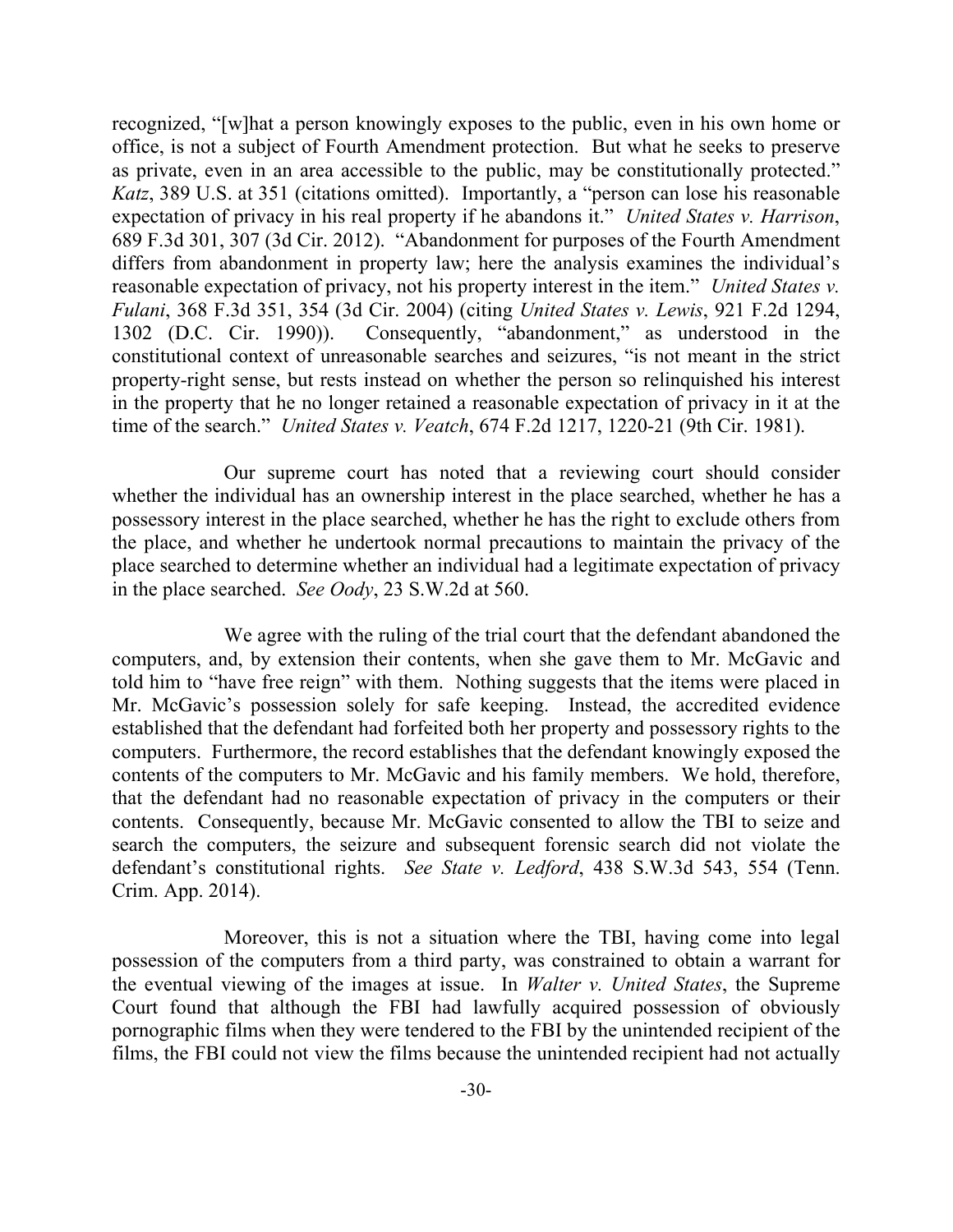viewed the films. *See Walter v. United States*, 447 U.S. 649, 657 (1980). The Court held that because the FBI's possession of the films was predicated upon a private-party search for which there was no Fourth Amendment protection, the agents could not go any further than the initial private-party search. *Id.* at 656, 658-59 (1980) ("[T]here was nothing wrongful about the Government's acquisition of the packages or its examination of their contents to the extent that they had already been examined by third parties."). Here, however, it was Mr. McGavic's review of the challenged images that prompted him to tender the abandoned computers to the TBI. In consequence, the Fourth Amendment placed no limitation on the State's use of the property. *See California v. Greenwood*, 486 U.S. 35, 40 (1988); *Abel v. United States*, 362 U.S. 217, 241 (1960) ("There can be nothing unlawful in the Government's appropriation of such abandoned property."); *Fulani*, 368 F.3d at 354. Thus, the search warrants were superfluous, and we need not examine their efficacy. *See Ledford*, 438 S.W.3d at 554-55.

Finally, we find no merit to the defendant's claim that the suppression of the photographs in the earlier case against Mr. Kaczmarczyk bars the use of the photographs in this case. Just as the defendant had no standing to challenge the search of the computers because she had abandoned them, she had no standing to challenge the search of Mr. Kaczmarczyk's digital camera because it did not belong to her. The warrantless search of Mr. Kaczmarczyk's camera could not have violated the defendant's constitutional rights because she had no property or possessory interest in the item. Furthermore, even if the defendant had standing to challenge the search of Mr. Kaczmarczyk's camera, both the independent source doctrine and the attenuation doctrine would operate to purge any potential taint from the earlier unconstitutional search.

When a claim has been made that evidence is "fruit" of an unlawful search, the evidence may nevertheless be admissible if it fits within one of several recognized exceptions to the exclusionary rule. *See Utah v. Strieff*, 136 S. Ct. 2056, 2061 (2016). The question to be answered is "whether, granting establishment of the primary illegality, the evidence to which instant objection is made has been come at by exploitation of that illegality or instead by means sufficiently distinguishable to be purged of the primary taint." *Brown v. Illinois*, 422 U.S. 590, 598-99 (1975) (citation omitted). By way of example, the Supreme Court explained,

> Three of these exceptions involve the causal relationship between the unconstitutional act and the discovery of evidence. First, the independent source doctrine allows trial courts to admit evidence obtained in an unlawful search if officers independently acquired it from a separate, independent source. Second, the inevitable discovery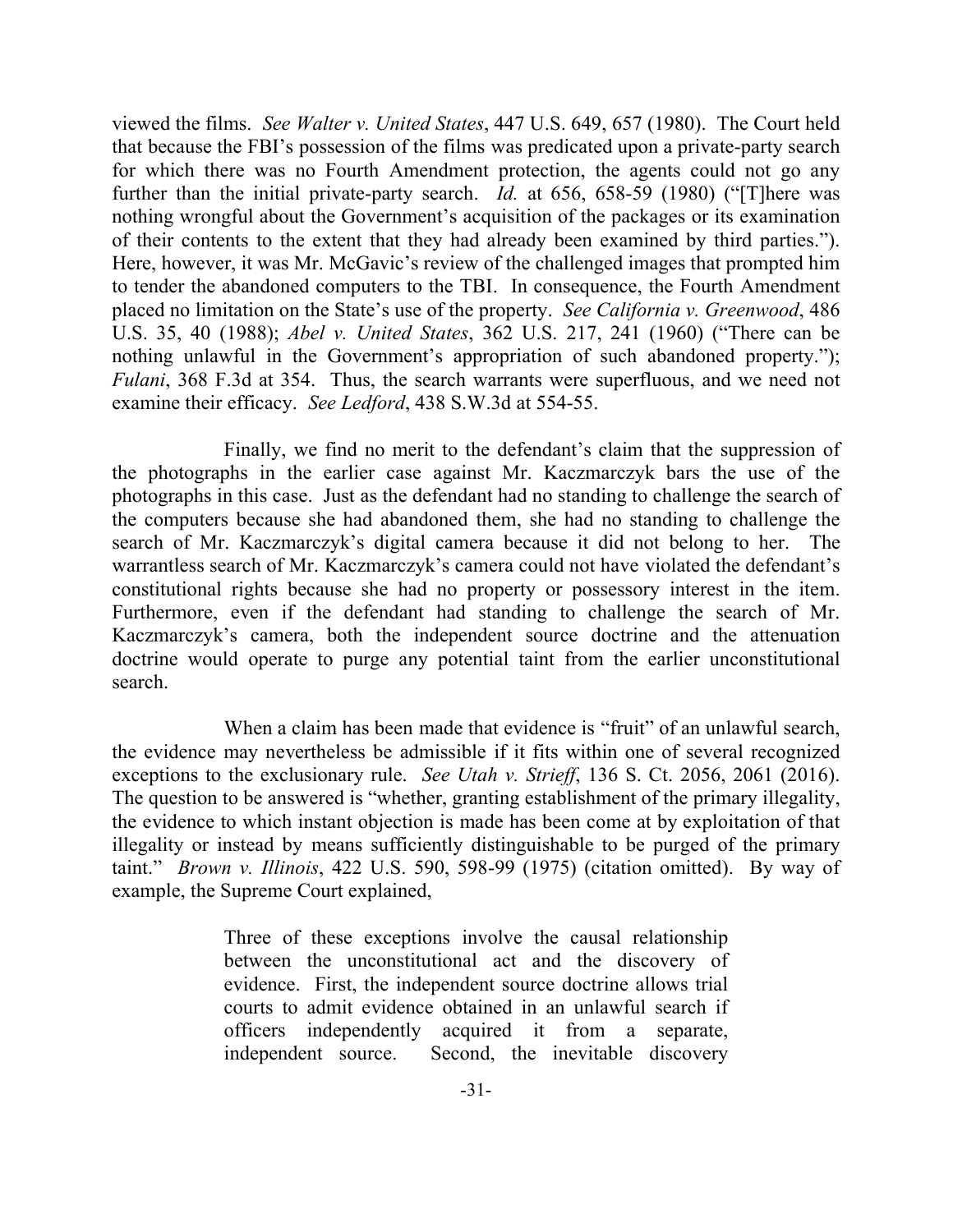doctrine allows for the admission of evidence that would have been discovered even without the unconstitutional source. Third, . . . is the attenuation doctrine: Evidence is admissible when the connection between unconstitutional police conduct and the evidence is remote or has been interrupted by some intervening circumstance, so that "the interest protected by the constitutional guarantee that has been violated would not be served by suppression of the evidence obtained."

*Strieff*, 136 S. Ct. at 2061 (citations omitted).

"In the classic independent source situation, information which is received through an illegal source is considered to be cleanly obtained when it arrives through an independent source." *Murray v. United States*, 487 U.S. 533, 538-39 (1988) (quoting *United States v. Silvestri*, 787 F.2d 736, 739 (1st Cir. 1986)). Here, the photographs used in the case were obtained from computers voluntarily relinquished to the TBI by Mr. McGavic, which served to remove any taint associated with the earlier unconstitutional search of Mr. Kaczmarczyk's digital camera. Thus, even assuming for the sake of argument that the earlier suppression of the camera contents operated to bar the use of the photographs *on the camera*, for the reasons discussed above, nothing prevented the admission of the photographs *on the computers*.

"The attenuation doctrine evaluates the causal link between the government's unlawful act and the discovery of evidence." *Strieff*, 136 S. Ct. at 2061. When making this evaluation, a reviewing court considers three factors:

> First, we look to the "temporal proximity" between the unconstitutional conduct and the discovery of evidence to determine how closely the discovery of evidence followed the unconstitutional search. Second, we consider "the presence of intervening circumstances." Third, and "particularly" significant, we examine "the purpose and flagrancy of the official misconduct."

*Id.* at 2061-62 (citations omitted). In this case, six years elapsed between the unconstitutional conduct that led to the suppression of the photographs from Mr. Kaczmarczyk's digital camera and the discovery by Mr. McGavic of the photographs on the computers given to him by the defendant. The transfer of the photographs to the computers and of the computers to Mr. McGavic were intervening circumstances between the primary illegality and the TBI's search of the computers. Finally, the record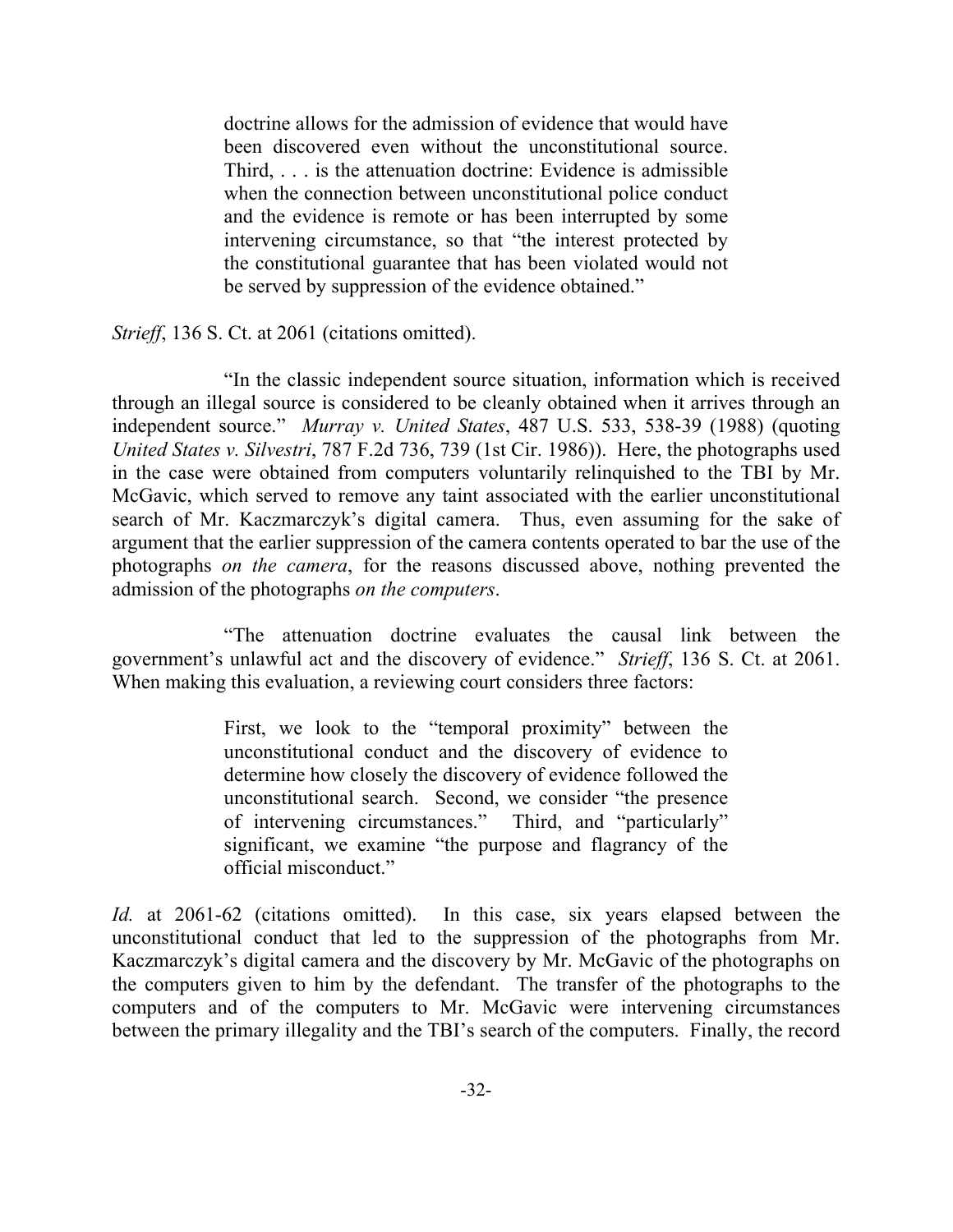clearly establishes that the TBI did not exploit the earlier illegality to obtain the photographs from the computers.

Under these circumstances, the trial court did not err by denying the defendant's motion to suppress.

#### *II. Motion in Limine*

Prior to trial, the defendant moved the trial court to exclude evidence of both the defendant's and Mr. Kaczmarczyk's bad acts undertaken following the victim's death on grounds that Mr. Kaczmarczyk told the TBI that they had not contemplated the acts prior to the victim's death. The State argued that some of the actions undertaken by the defendant and Mr. Kaczmarczyk after the victim's death were evidence of the conspiracy to murder the victim in order to fraudulently obtain government benefits. The trial court denied the motion, observing, "I think the law is pretty clear that that embodies subsequent acts to avoid detection and prosecution for the crime . . . ." The trial court also observed that the defendant had not been sufficiently specific with the particular evidence she wanted excluded. The court invited the defendant to reassert her motion with specificity at a later date and concluded that prior bad act evidence would not be admissible without a jury-out hearing beforehand. The trial court specifically denied the defendant's motion to exclude evidence that the defendant benefited financially from the victim's death.

In this appeal, the defendant again argues that the trial court should have excluded evidence that the defendant and Mr. Kaczmarczyk "had financial gain after the death of the alleged victim" because Mr. Kaczmarczyk "denied that the conspiracy was for any financial gain." As she did in the trial court, the defendant fails to point to any particular piece of evidence or testimony that she believes should have been excluded. Because she has also failed to advance a legal basis for her claim that the evidence should have been excluded or to support her argument with citation to relevant authorities, she has waived our consideration of this issue. *See* Tenn. R. Ct. Crim. App. 10(b) ("Issues which are not supported by argument, citation to authorities, or appropriate references to the record will be treated as waived in this court."); *see also* Tenn. R. App. P. 27(a)(7) (stating that the appellant's brief must contain an argument "setting forth . . . the contentions of the appellant with respect to the issues presented, and the reasons therefor . . . with citations to the authorities . . . relied on").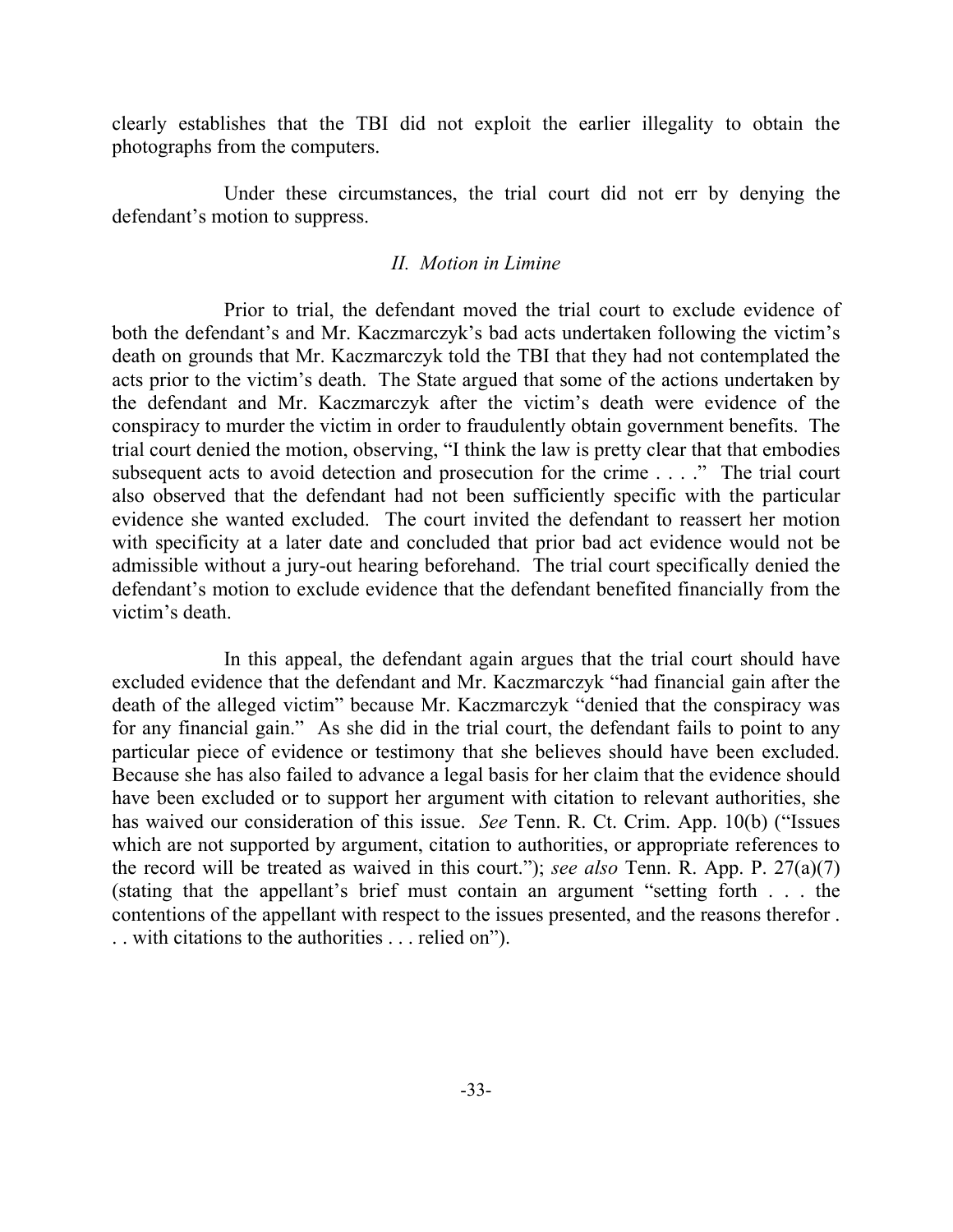#### *III. Autopsy Photographs*

The defendant contends that the trial court erred by admitting photographs of the victim taken during the autopsy because they were not relevant to any issue presented at trial. The State asserts that the trial court did not err.

At the conclusion of Doctor Mileusnic-Polchan's testimony, the State moved to introduce the entire autopsy report, which contained 18 photographs. The defendant objected on grounds that the photographs were more prejudicial than probative. The trial court excluded two photographs that depicted the victim's body cut open during the autopsy process but allowed the other 16, which included images of the victim in various states of undress on the autopsy table and slides from his internal organs.

Questions concerning evidentiary relevance rest within the sound discretion of the trial court, and this court will not interfere with the exercise of this discretion in the absence of a clear abuse appearing on the face of the record. *See State v. DuBose*, 953 S.W.2d 649, 652 (Tenn. 1997); *State v. Van Tran*, 864 S.W.2d 465, 477 (Tenn. 1993); *State v. Harris*, 839 S.W.2d 54, 73 (Tenn. 1992). An abuse of discretion occurs when the trial court applies an incorrect legal standard or reaches a conclusion that is "illogical or unreasonable and causes an injustice to the party complaining." *State v. Ruiz*, 204 S.W.3d 772, 778 (Tenn. 2006) (citing *Howell v. State*, 185 S.W.3d 319, 337 (Tenn. 2006)).

Relevant evidence is evidence "having any tendency to make the existence of any fact that is of consequence to the determination of the action more probable or less probable than it would be without the evidence." Tenn. R. Evid. 401. "Evidence which is not relevant is not admissible," Tenn. R. Evid. 402, and even if evidence is deemed relevant, it may still be excluded "if its probative value is substantially outweighed by the danger of unfair prejudice, confusion of the issues, or misleading the jury, or by considerations of undue delay, waste of time, or needless presentation of cumulative evidence," Tenn. R. Evid. 403.

"Tennessee courts have consistently followed a policy of liberality in the admission of photographs in both civil and criminal cases." *State v. Carter*, 114 S.W.3d 895, 902 (Tenn. 2003) (citing *State v. Banks*, 564 S.W.2d 947, 949 (Tenn. 1978)). "The general rule . . . is that photographs of a murder victim's body are admissible if they are 'relevant to the issues on trial, notwithstanding their gruesome and horrifying character.'" *Carter*, 114 S.W.3d at 902 (quoting *Banks*, 564 S.W.2d at 950-51). Even relevant photographs may be excluded, however, if their probative value is substantially outweighed by the danger of unfair prejudice. Tenn. R. Evid. 403; *Banks,* 564 S.W.2d at 950-51. The term "unfair prejudice" has been defined as "[a]n undue tendency to suggest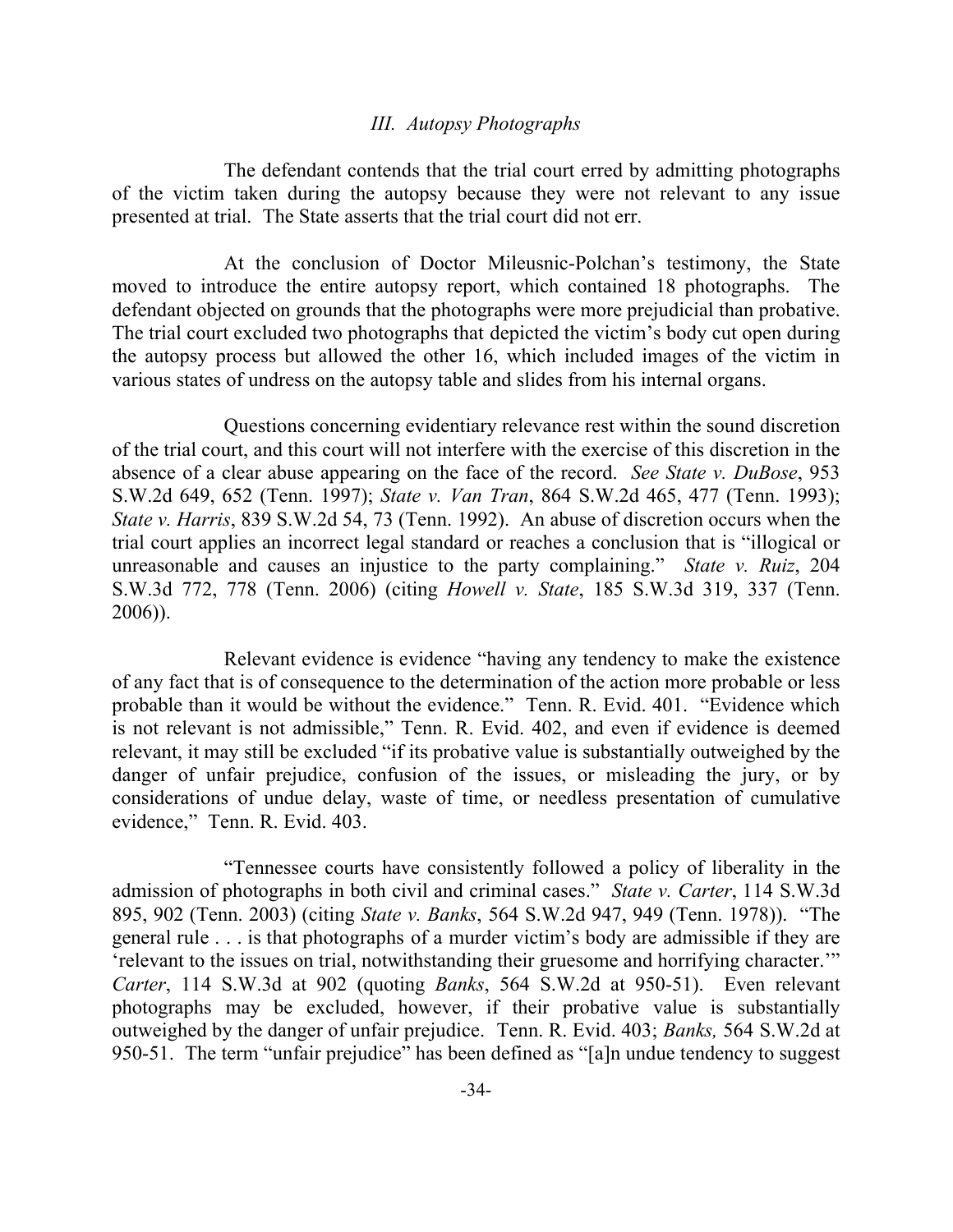decision on an improper basis, commonly, though not necessarily, an emotional one." *See Banks*, 564 S.W.2d at 951. "The admission of photographs lies within the sound discretion of the trial court and will not be overturned on appeal absent a showing that the trial court abused that discretion." *State v. Odom*, 336 S.W.3d 541, 565 (Tenn. 2011) (citing *Banks*, 564 S.W.2d at 949).

The photographs admitted in this case are not particularly gruesome or horrifying; nor, however, are they particularly relevant to any issue presented at trial. The parties agreed that the cause of the victim's death was an overdose of his prescription medications, and the only issue presented at trial was whether the victim ingested the drugs on his own, either accidentally or intentionally, or whether the defendant had intentionally overmedicated the victim through nefarious means. None of the photographs taken during the autopsy made any fact of consequence to the determination of that issue more or less probable. Because the photographs were not relevant, they should have been excluded. That being said, it is our view that the erroneous admission of the photographs was harmless precisely because they are neither gruesome nor horrifying. *See* Tenn. R. App. P. 36(b) ("A final judgment from which relief is available and otherwise appropriate shall not be set aside unless, considering the whole record, error involving a substantial right more probably than not affected the judgment or would result in prejudice to the judicial process.").

### *IV. Motion for Mistrial*

The defendant next contends that the trial court erred by denying her motion for mistrial when Agent Melton stated during direct examination that the defendant had elected to end their interview after consulting with her attorney. She argues that the statement was an improper referrence to her exercising her constitional privilege against self-incrimination. The State asserts that the trial court did not err.

During Agent Melton's direct examination testimony, he made the following statement when describing his January 13, 2013 interview of the defendant:

> I will, I'll tell you up front that at some point in the statement, out of professional courtesy to her counsel, I took him outside and told him the direction of where we intended to go with that interview, and asked him if he would, wanted to speak with her, and he did and, want to speak with her and he wanted to discontinue the interview.

The defendant objected and moved for a mistrial because the statement referenced the defendant's "refusal to talk to them and that's an infringement on her right to remain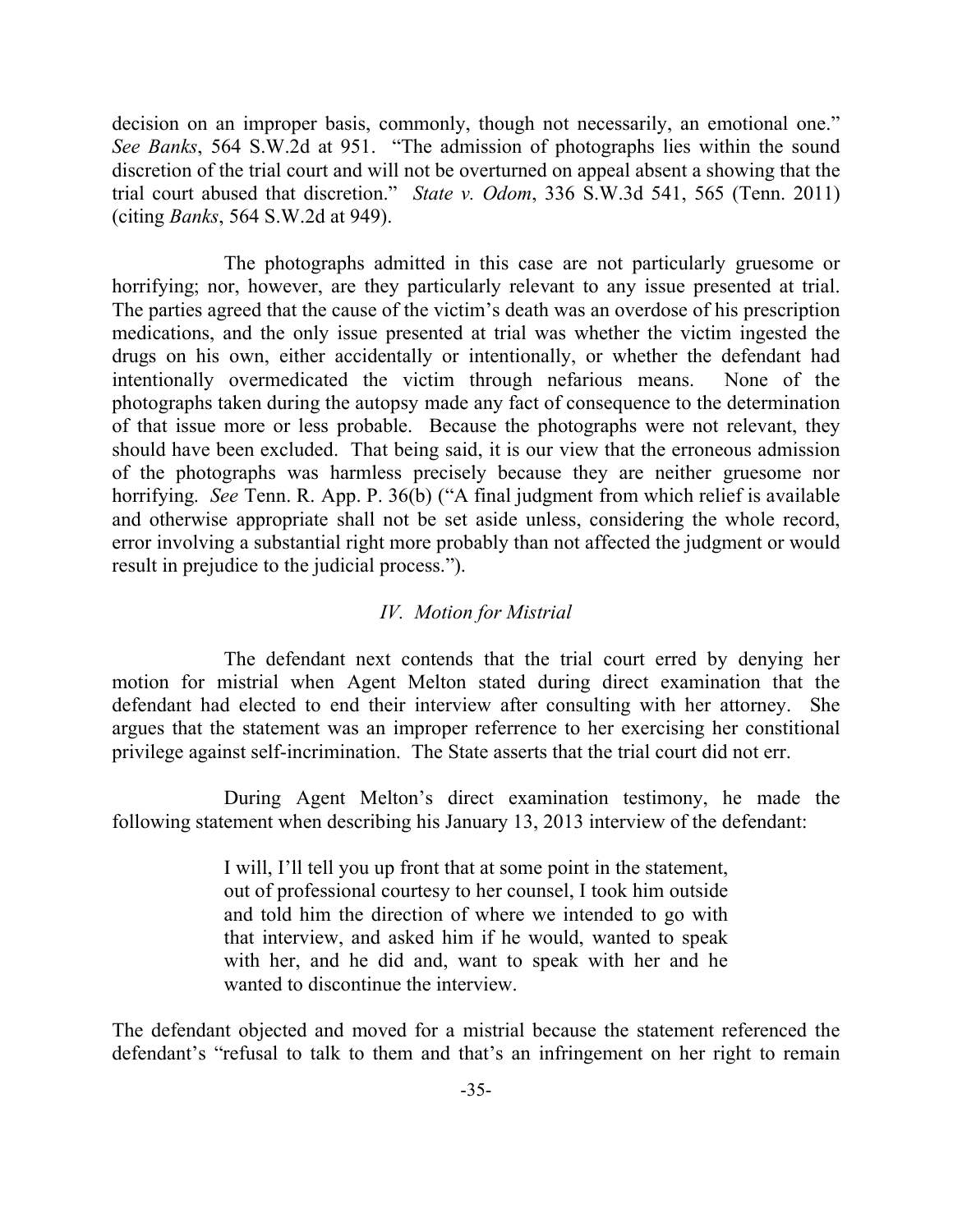silent." The trial court agreed that the statement was improper and offered to give a curative instruction, but defense counsel declined, saying, "Your Honor, it's one of those things that sometimes I think a jury instruction just makes it worse." The court noted counsel's timely objection, admonished the State, and again offered a curative instruction. Counsel again declined, noting, "I don't think it will help. I think it will hurt even worse than she's already been prejudiced." The court denied the mistrial request:

> Well, a mistrial is the most Draconian of all measures, and I do not feel it's warranted in this case. You objected so timely, I'm not sure that anyone really even heard it. All he was talking about is she spoke to counsel; that's her right. I think it's in the sound discretion of the Court. I'm not gonna declare a mistrial. It just wasn't overly prejudicial, of all the things we've heard during the course of this trial, things that sometimes you've elicited for strategy purposes or otherwise. You know, she's got federal time, a federal conviction. I don't think it causes any prejudice, so I'm gonna deny that, but I will offer to give a curative instruction.

Defense counsel again rejected the offered curative instruction on grounds that he believed such an instruction "would be more detrimental than helpful in this situation."

We find no abuse of discretion in the trial court's decision to deny the defendant's motion for mistrial. *See State v. Nash*, 294 S.W.3d 541, 546 (Tenn. 2009). "Normally, a mistrial should be declared only if there is a manifest necessity for such action." *State v. Saylor*, 117 S.W.3d 239, 250 (Tenn. 2003) (citing *State v. Millbrooks*, 819 S.W.2d 441, 443 (Tenn. Crim. App. 1991)). "In other words, a mistrial is an appropriate remedy when a trial cannot continue, or a miscarriage of justice would result if it did." *Saylor*, 117 S.W.3d at 250 (quoting *State v. Land*, 34 S.W.3d 516, 527 (Tenn. Crim. App. 2000)). "The purpose for declaring a mistrial is to correct damage done to the judicial process when some event has occurred which precludes an impartial verdict." *State v. Williams*, 929 S.W.2d 385, 388 (Tenn. Crim. App. 1996).

Although we certainly do not condone Agent Melton's remark about the defendant's decision to terminate the interview, the remark was fleeting, and the defendant's objection cut the testimony short. Moreover, the remark was not made in response to any improper questioning by the State, and the State made no attempt to exploit the improper comment. *See generally Doyle v. Ohio*, 426 U.S. 610, 618 (1976) (declaring prosecution's exploitation of an arrested person's post-*Miranda* silence "fundamentally unfair and a deprivation of due process"); *State v. Transou*, 928 S.W.2d 949, 960 (Tenn. Crim. App. 1996). It would have been entirely appropriate at that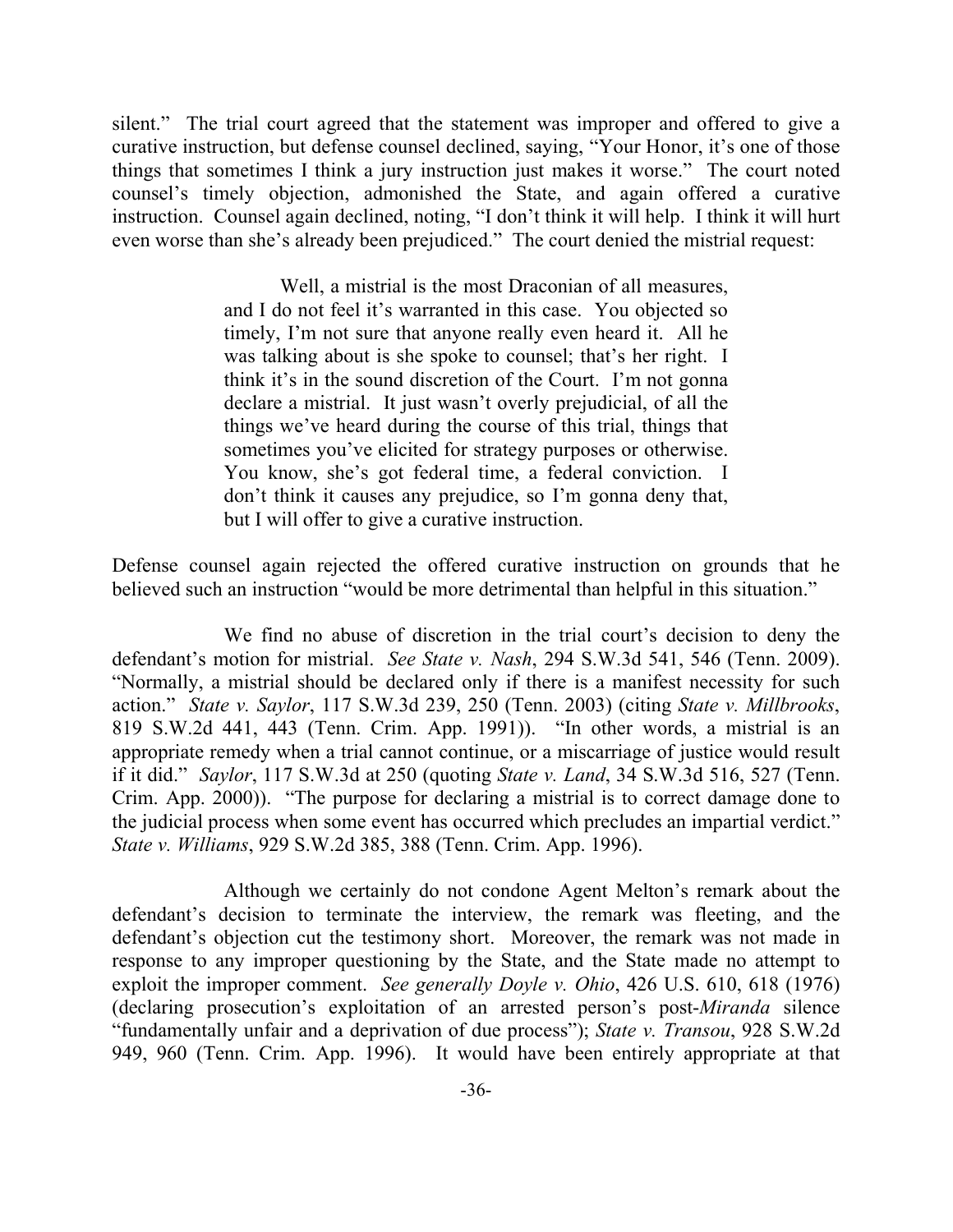juncture for the trial court to provide a curative instruction, but the defendant specifically and repeatedly rejected the trial court's offer to provide a curative instruction. Under these circumstances, nothing indicated a manifest necessity for the declaration of a mistrial, and the trial court's decision to deny the motion did not result in a miscarriage of justice. *See Saylor*, 117 S.W.3d at 250.

## *V. Trial Court's Commentary*

The defendant claims that the trial court made negative comments during the defendant's testimony that amounted to an improper comment on the evidence, yelled at the defendant in the presence of the jury, and showed "a general disdain for" the defendant during her testimony and that these actions deprived her of the right to a fair trial. She contends that the trial court's actions "essentially prohibited" the defendant "from being able to explain and/or tell her version of the events without specific parameters in her testimony" and that "her direct testimony was essentially shut down by the trial court." The State asserts that the trial court committed no error.

The defendant's direct examination testimony was marked by rambling narratives littered with irrelevant details and inadmissible hearsay. The State made its first objection during a particularly hearsay-heavy tangent about comments made to the victim by some of the program participants about coming to a get-together hosted by the defendant and the victim. The State objected, and the trial court correctly sustained the objection, noting that it was not relevant where all the people were coming from. The State objected again during another such tangent when the defendant inserted her having been diagnosed with colon cancer into her response to the question of what had prompted her to look at the victim's will in August of 2007. Finally, the State objected when the defendant mentioned that she had been charged with the victim's murder only two weeks before she was scheduled to be released from federal custody and that she had "sat in Monroe County jail for 76 weeks" awaiting trial. The trial court took another recess, and the following exchange took place outside the presence of the jury:

> THE COURT: All right. I, I've had enough. I feel like she is intentionally --

> > COURT OFFICER: Larry, shut the door.

THE COURT: Shut the door. That always happens. Every time they go out, for some reason, they want to hold that thing open.

COURT OFFICER: Yeah, he --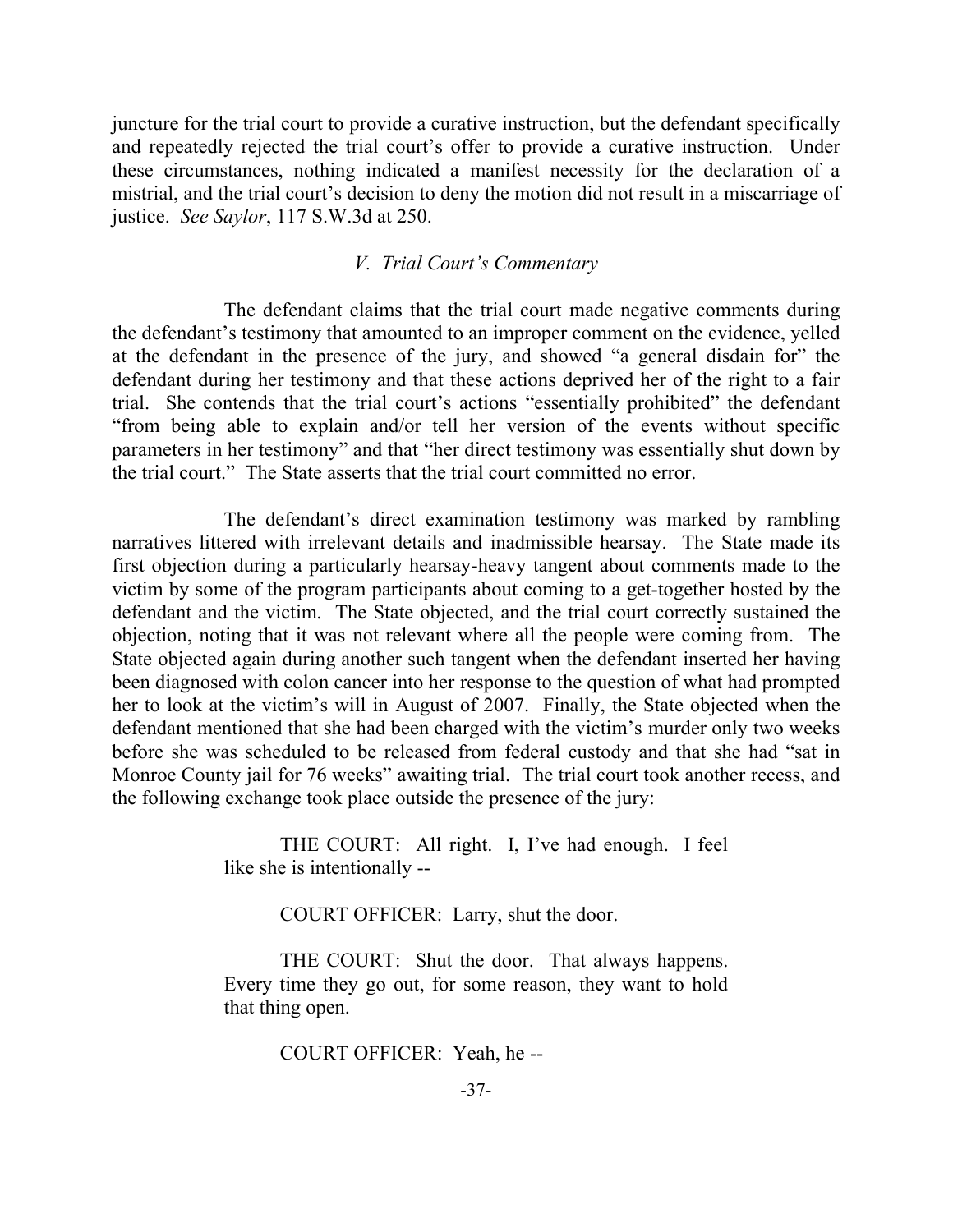THE COURT: I have heard her talk about selling eggs to poverty here in Monroe County, people who are rubbing nickels together; I've heard about colon cancer; I've heard about 76 weeks; I've heard about, "Best interest, I'm not really guilty." She is trying to inflame and prejudice this jury. If a State witness did half of the stuff that she's doing, if a State witness did half of what she's doing, you would be moving for a mistrial. And none of that is admissible. It's prejudicial. It is merely designed to inflame the emotional passions of this jury, and we have sustained the objection and sustained and sustained. She has tried to taint this enough; she has. And no more. How much more direct are we gonna have? That's fine, but let it be about substantive issues. She is trying to taint this jury pool. That is this Court's opinion. None of that is admissible, none of it. And I would instruct you, please -- I'm not yelling at you, I'm just yelling. You know, the hearsay -- she's stunned every time I sustain an objection. All that emotional stuff is irrelevant. It doesn't come in. It's inadmissible. And I would ask that during this break you instruct her to focus on the issues. Anything she wanted to do, trust me, it's out there. It is out there. She has -- as she's said, had to say numerous times, "Roman Catholic." It's all out there. I'm gonna take a five-minute recess. You are instructed to stick to the facts. Stick to the facts of this case, Ma'am.

The defendant's claims that the trial court commented on the evidence and yelled at the defendant in the presence of the jury are completely belied by the record. The record clearly establishes that the trial court excused the jury from the courtroom before admonishing the defendant. Although the court officer asked someone to "shut the door," there is no proof that any juror heard the trial court, even if we assume that the door in question was the door to the jury room. Furthermore, the only thing uttered by the trial court before the officer asked for the door to be shut was "[a]ll right. I, I've had enough. I feel like she is intentionally . . . ." We cannot fathom how this comment, even if heard by the jury, can be classified as a comment on the evidence or how it might have prejudiced the defendant.

Additionally, the defendant cites a single case, *State v. Hailey*, in support of her argument. In *Hailey*, however, this court deemed Hailey's claim that the trial court had improperly commented on the evidence to be waived. *State v. Hailey*, 658 S.W.2d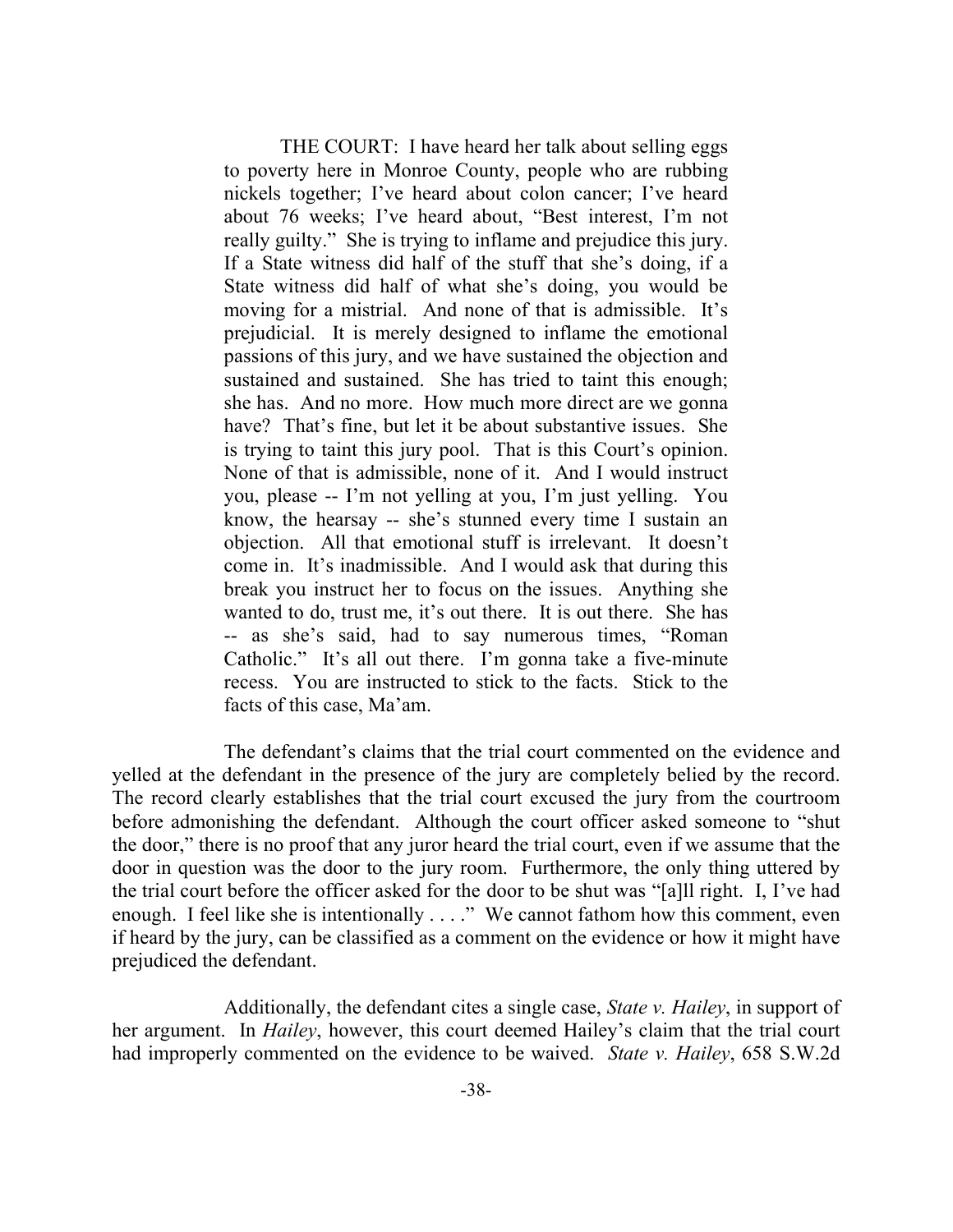547, 552-53 (Tenn. Crim. App. 1983). In dicta, we concluded that Hailey had not demonstrated any prejudice because the "trial judge attempted to prevent introduction of the irrelevant information" when making the comment. *Id.* Finally, this court determined that even though "[t]he trial judge erred in making the potentially prejudicial statement" any "error was clearly harmless." *Id.*

The defendant's testimony during direct examination was, as the trial court correctly observed, peppered with irrelevant details and inadmissible hearsay, and the trial court's commentary occurred as it attempted to prevent the introduction of even more irrelevant and inadmissible evidence. The question to be determined by the jury was whether the defendant conspired to and did murder the victim for financial gain. Very little of the defendant's testimony touched upon this issue. Instead, the defendant attempted to provide most of her life story in what, as the trial court noted, appeared to be a bid to garner sympathy from the jury. There was no reason that the jury needed to hear that the defendant had allowed poor persons to buy discounted eggs from her, that she had been previously diagnosed with cancer, or that she had been incarcerated for an extended period of time prior to trial. The defendant complains about the "parameters" affixed to her testimony by the trial court, but the record establishes that the only parameters imposed by the trial court were those required by the rules of evidence. The defendant is not entitled to relief on this issue.

#### *VI. Sufficiency*

The defendant next asserts that the evidence was insufficient to support her convictions because it consisted solely of the uncorroborated testimony of Mr. Kaczmarczyk. The State avers that the evidence was sufficient.

We review the defendant's claim of insufficient evidence mindful that our standard of review is whether, after considering the evidence in the light most favorable to the prosecution, any rational trier of fact could have found the essential elements of the crime beyond a reasonable doubt. Tenn. R. App. P. 13(e); *Jackson v. Virginia*, 443 U.S. 307, 319 (1979); *State v. Winters*, 137 S.W.3d 641, 654 (Tenn. Crim. App. 2003). This standard applies to findings of guilt based upon direct evidence, circumstantial evidence, or a combination of direct and circumstantial evidence. *State v. Dorantes*, 331 S.W.3d 370, 379 (Tenn. 2011).

When examining the sufficiency of the evidence, this court should neither re-weigh the evidence nor substitute its inferences for those drawn by the trier of fact. *Id.* Questions concerning the credibility of the witnesses, the weight and value of the evidence, as well as all factual issues raised by the evidence are resolved by the trier of fact. *State v. Cabbage*, 571 S.W.2d 832, 835 (Tenn. 1978). Significantly, this court must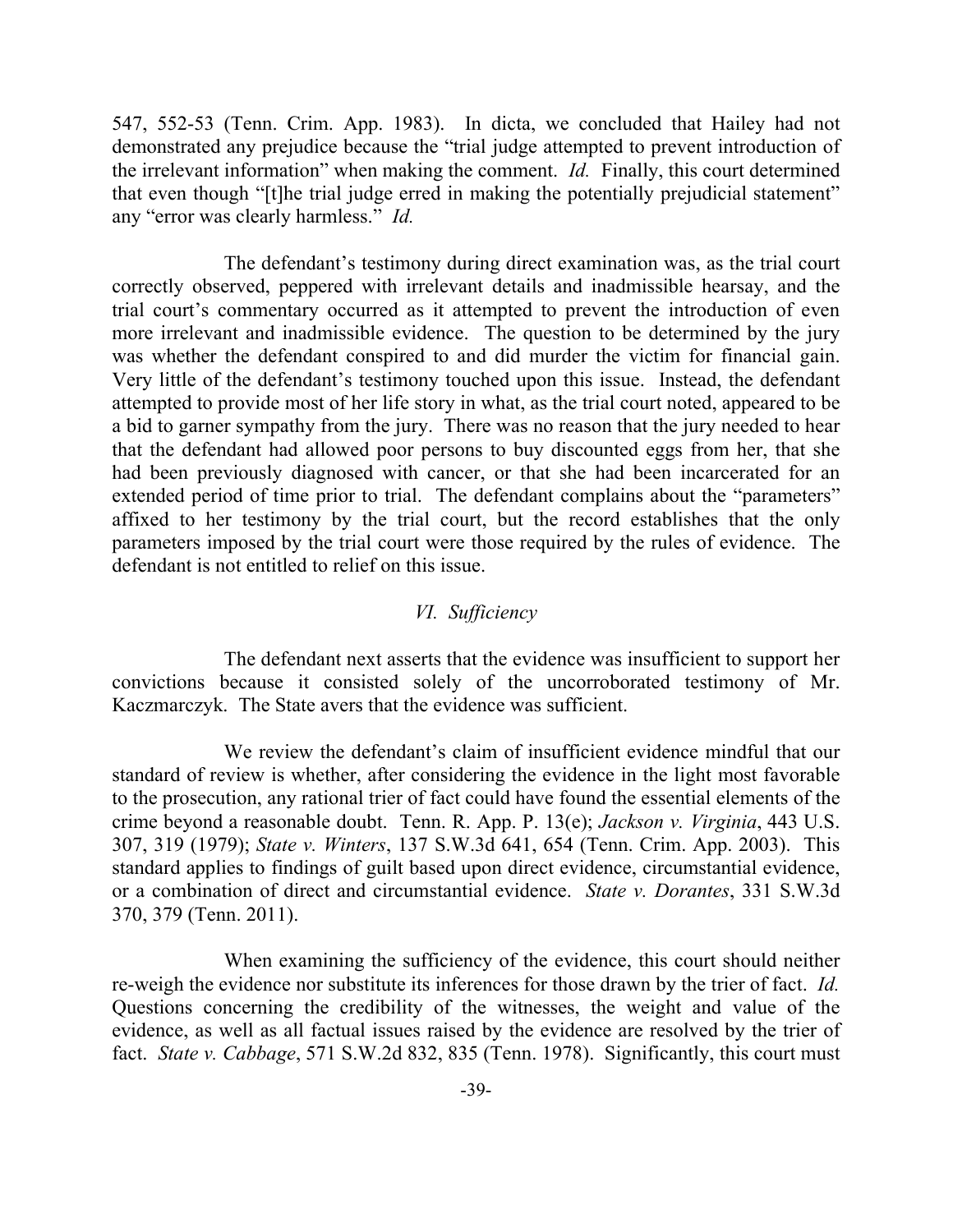afford the State the strongest legitimate view of the evidence contained in the record as well as all reasonable and legitimate inferences which may be drawn from the evidence. *Id.*

The defendant was originally charged with first degree premeditated murder, which, as charged in this case is the "premeditated and intentional killing of another." T.C.A. § 39-13-202(a). She was convicted, however, of the lesser included offense of attempted first degree murder. Criminal attempt occurs when a person "acting with the kind of culpability otherwise required for the offense . . . [a]cts with intent to cause a result that is an element of the offense, and believes the conduct will cause the result without further conduct on the person's part."  $T.C.A. \S 39-12-101(a)(2)$ .

The defendant was also charged with and convicted of conspiracy to commit first degree murder.

> The offense of conspiracy is committed if two (2) or more people, each having the culpable mental state required for the offense that is the object of the conspiracy, and each acting for the purpose of promoting or facilitating commission of an offense, agree that one (1) or more of them will engage in conduct that constitutes the offense.

T.C.A. § 39-12-103(a).

It is well settled "that a conviction may not be based solely upon the uncorroborated testimony of an accomplice to the offense." *State v. Bane*, 57 S.W.3d 411, 419 (Tenn. 2001) (citing *State v. Stout*, 46 S.W.3d 689, 696-97 (Tenn. 2001); *State v. Bigbee*, 885 S.W.2d 797, 803 (Tenn. 1994); *Monts v. State*, 379 S.W.2d 34, 43 (Tenn. 1964)). Indeed, "[w]hen the only proof of a crime is the uncorroborated testimony of one or more accomplices, the evidence is insufficient to sustain a conviction as a matter of law." *State v. Jones*, 450 S.W.3d 866, 888 (Tenn. 2014) (citing *State v. Collier*, 411 S.W.3d 886, 894 (Tenn. 2013)). By way of explanation, our supreme court has stated:

> There must be some fact testified to, entirely independent of the accomplice's testimony, which, taken by itself, leads to the inference, not only that a crime has been committed, but also that the defendant is implicated in it; and this independent corroborative testimony must also include some fact establishing the defendant's identity. This corroborative evidence may be direct or entirely circumstantial, and it need not be adequate, in and of itself, to support a conviction; it is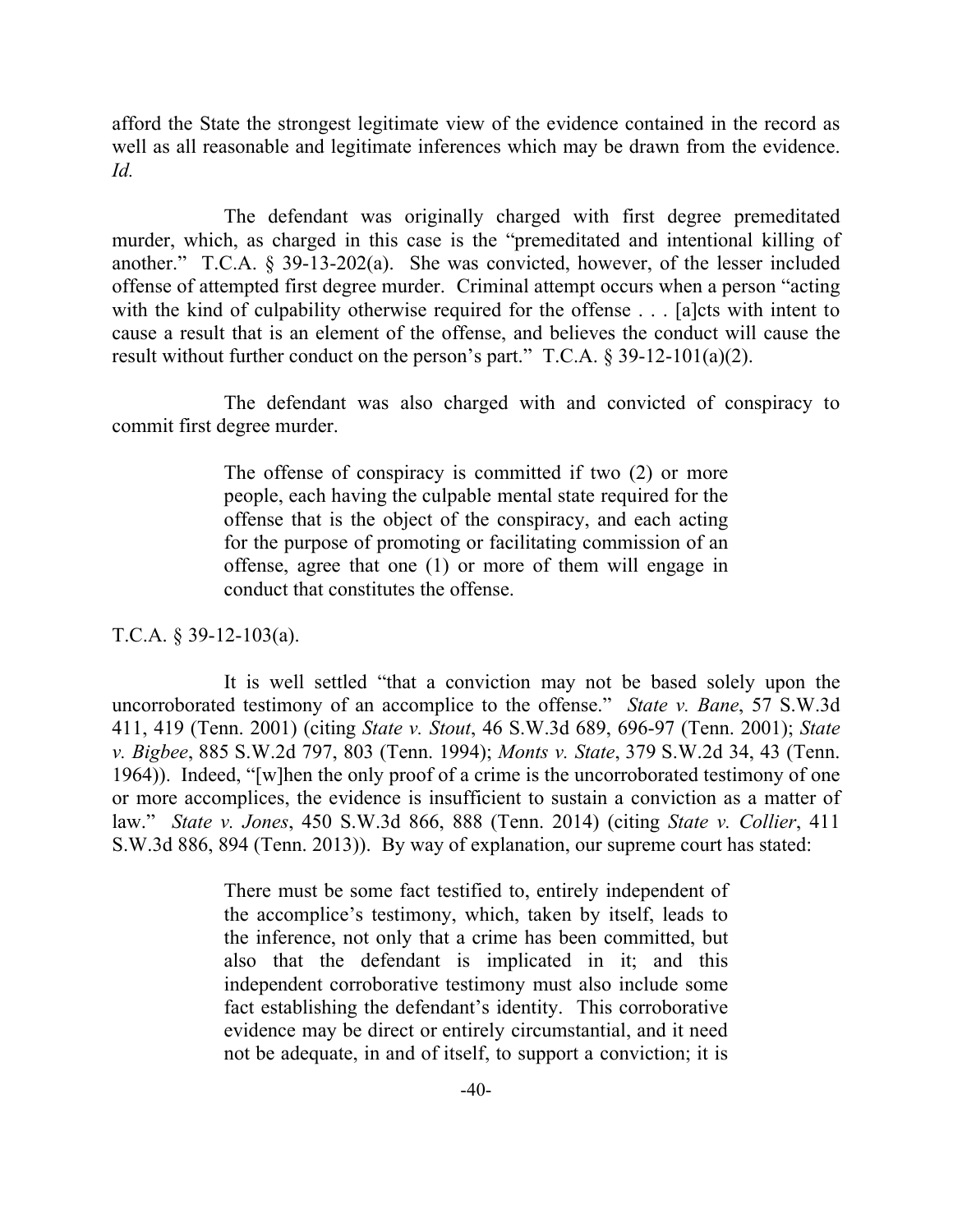sufficient to meet the requirements of the rule if it fairly and legitimately tends to connect the defendant with the commission of the crime charged. It is not necessary that the corroboration extend to every part of the accomplice's evidence.

*Bane*, 57 S.W.3d at 419 (quoting *Bigbee*, 885 S.W.2d at 803); *see also State v. Fowler*, 373 S.W.2d 460, 463 (Tenn. 1963).

An accomplice is an individual who knowingly, voluntarily, and with common intent participates with the principal offender in the commission of an offense. *State v. Lawson*, 794 S.W.2d 363, 369 (Tenn. Crim. App. 1990). "When the facts concerning a witness's participation are clear and undisputed, the trial court determines as a matter of law whether the witness is an accomplice." *State v. Robinson*, 146 S.W.3d 469, 489 (Tenn. 2004) (citing *Ripley v. State*, 227 S.W.2d 26, 29 (1950); *State v. Perkinson*, 867 S.W.2d 1, 7 (Tenn. Crim. App. 1992)). When "the facts are disputed or susceptible to different inferences," however, the determination of whether the witness is an accomplice is a question for the trier of fact. *Robinson*, 146 S.W.3d at 489 (citing *Perkinson*, 867 S.W.2d at 7); *see also Conner v. State*, 531 S.W.2d 119, 123 (Tenn. Crim. App. 1975). "The test generally applied is whether the witness could be indicted for the same offense charged against the defendant." *Robinson*, 146 S.W.3d at 489 (citing *Monts*, 379 S.W.2d at 43).

To be sure, Mr. Kaczmarczyk was an accomplice to both charged offenses. That being said, his testimony was sufficiently corroborated by other evidence in the record.

Mr. Kaczmarczyk's testimony that the previously active and energetic victim became "very lethargic" following his return from the PTSD treatment program was corroborated by Ms. Hartman, who testified that the victim stopped visiting the Hartman residence with the defendant and that the defendant brought Mr. Kaczmarczyk with her in his stead. Ms. Hartman's testimony also bolstered Mr. Kaczmarczyk's testimony that he and the defendant began a romantic relationship in April of 2006. Both Mr. Kaczmarczyk and Ms. Hartman testified that the defendant had cut and dyed her hair around that same time, and both testified that the defendant had remarked that the new style had upset the victim. Mr. Kaczmarczyk testified that the defendant "mentioned on several occasions that she would like to get rid of" the victim and that "if he went away," she and Mr. Kaczmarczyk "could be together."

Mr. Kaczmarczyk testified that he suspected that the defendant, who was in charge of the victim's medications at that time as she had been "everyday since he had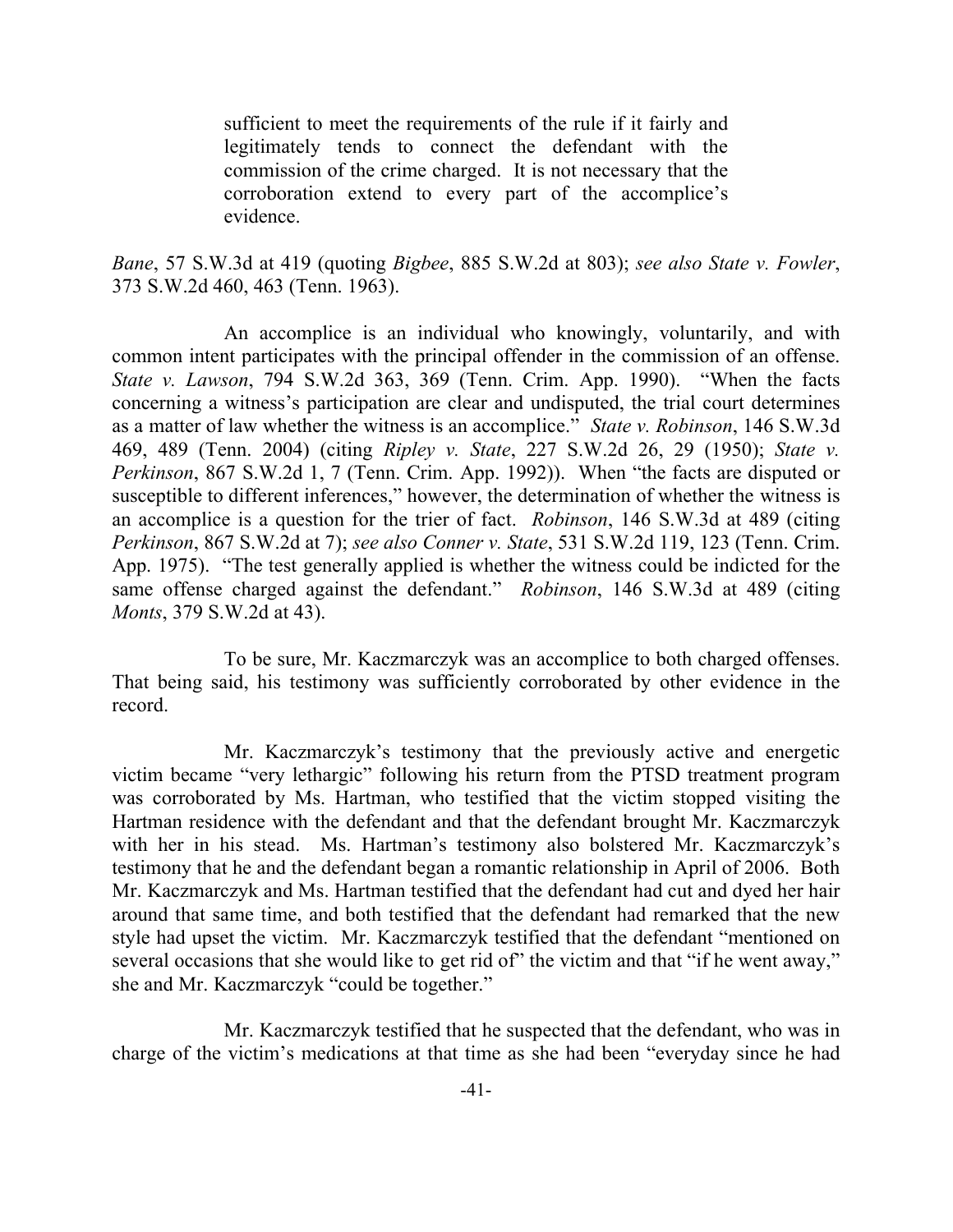been released from Nashville," had been adulterating the victim's "food and medications." On two occasions, the defendant and Mr. Kaczmarczyk suspected that the victim had overdosed, but instead of taking the victim to the nearest emergency room, they drove the victim to the VA hospital nearly three hours away, which was corroborated by the victim's medical records. At a "family meeting" at the VA hospital following the victim's hospitalization for an overdose, the defendant told the victim's treatment team that she would be in charge of the victim's medication and ensure that he took it as prescribed. The victim's medical records confirmed that the defendant said that she had been administering the victim's medication following his hospitalization.

Mr. Kaczmarczyk testified that the defendant asked him to bring some of his medications, which were the same as those prescribed to the victim, so that they could hide them around the house to make it look like the victim had been hoarding medication. After the victim's death, Mr. Kaczmarczyk and the defendant arranged to have Brian McGavic discover one such stash of drugs in a safe in the garage. Brian McGavic confirmed that he felt as though the defendant and Mr. Kaczmarczyk had manipulated him into discovering the drugs. Pharmacy records confirmed that both the victim and Mr. Kaczmarczyk filled multiple prescriptions for Trazodone and Mirtazapine in the months between their release from the PTSD treatment program and the victim's death.

Mr. Kaczmarczyk testified that on May 13, 2006, the day that Mr. Kaczmarczyk brought the victim home from the hospital, the defendant "had fixed [the victim's] favorite meal," but the victim "complained that it didn't taste very well," so the defendant "put seasoning on it so that he would eat it." Later, the defendant remarked to Mr. Kaczmarczyk "that she had used magic dust on it," which Mr. Kaczmarczyk interpreted to mean that she had put medication in the victim's food. Doctor Mileusnic-Polchan confirmed that the victim "died of [a] combination of the Trazodone and Mirtazapine, which is the main cause of death." She said that the victim had "almost four times the maximum therapeutic" amount of Trazodone and seven and a half times the maximum therapeutic amount of Mirtazapine in his system at the time of his death. Despite the high concentration of both drugs in the victim's blood, the victim had no gastric contents, which indicated that he had not eaten within a "minimum of six hours," and there were no pill fragments in the victim's stomach, which indicated to Doctor Mileusnic-Polchan that the victim had not ingested the medication as whole or half tablets. She observed that crushing the tablets in this case would have defeated the controlled-release mechanism and caused an increase in the concentration of each drug in the victim's system. Doctor Mileusnic-Polchan testified that the absence of "granular substance in the gastric content" as well as "a lot of fluids to help all those drugs push down" militated against a conclusion that the victim's death was a suicide. She also testified that in typical cases of suicide by overdose, "we have much larger levels [of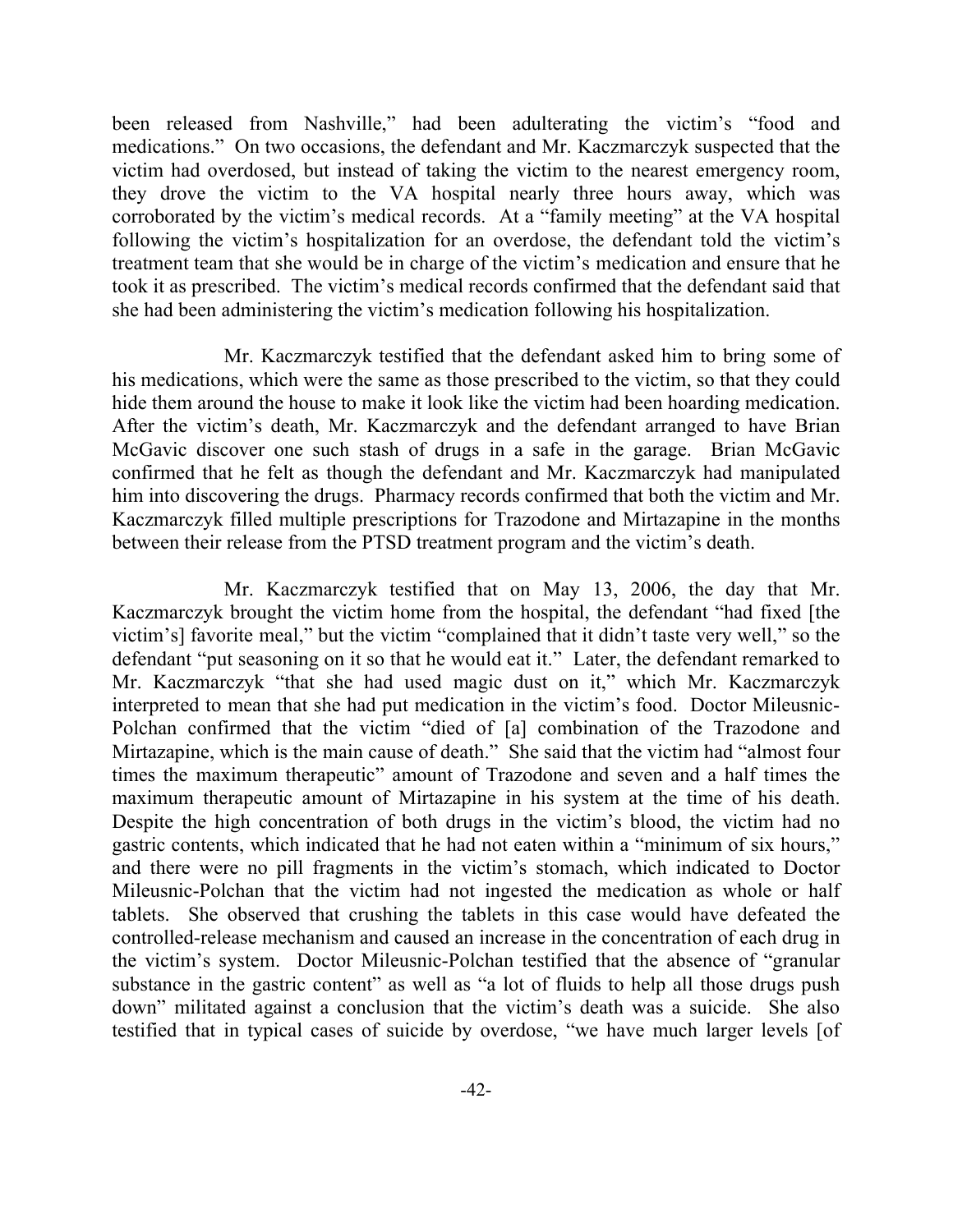drugs] because when there is intent and there is an oral intake of the drugs, that elicits sudden surge of these medications in the blood stream, then the layers are much higher."

Mr. Kaczmarczyk testified that on the day before the victim's death, the defendant told him that if he found the victim dead, he should "keep it simple," which Mr. Kaczmarczyk took to mean that he should "make it look as natural as possible or make it look like a suicide." To that end, when Mr. Kaczmarczyk returned to the Coker Creek residence on the afternoon of May 15, 2006, to find the victim in serious medical distress, he did not telephone 9-1-1 but moved the victim to the recliner. When the victim died shortly thereafter, Mr. Kaczmarczyk did not immediately call for help but instead staged the scene in a manner designed to increase the defendant's potential benefits from the VA. Other witnesses confirmed that the victim received more benefits because the victim's death was deemed a suicide due to his service-related PTSD. Ms. Hartman confirmed that the defendant's lifestyle improved dramatically after the victim's death. The defendant purchased expensive diamond earrings, a large motor coach, and many matching outfits for herself and Mr. Kaczmarczyk, and the two of them began traveling extensively. The victim also gave Mr. Kaczmarczyk \$50,000 to hire a lawyer after he was charged with offenses related to the victim's death. The defendant forged the victim's will to further increase her financial gain from the victim's death.

The defendant lied to Mr. McGavic about the cause of the victim's death. Then, after Mr. McGavic discovered the staged photographs taken of the dead victim, the defendant did not express concern or outrage about the origin of the photographs but instead instructed Mr. McGavic to have the photographs removed from the computers so that they would not be discovered by the authorities.

In sum, it is our view that the evidence presented by the State was more than sufficient to support the defendant's convictions of attempted first degree murder and conspiracy to commit first degree murder.

### *VII. Sentencing*

The defendant contends that the trial court erred by imposing the maximum sentence within the range for both of her convictions and by ordering the sentences to be served consecutively. She also argues that the trial court should have merged her convictions because the imposition of dual convictions violates both due process and double jeopardy principles. The State concedes that the imposition of dual convictions and consecutive sentences in this case was improper because Code section 39-12-106 prohibits the conviction of more than one inchoate offense for conduct that culminates in the commission of a single offense.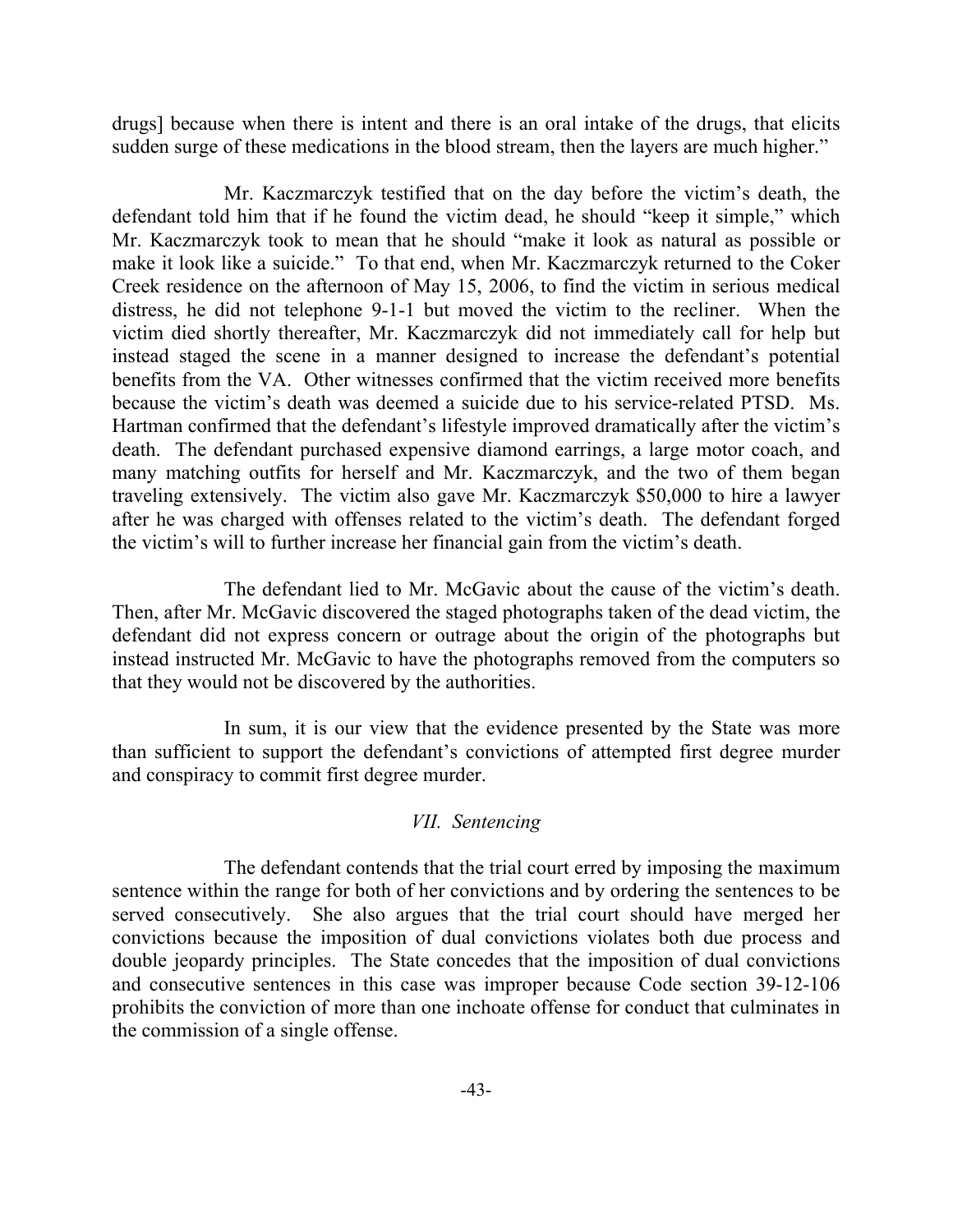Our supreme court has adopted an abuse of discretion standard of review for sentencing and has prescribed "a presumption of reasonableness to within-range sentencing decisions that reflect a proper application of the purposes and principles of our Sentencing Act." *State v. Bise*, 380 S.W.3d 682, 707 (Tenn. 2012). The application of the purposes and principles of sentencing involves a consideration of "[t]he potential or lack of potential for the rehabilitation or treatment of the defendant . . . in determining the sentence alternative or length of a term to be imposed." T.C.A. § 40-35-103(5). Trial courts are "required under the 2005 amendments to 'place on the record, either orally or in writing, what enhancement or mitigating factors were considered, if any, as well as the reasons for the sentence, in order to ensure fair and consistent sentencing.'" *Bise* 380 S.W.3d at 698-99 (quoting T.C.A. § 40-35-210(e)).

Initially, we accept the State's concession that the defendant's convictions must be merged. Although she was originally charged with first degree murder, the defendant was actually convicted of attempted first degree murder. Tennessee Code Annotated section 39-12-106 provides that "[a] person may not be convicted of more than one (1) of the offenses of criminal attempt, solicitation or conspiracy for conduct designed to commit or to culminate in the commission of the same offense." T.C.A. § 39-12-106(a). This subsection "bars multiple convictions for more than one preparatory offense where each is designed to achieve the same criminal objective." *Id.*, Advisory Comm'n Comments. The statute thus prohibits imposition of convictions for both attempted first degree murder and conspiracy to commit first degree murder in this case and certainly prohibits the imposition of consecutive sentences. Instead, the jury verdicts should be merged into a single conviction, and the judgment forms should indicate as much. Consequently, we reverse the imposition of consecutive sentences and remand the case for the entry of corrected judgment forms indicating that the defendant's convictions merge.

Turning to the defendant's claim that the trial court erred by imposing a sentence at the top of the range, we observe that although the defendant states the issue presented as "[w]hether or not the trial court erred by ordering consecutive maximum sentences," she does not challenge the trial court's findings with regard to the enhancement and mitigating factors. Indeed, the only portion of her argument that could be said to relate to the imposition of the maximum sentence in this case is a reference to the sentence imposed for Mr. Kaczmarczyk's guilty-pleaded conviction of conspiracy to commit first degree murder. The record reflects "a proper application of the purposes and principles of our Sentencing Act" as well as appropriate consideration of the enhancement and mitigating factors, *see Bise*, 380 S.W.3d at 707, which imbues the within-range sentence with a presumption of reasonableness. Nothing indicates that the trial court abused its discretion when setting the length of the sentence.